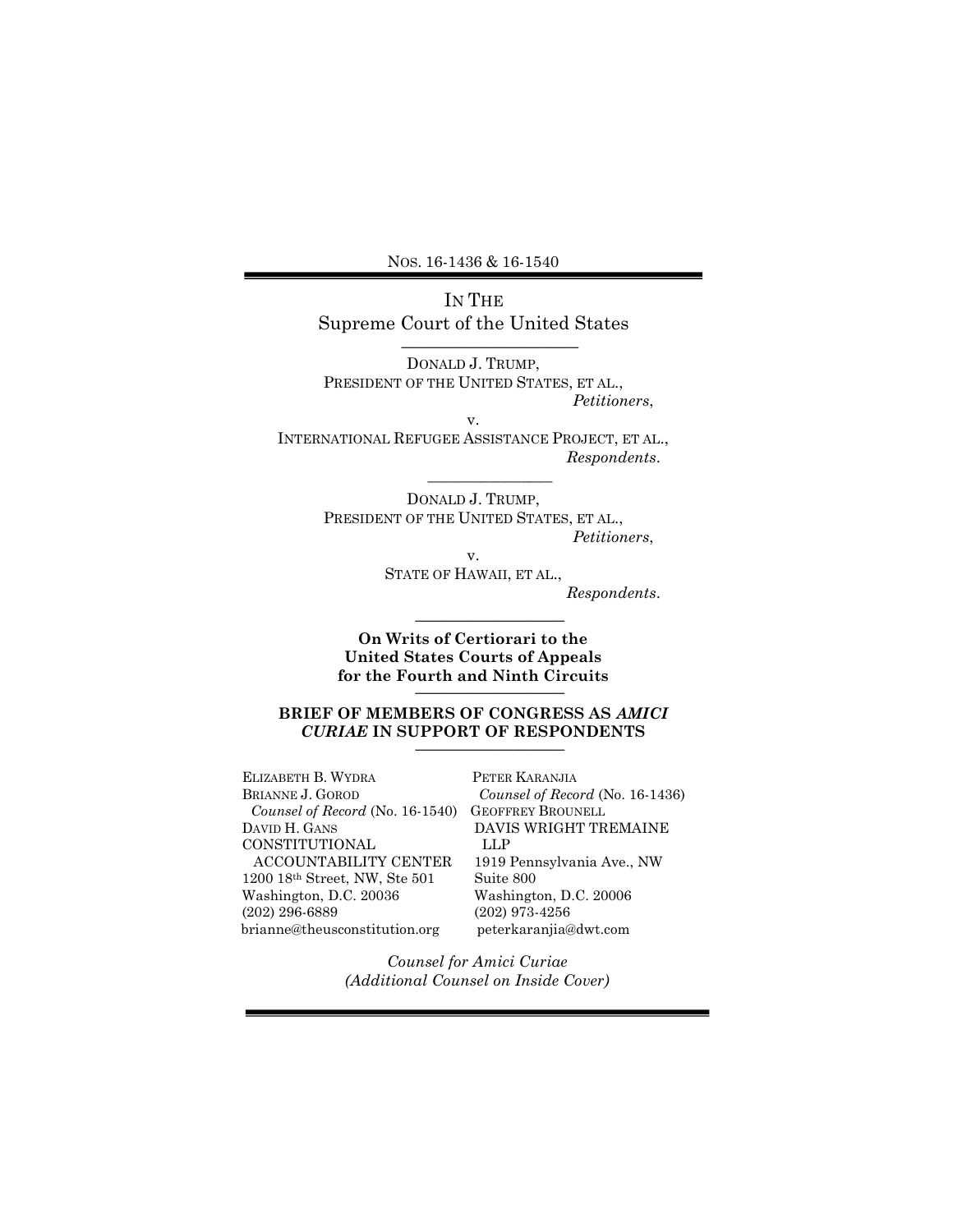VICTOR A. KOVNER DAVIS WRIGHT TREMAINE LLP 1251 Avenue of the Americas, 21st Floor New York, NY 20020

RAYMOND H. BRESCIA Professor of Law\* ALBANY LAW SCHOOL 80 New Scotland Ave. Albany, NY 12208 \*For affiliation purposes only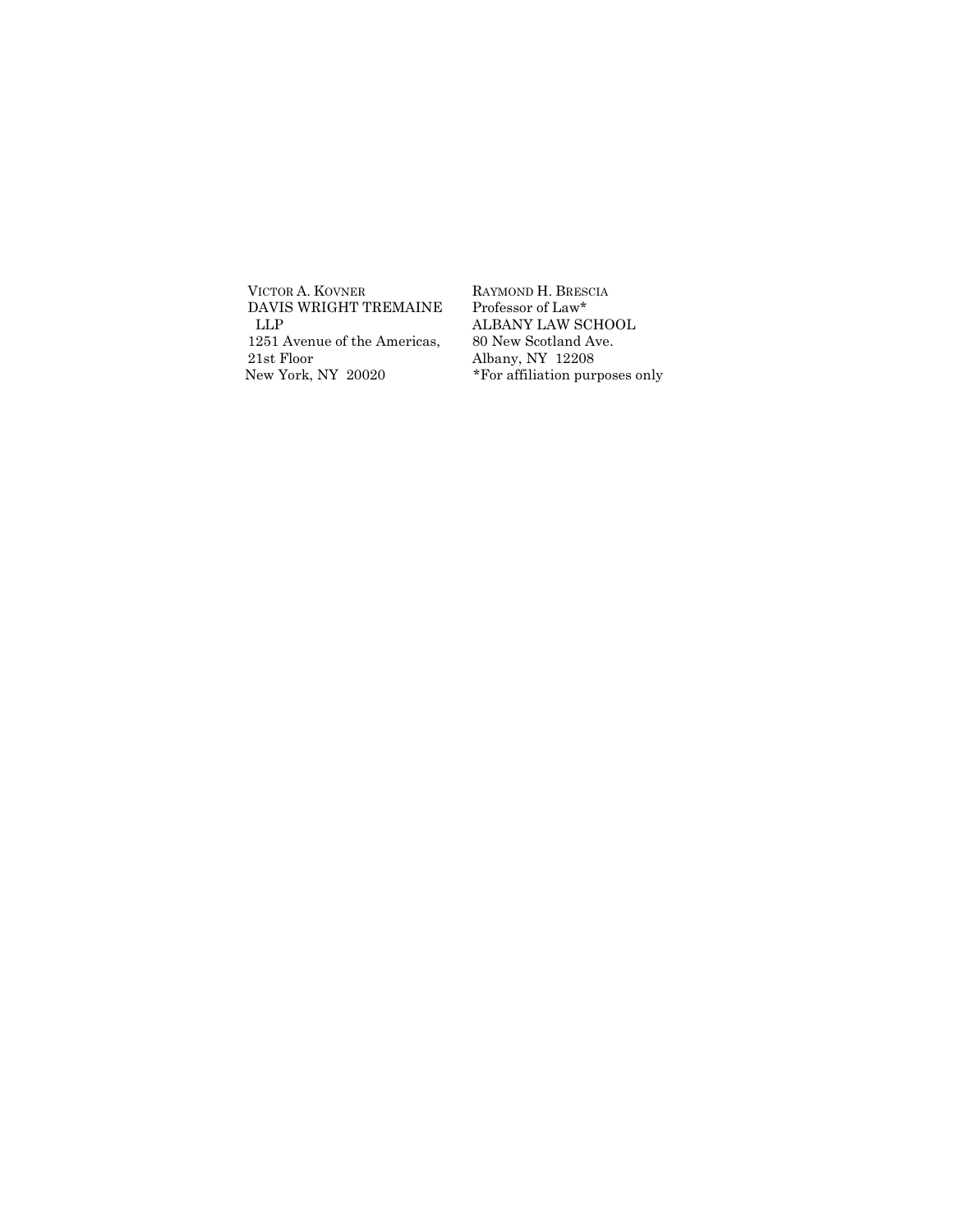# TABLE OF CONTENTS

| TABLE OF AUTHORITIES                                                                                                                                      | iii            |
|-----------------------------------------------------------------------------------------------------------------------------------------------------------|----------------|
|                                                                                                                                                           | $\mathbf 1$    |
| SUMMARY OF ARGUMENT                                                                                                                                       | $\overline{2}$ |
|                                                                                                                                                           | 5              |
| <b>SEPARATION-OF-POWERS</b><br>I.<br>PRINCIPLES DO NOT PERMIT THE<br>PRESIDENT TO WRITE RELIGIOUS<br>DISCRIMINATION INTO OUR<br>NATION'S IMMIGRATION LAWS |                |
| II. THE ORDER RUNS AFOUL OF THE<br>IMMIGRATION AND NATIONALITY                                                                                            | 5              |
|                                                                                                                                                           | 8              |
| A. The Order Subverts a Carefully<br>Crafted Legislative Scheme<br>Designed To Prevent Potential<br>Terrorists from Entering the                          | 9              |
| B. The Order Violates the INA's<br>Categorical Prohibition on<br>Nationality-Based Discrimination                                                         | 13             |
| C. The Order Lacks the Requisite<br>Finding That Entry of Covered<br>Nationals "Would Be<br>Detrimental" to National                                      | 18             |
| THE ORDER RUNS AFOUL OF<br>Ш.<br>THE ESTABLISHMENT CLAUSE                                                                                                 | 20             |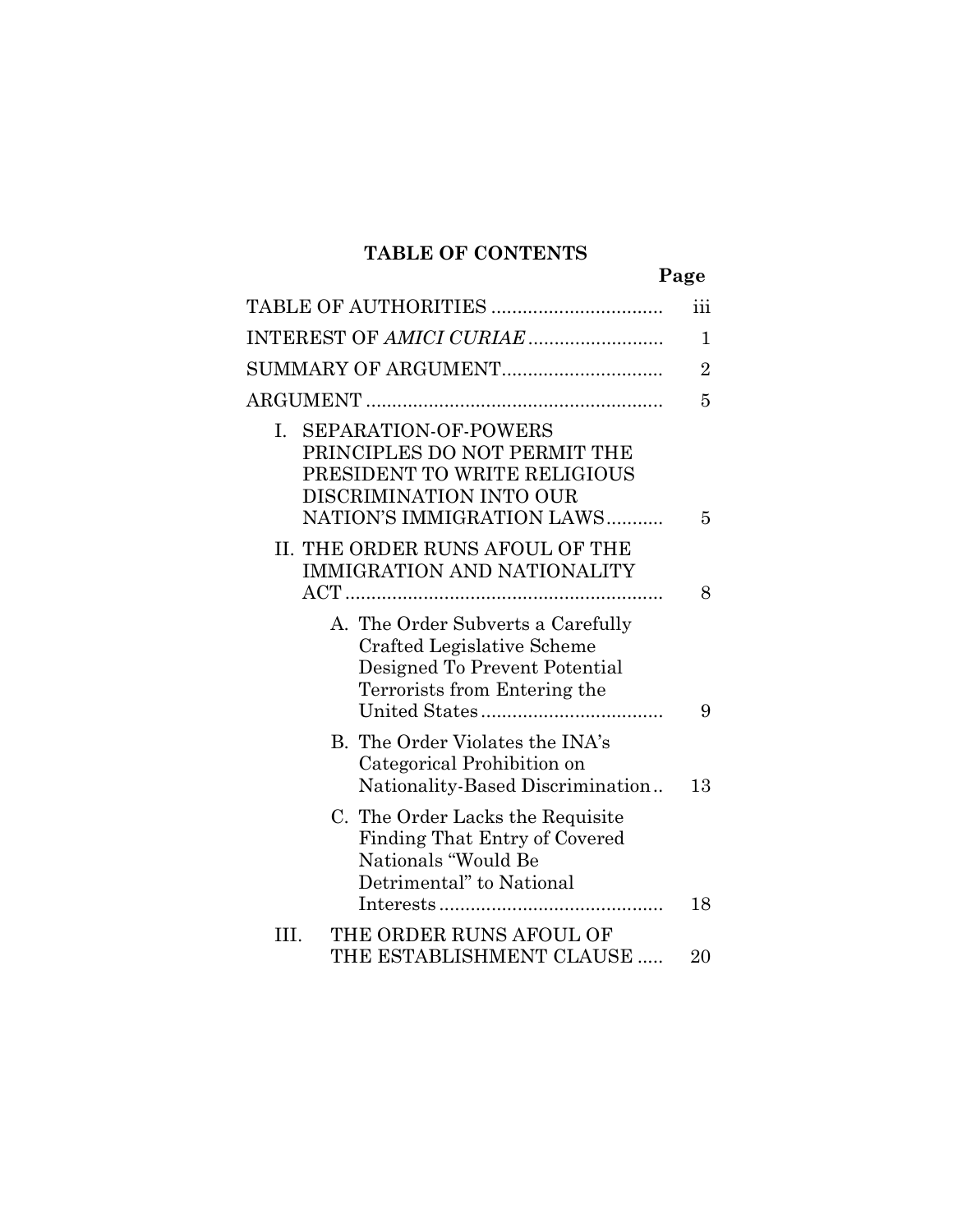# TABLE OF CONTENTS – cont'd

Page

| A. The Text and History of the<br>Religion Clauses Forbid Laws<br>That Target a Disfavored<br>Religious Minority for<br>Discriminatory Treatment |    |
|--------------------------------------------------------------------------------------------------------------------------------------------------|----|
| B. The Constitution's Command of<br><b>Religious Neutrality Squarely</b><br>Applies to Immigration                                               | 27 |
| C. The Order Violates the Central<br>Meaning of the First Amendment                                                                              | 32 |
|                                                                                                                                                  | 34 |
|                                                                                                                                                  |    |

ii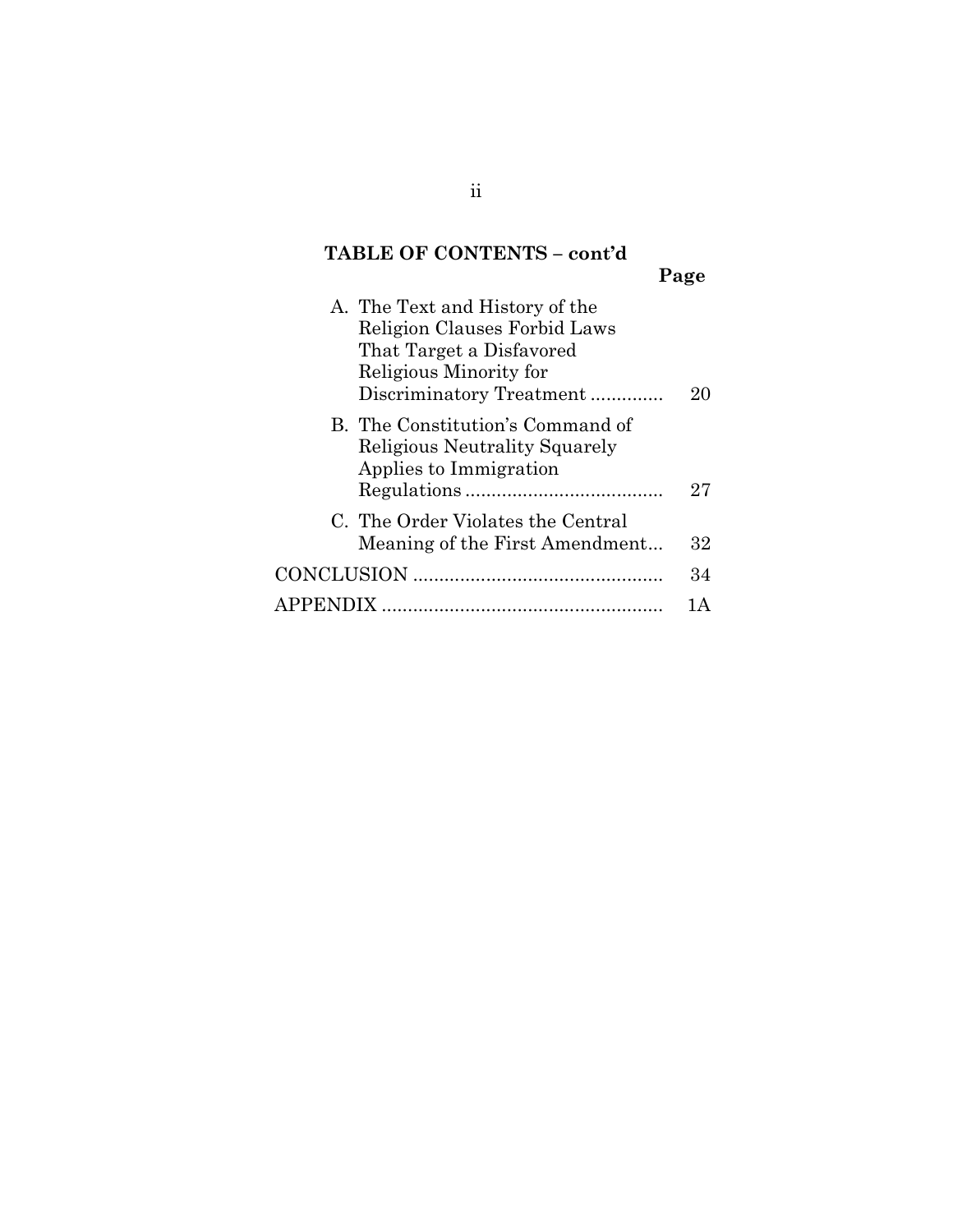# TABLE OF AUTHORITIES

Page(s)

| Vases |
|-------|
|-------|

| Arizona v. United States,                                                     |
|-------------------------------------------------------------------------------|
| Bd. of Educ. of Kiryas Joel Vill. Sch. Dist.<br>v. Grumet,                    |
| Boumediene v. Bush,<br>5                                                      |
| Carlson v. Landon,<br>6                                                       |
| Church of the Lukumi Babalu Aye, Inc. v.<br>City of Hialeah,<br>26, 32        |
| Clinton v. City of New York,                                                  |
| Everson v. Bd. of Educ.,<br>25                                                |
| Fiallo v. Bell,<br>34                                                         |
| Galvan v. Press,<br>5                                                         |
| Haitian Refugee Ctr. v. Civiletti,<br>503 F. Supp. 442 (S.D. Fla. 1980)<br>14 |

iii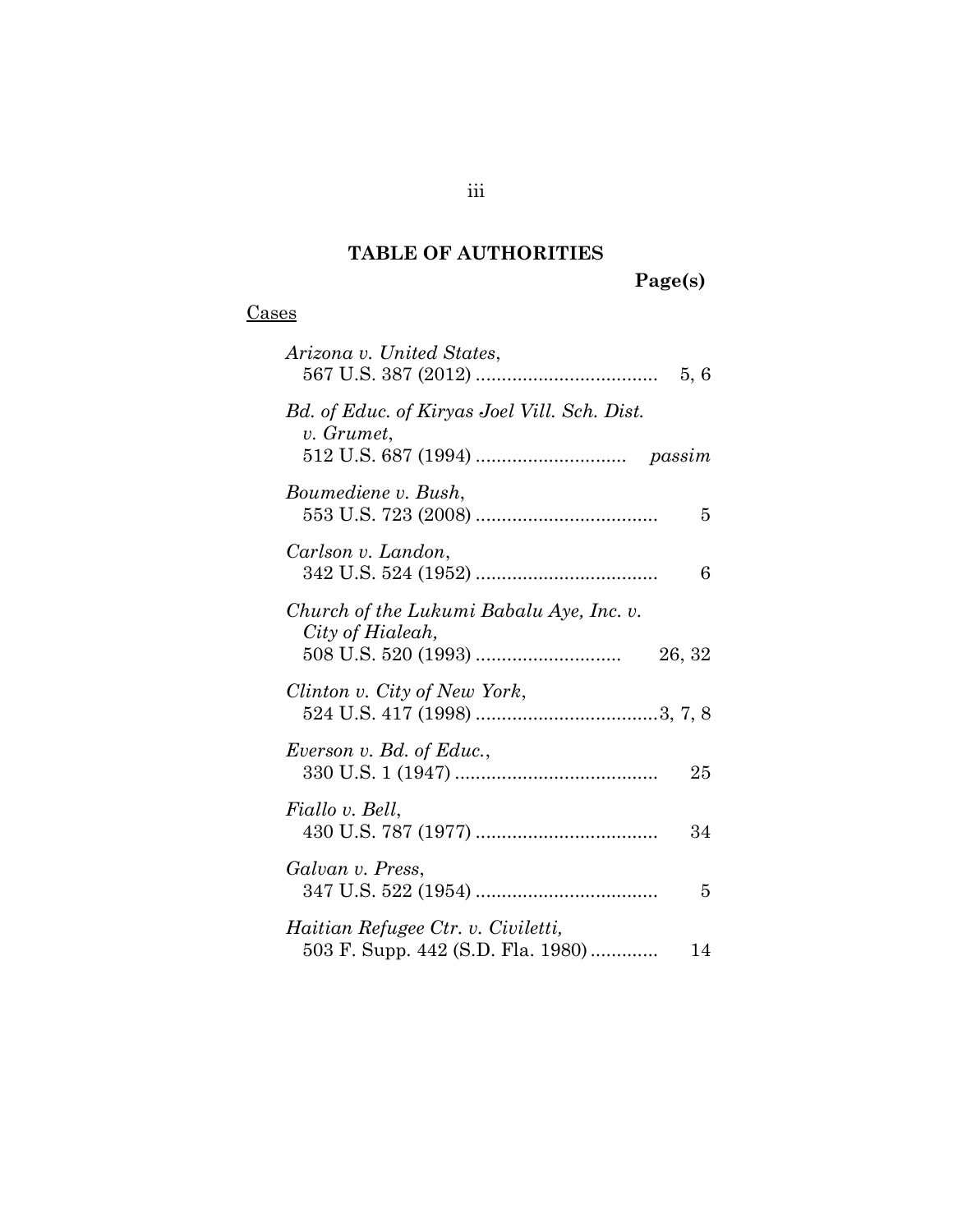Hosanna-Tabor Evangelical Lutheran Church & Sch. v. EEOC, 565 U.S. 171 (2012) ................................... 24 Hughes Aircraft Co. v. Jacobson, 525 U.S. 432 (1999) ................................... 13 INS v. Chadha, 462 U.S. 919 (1983) ................................... 7 Judulang v. Holder, 565 U.S. 42 (2011) ..................................... 2 Kendall v. United States ex rel. Stokes, 37 U.S. (12 Pet.) 524 (1838) ...................... 7 Kent v. Dulles, 357 U.S. 116 (1958) ................................... 10 Kerry v. Din, 135 S. Ct. 2128 (2015) ............................... 3, 13 Korematsu v. United States, 323 U.S. 214 (1944) ................................... 19 Larson v. Valente, 456 U.S. 228 (1982) ............................. 4, 26 Lee v. Weisman, 505 U.S. 577 (1992) ........................... 23, 25, 31 Legal Assistance for Vietnamese Asylum Seekers v. Dep't of State, 45 F.3d 469 (D.C. Cir. 1995) ..................... 14, 16

iv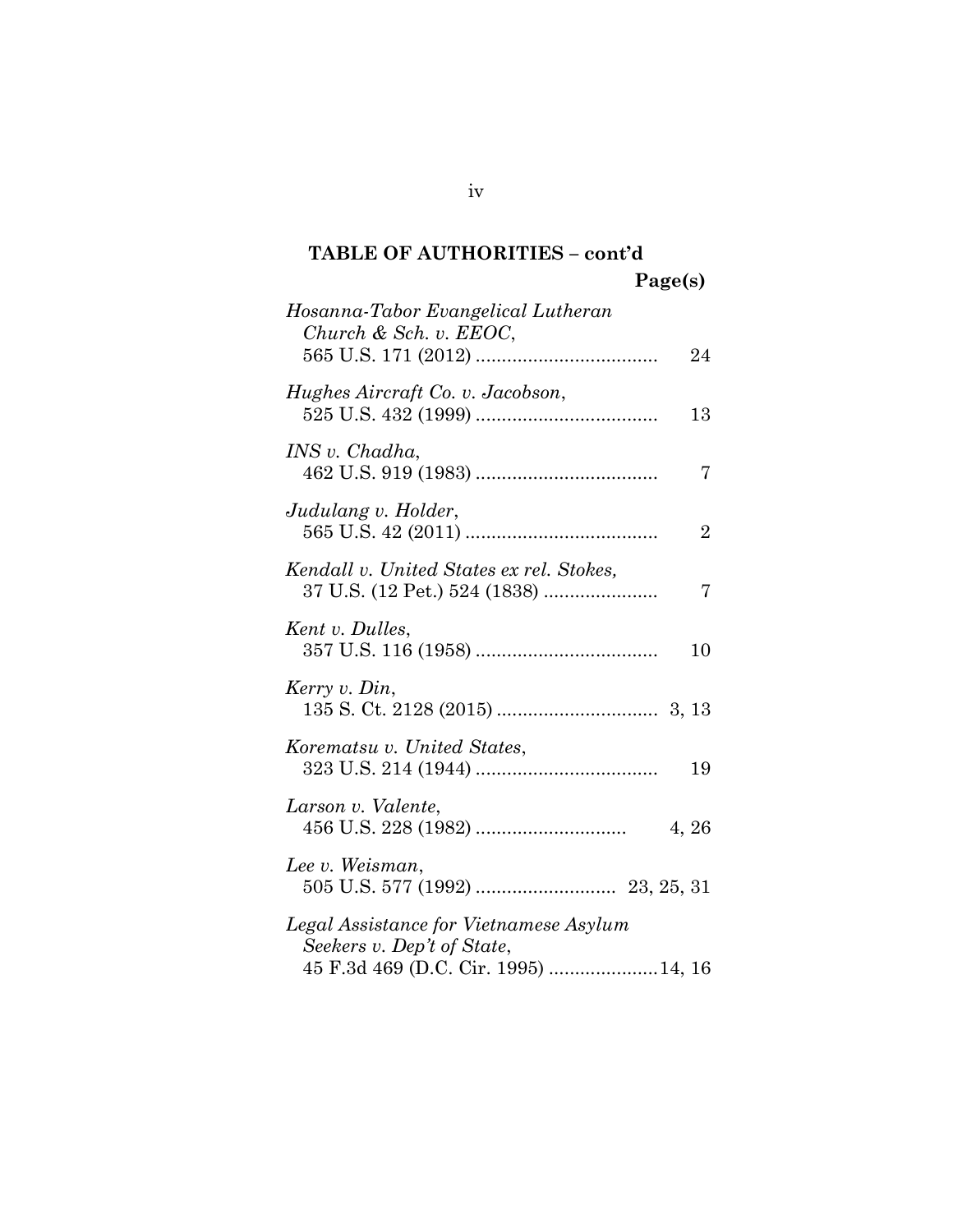| $McCreary\;Cty.$ v. $ACLU$ of Ky.,                     |
|--------------------------------------------------------|
| Medellín v. Texas,<br>7                                |
| Nachman Corp. v. Pension Benefit Guar.<br>Corp.,<br>13 |
| Nat'l Fed'n of Indep. Bus. v. Sebelius,<br>34          |
| Town of Greece v. Galloway,                            |
| Trinity Lutheran Church v. Comer,<br>26                |
| United States v. Midwest Oil Co.,<br>7                 |
| Util. Air Regulatory Grp. v. EPA,                      |
| Walz v. Tax Comm'n,<br>26                              |
| Youngstown Sheet & Tube Co. v. Sawyer,                 |
| Zadvydas v. Davis,<br>34                               |

v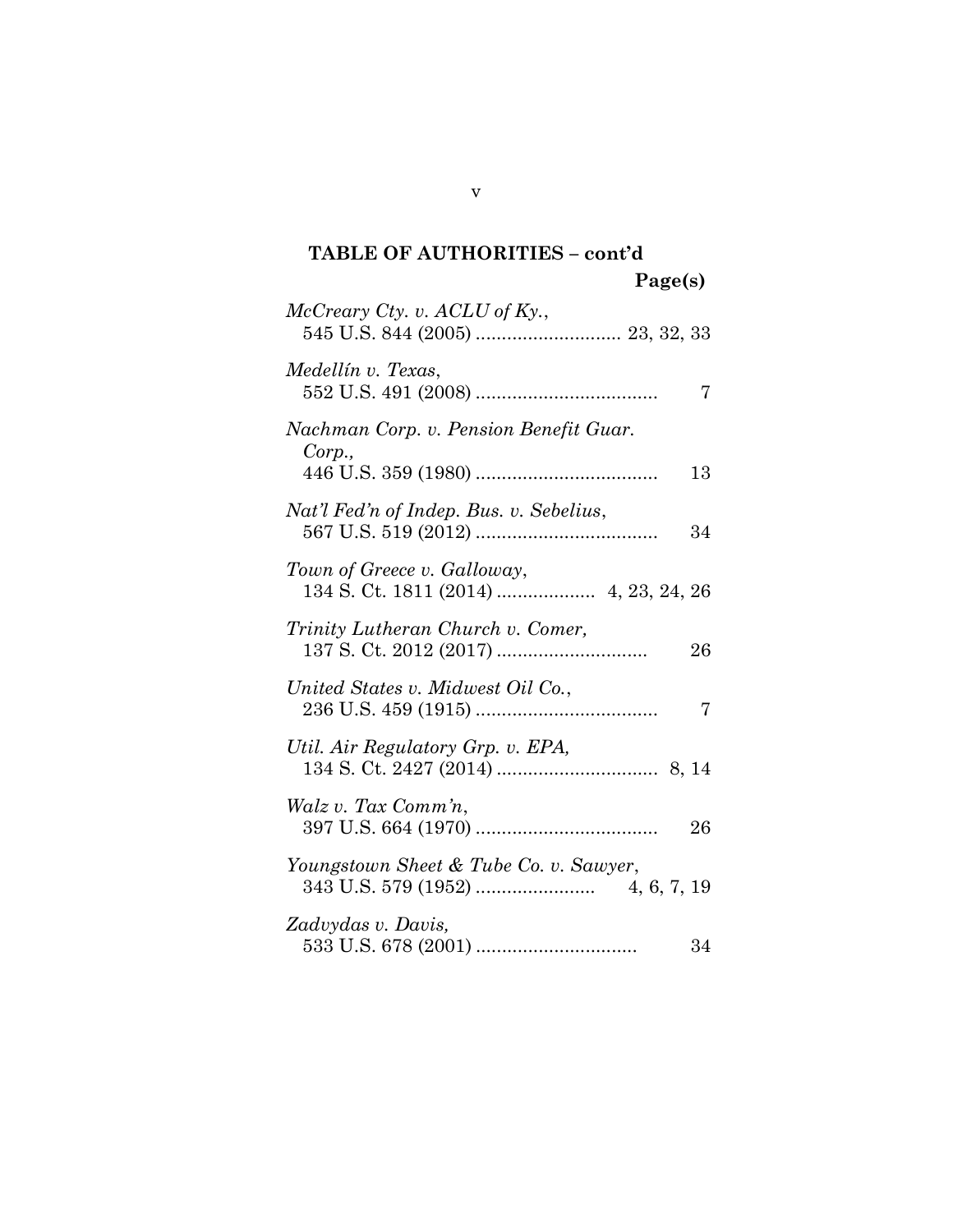| <b>TABLE OF AUTHORITIES - cont'd</b>                                                                                                                                        |
|-----------------------------------------------------------------------------------------------------------------------------------------------------------------------------|
| Page(s)                                                                                                                                                                     |
| Zivotofsky ex rel. Zivotofsky v. Kerry,<br>6                                                                                                                                |
| <b>Constitutional Provisions</b>                                                                                                                                            |
| 23                                                                                                                                                                          |
| 5                                                                                                                                                                           |
| 21                                                                                                                                                                          |
| <b>Statutes</b>                                                                                                                                                             |
| 8 U.S.C. $\S$ 1151(b)(2)(A)(i)<br>16                                                                                                                                        |
|                                                                                                                                                                             |
| 16                                                                                                                                                                          |
| 3                                                                                                                                                                           |
| $8 \text{ U.S.C.} \S 1182(a)(3)(B)(i) \dots$<br>10, 11, 13                                                                                                                  |
|                                                                                                                                                                             |
| 11                                                                                                                                                                          |
| 16                                                                                                                                                                          |
| 11                                                                                                                                                                          |
| Visa Waiver Program Improvement and<br>Terrorist Travel Prevention Act of 2015,<br>Pub. L. No. 114-113, 129 Stat. 2989, Div.<br>$0, \S 203$ (codified at 8 U.S.C.<br>11, 12 |

# vi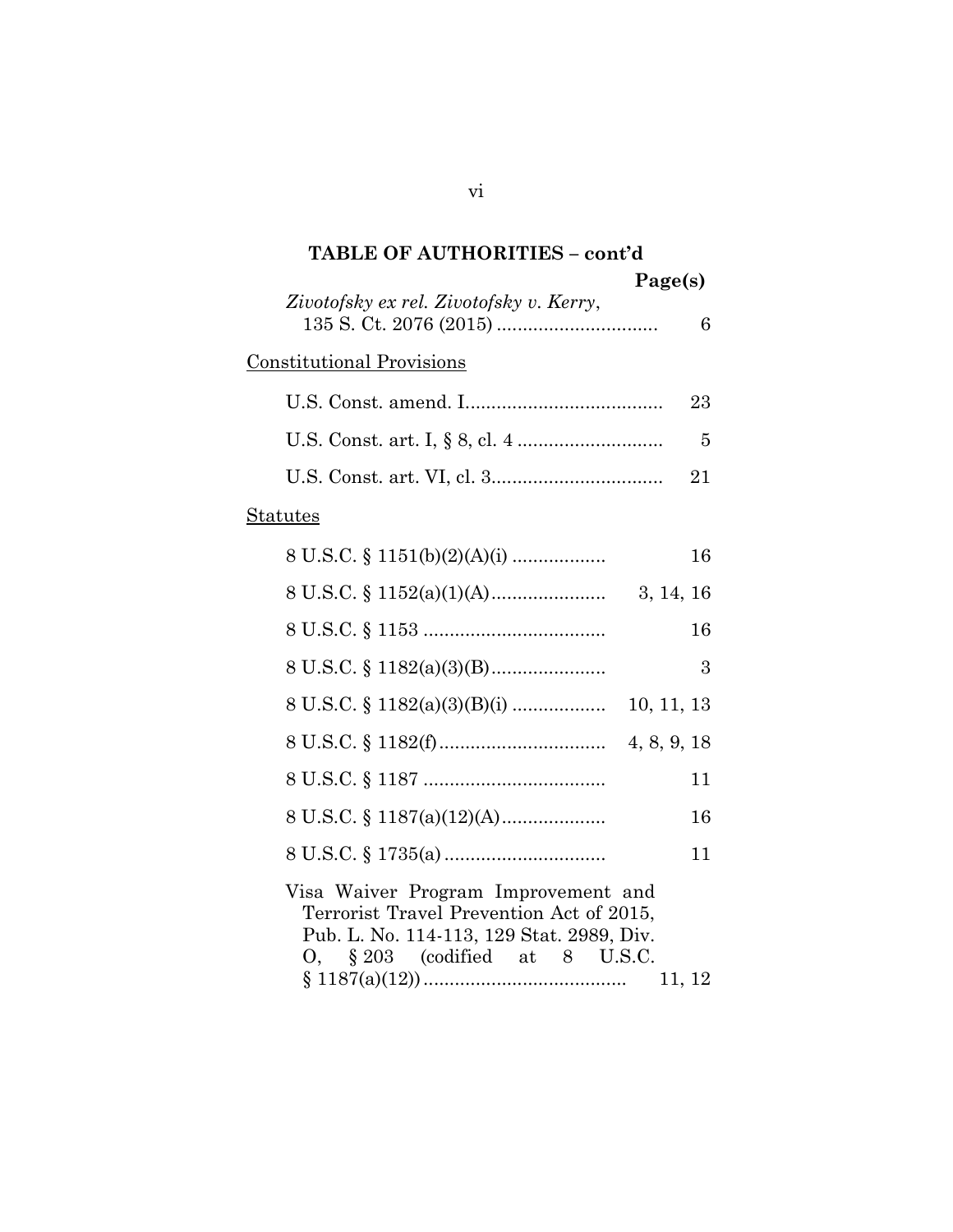# Executive Branch Materials

| 50 Fed. Reg. 41329 (Oct. 10, 1985)        | 17 |
|-------------------------------------------|----|
| 51 Fed. Reg. 30470 (Aug. 26, 1986)        | 17 |
| 71 Fed. Reg. 28541 (May 16, 2006)         | 17 |
| Proclamation 2523, 6 Fed. Reg. 5821 (Nov. |    |

# Legislative Materials

| Act of 1646: Heresie Error, in Colonial<br>Laws of Massachusetts (William H.        | 29 |
|-------------------------------------------------------------------------------------|----|
| Act of 1715, ch. 36, $\S$ 7, in Thomas Bacon,<br>Laws of Maryland at Large (1765)   | 30 |
| Act of 1717, ch. X, tit., $\S$ 1, in Thomas<br>Bacon, Laws of Maryland at Large     | 30 |
| Act of 1732, ch. XXIII, <i>in</i> Thomas Bacon,<br>Laws of Maryland at Large (1765) | 30 |
| 1 Annals of Cong. (1789) (Joseph Gales                                              | 25 |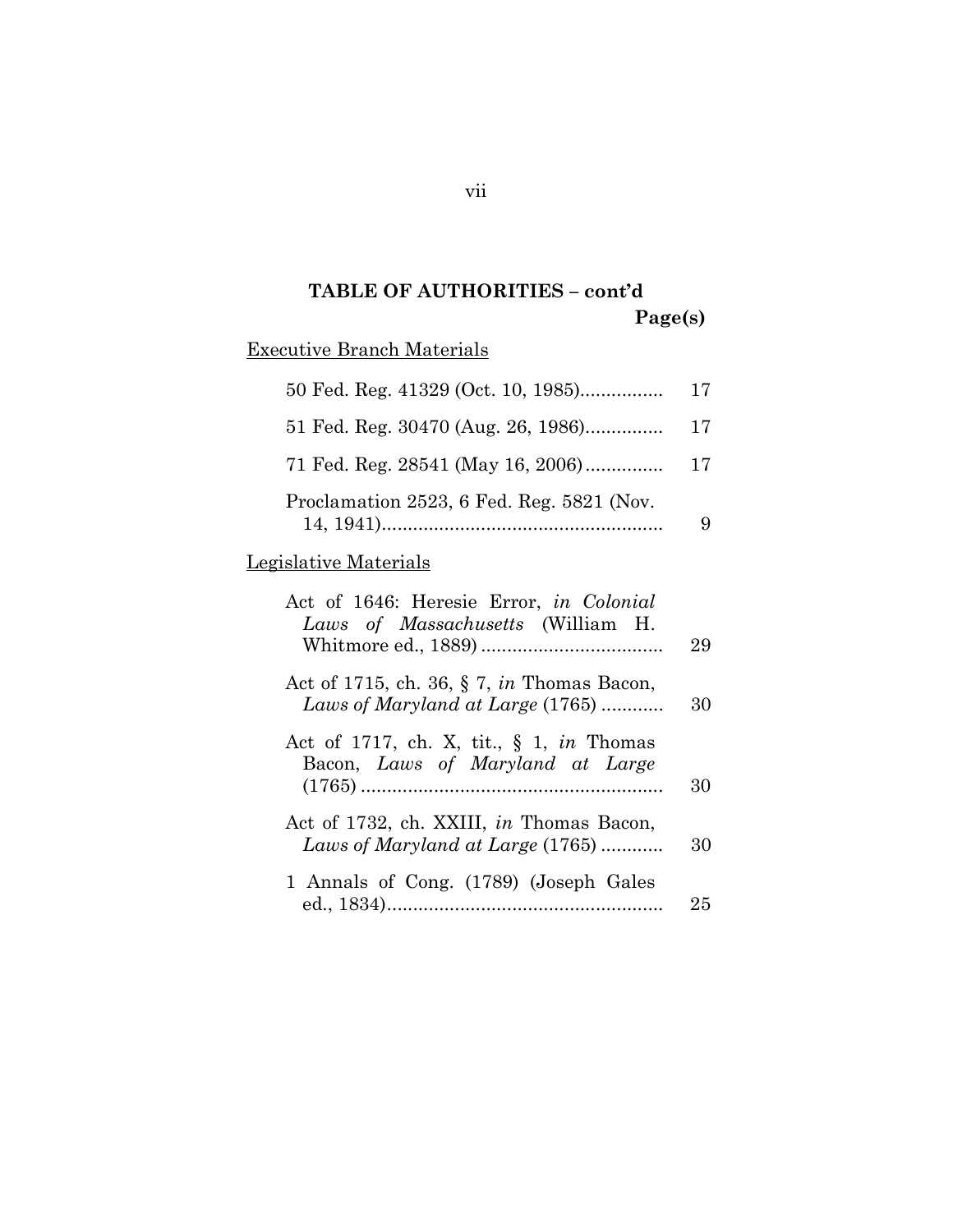| Combatting Terrorist Travel: Does the                                               |    |
|-------------------------------------------------------------------------------------|----|
| Visa Waiver Program Keep Our Nation                                                 |    |
| Safe?, Hearing on H.R. 158 Before the                                               |    |
| Subcomm. On Border & Maritime                                                       |    |
| Security of the H. Comm. on Homeland                                                |    |
|                                                                                     | 12 |
| 161 Cong. Rec. H9054 (Dec. 8, 2015)                                                 | 12 |
| 2 The Debates in the Several State                                                  |    |
| Conventions on the Adoption of the                                                  |    |
| Federal Constitution (Jonathan Elliot                                               |    |
|                                                                                     |    |
| 4 The Debates in the Several State                                                  |    |
| Conventions on the Adoption of the                                                  |    |
| Federal Constitution (Jonathan Elliot                                               |    |
|                                                                                     |    |
| Grand Assembly, Mar. 13, 1659-60, Act                                               |    |
| VI, in 1 Hening, The Statutes at Large,                                             |    |
| Being a Collection of All the Laws of                                               |    |
|                                                                                     | 29 |
|                                                                                     |    |
| Hearings Before the Subcomm. No. 1 of the<br>H. Comm. on the Judiciary on H.R. 2580 |    |
| to Amend the Immigration and                                                        |    |
| Nationality Act, and for Other Purposes,                                            |    |
|                                                                                     | 15 |
|                                                                                     |    |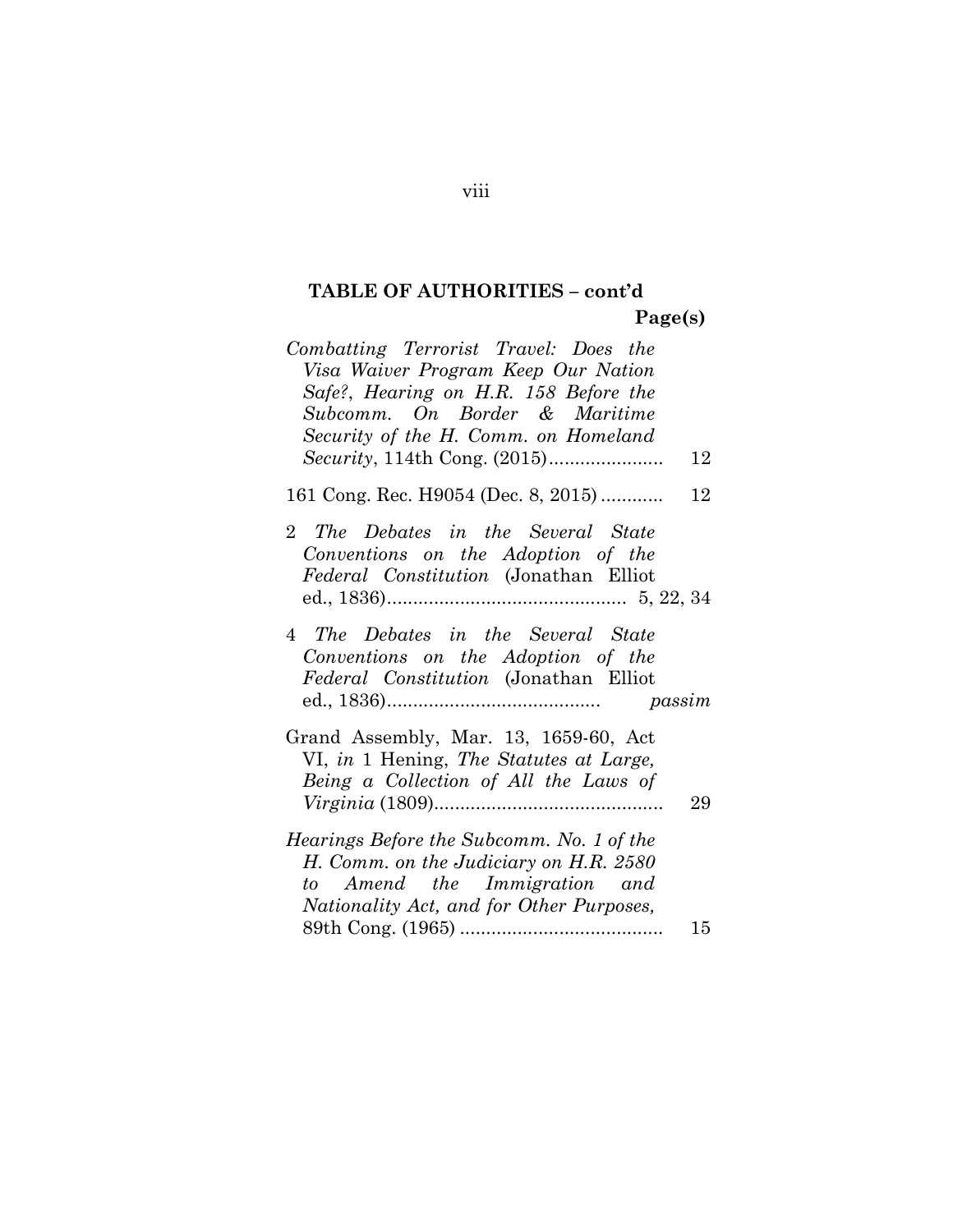| Hearings Before the Subcomm. No. 1 of the<br>H. Comm. on the Judiciary on H.R. 7700<br>and 55 Identical Bills to Amend the<br>Immigration and Nationality Act, and<br>for Other Purposes, 88th Cong. (1964) | 15 |
|-------------------------------------------------------------------------------------------------------------------------------------------------------------------------------------------------------------|----|
| Hearings Before the Subcomm. On<br>Immigration and Naturalization of the<br>Senate Comm. on the Judiciary on S.500<br>to Amend the Immigration and<br>Nationality Act and for Other Purposes,               | 14 |
| H.R. Conf. Rep. No. 100-475 (1987)                                                                                                                                                                          | 9  |
|                                                                                                                                                                                                             | 14 |
|                                                                                                                                                                                                             | 11 |
| Thomas Jefferson, Virginia Act for<br>Establishing Religious Freedom, ch.<br>XXXIV (Oct. 1785), in 12 William Walter<br>Hening, The Statutes at Large, Being a<br>Collection of All the Laws of Virginia    | 24 |
|                                                                                                                                                                                                             |    |
| James Madison, Speech at the Virginia<br>Ratifying Convention (June 12, 1788), in                                                                                                                           |    |
| 11 The Papers of James Madison<br>(Robert Rutland et al. eds., 1977)                                                                                                                                        | 20 |
|                                                                                                                                                                                                             |    |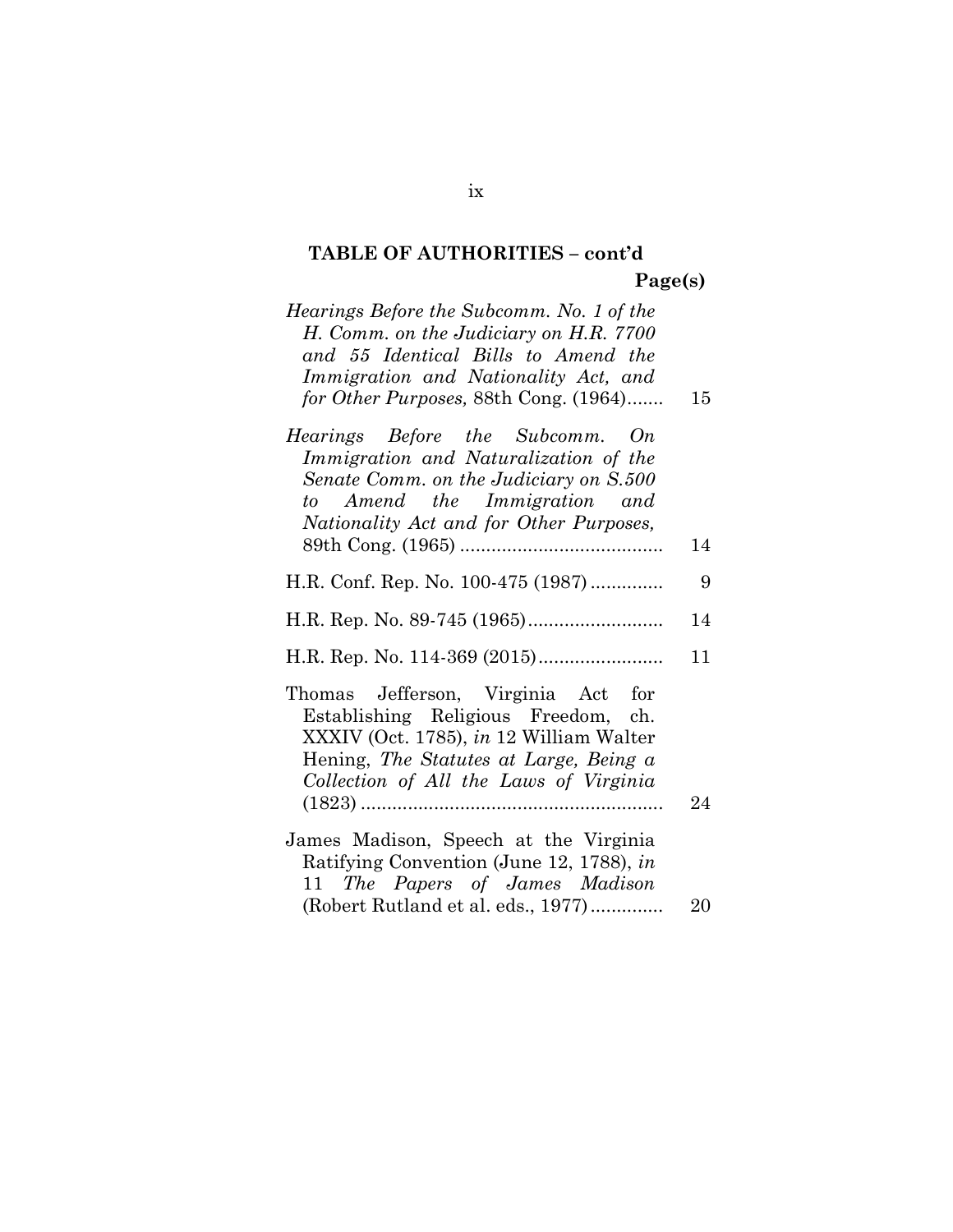| Kentucky Resolutions of 1798, in 4 The<br>Debates in the Several State Conventions<br>the Adoption of the Federal<br>$\overline{on}$<br>Constitution (Jonathan Elliot ed., 1836)                      | 3  |
|-------------------------------------------------------------------------------------------------------------------------------------------------------------------------------------------------------|----|
| Notes on the Debates in the Pennsylvania<br>Convention Taken by James Wilson,<br>reprinted in Pennsylvania and the<br>Federal Constitution, 1787-1788 (John<br>Bach McMaster and Frederick Dawson     | 22 |
| 1 The Records of the Federal Convention of<br>1787 (Max Farrand ed., 1911)                                                                                                                            | 6  |
| 2 The Records of the Federal Convention of<br>1787 (Max Farrand ed., 1911)                                                                                                                            | 5  |
| Second Charter to the Treasurer and<br>Company for Virginia, § XXIX (May 23,<br>1609), in 1 William Walter Hening, The<br>Statutes at Large, Being a Collection of<br>All the Laws of Virginia (1809) | 28 |
| <b>Other Authorities</b>                                                                                                                                                                              |    |
| 1 The Colonial Records of the State of<br>Georgia (Allen D. Candler ed., 1904)                                                                                                                        | 30 |
| The Federalist No. 47 (Madison) (Clinton                                                                                                                                                              | 7  |

x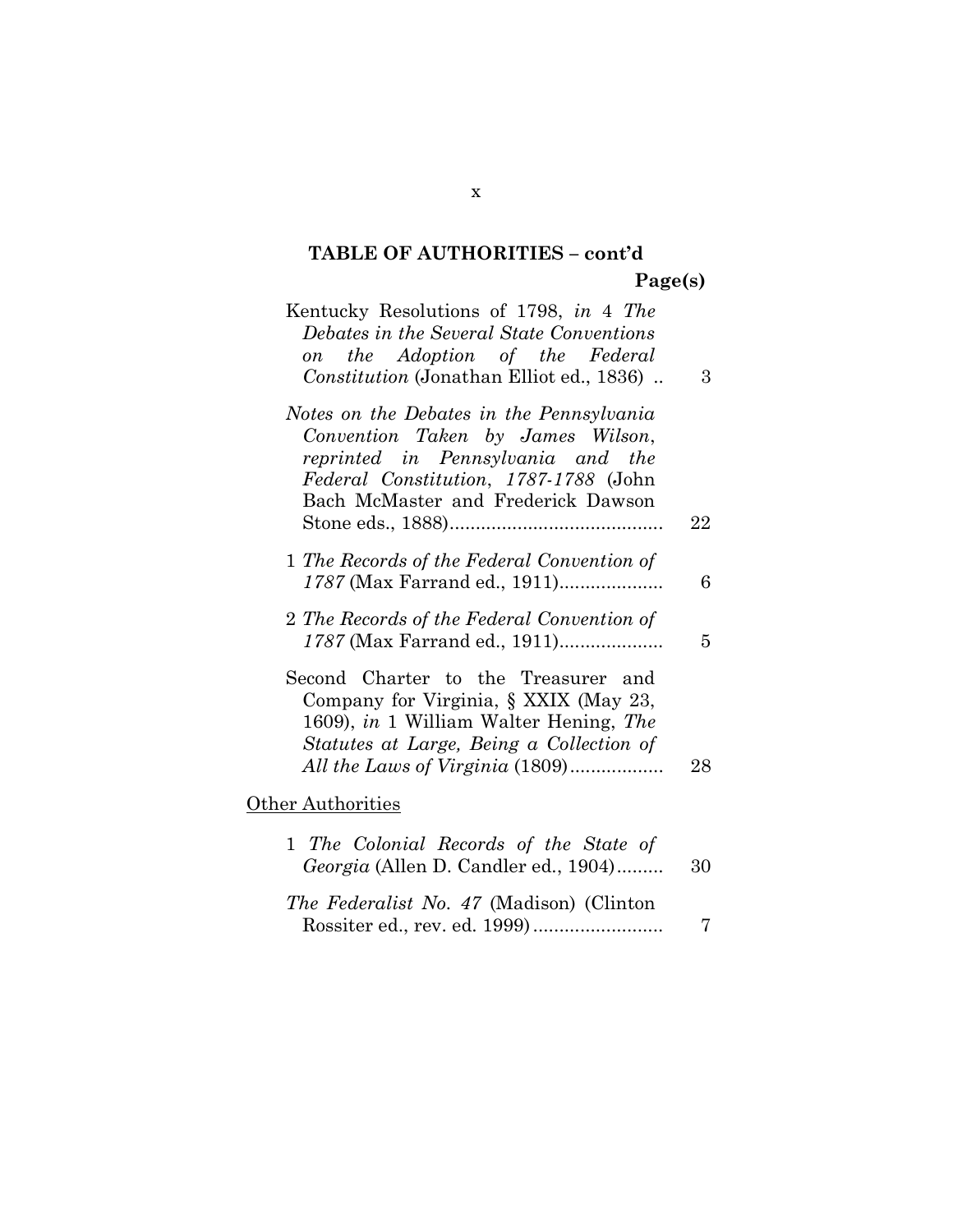| Noah Feldman, The Intellectual Origins of<br><i>the Establishment Clause</i> , 77 N.Y.U. L.<br>22                                                                            |
|------------------------------------------------------------------------------------------------------------------------------------------------------------------------------|
| Lyndon B. Johnson, Remarks at the<br>Signing of the Immigration Bill (Oct. 3,<br>14                                                                                          |
| Letter from George Washington to the<br>Hebrew Congregation in Newport, R.I.                                                                                                 |
| James Madison, Memorial and<br>Remonstrance Against Religious<br>Assessments, in 2 The Writings of James<br><i>Madison</i> (G. Hunt ed., 1901) 4, 23, 27, 31                 |
| Kate M. Manuel, Cong. Research Serv.,<br>Executive Authority to Exclude Aliens:<br>17                                                                                        |
| Michael W. McConnell, <i>Establishment and</i><br>Disestablishment at the Founding, Part<br>I: Establishment of Religion, 44 Wm. &<br>Mary L. Rev. 2105 (2003)25, 28, 29, 30 |
| Michael W. McConnell, The Origins and<br>Historical Understanding of Free<br><i>Exercise of Religion</i> , 103 Harv. L. Rev.                                                 |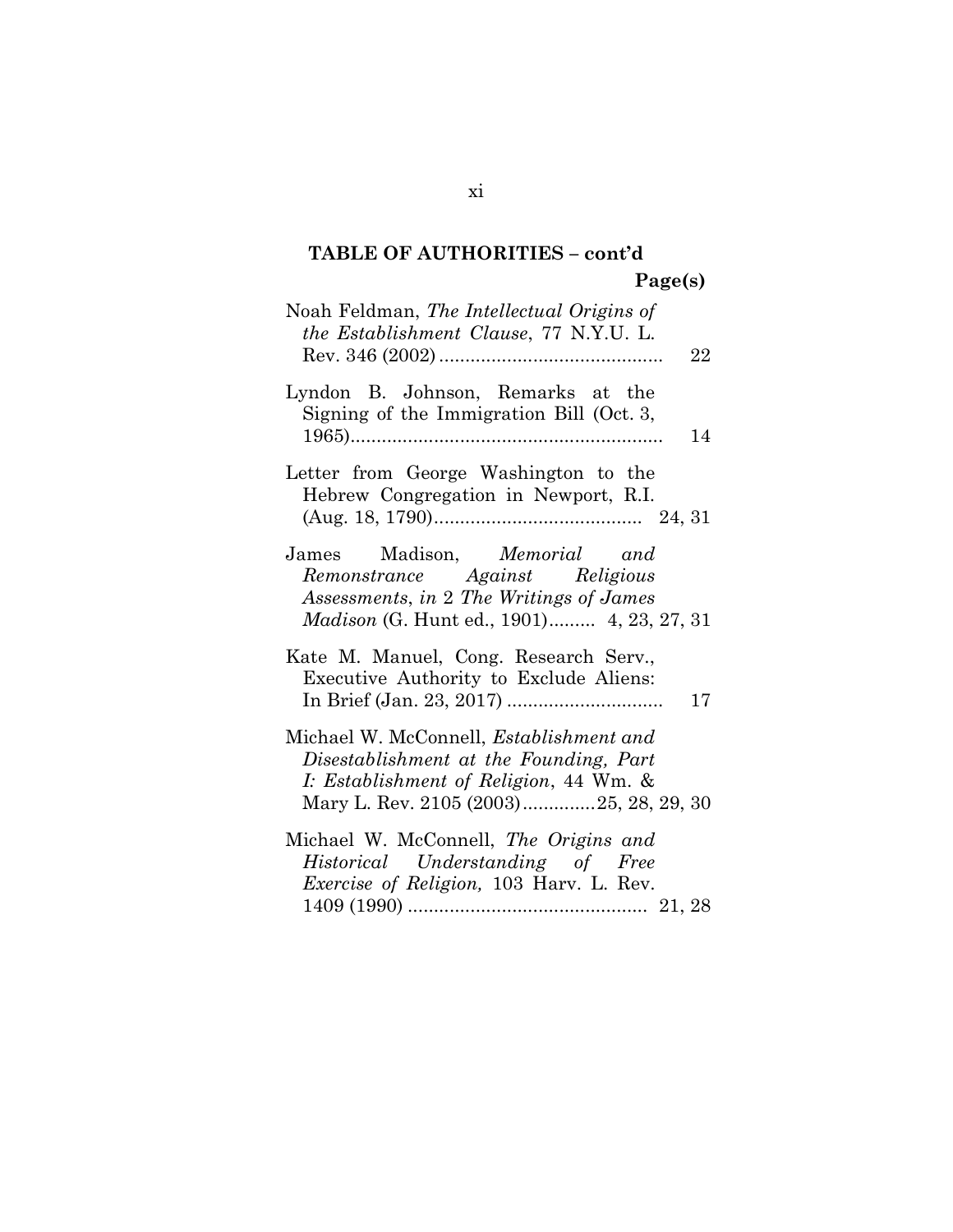# TABLE OF AUTHORITIES – cont'd

Page(s)

| Michael W. McConnell, Tradition and<br>$\label{eq:constitutionalism} Constantionalism \qquad \textit{Before} \qquad \textit{the}$<br>Constitution, 1998 U. Ill. L. Rev. 173 |    |
|-----------------------------------------------------------------------------------------------------------------------------------------------------------------------------|----|
|                                                                                                                                                                             | 6  |
| Joel A. Nichols, Religious Liberty in the<br>Thirteenth Colony: Church-State<br>Relations in Colonial and Early<br><i>National Georgia</i> , 80 N.Y.U. L. Rev.              |    |
| Alex Nowrasteh, <i>Guide to Trump's</i><br>Executive Order to Limit Migration for<br>"National Security" Reasons, Cato Inst.:<br>Cato at Liberty (Jan. 26, 2017)            | 33 |
| Press Release, U.S. Dep't of Homeland<br>Sec., DHS Announces Further Travel<br>Restrictions for the Visa Waiver Program                                                     | 12 |
| Records of the Colony or Jurisdiction of<br>New Haven (Charles J. Hoadly ed.,                                                                                               | 30 |
| Robert J. Reinstein, The Limits of<br><i>Executive Power</i> , 59 Am. U. L. Rev. 259                                                                                        | 6  |
| U.S. Dep't of State, <i>Presidential</i><br>Proclamations, https://perma.cc/M2RL-<br>6775 (last visited Sept. 12, 2017)                                                     | 17 |

xii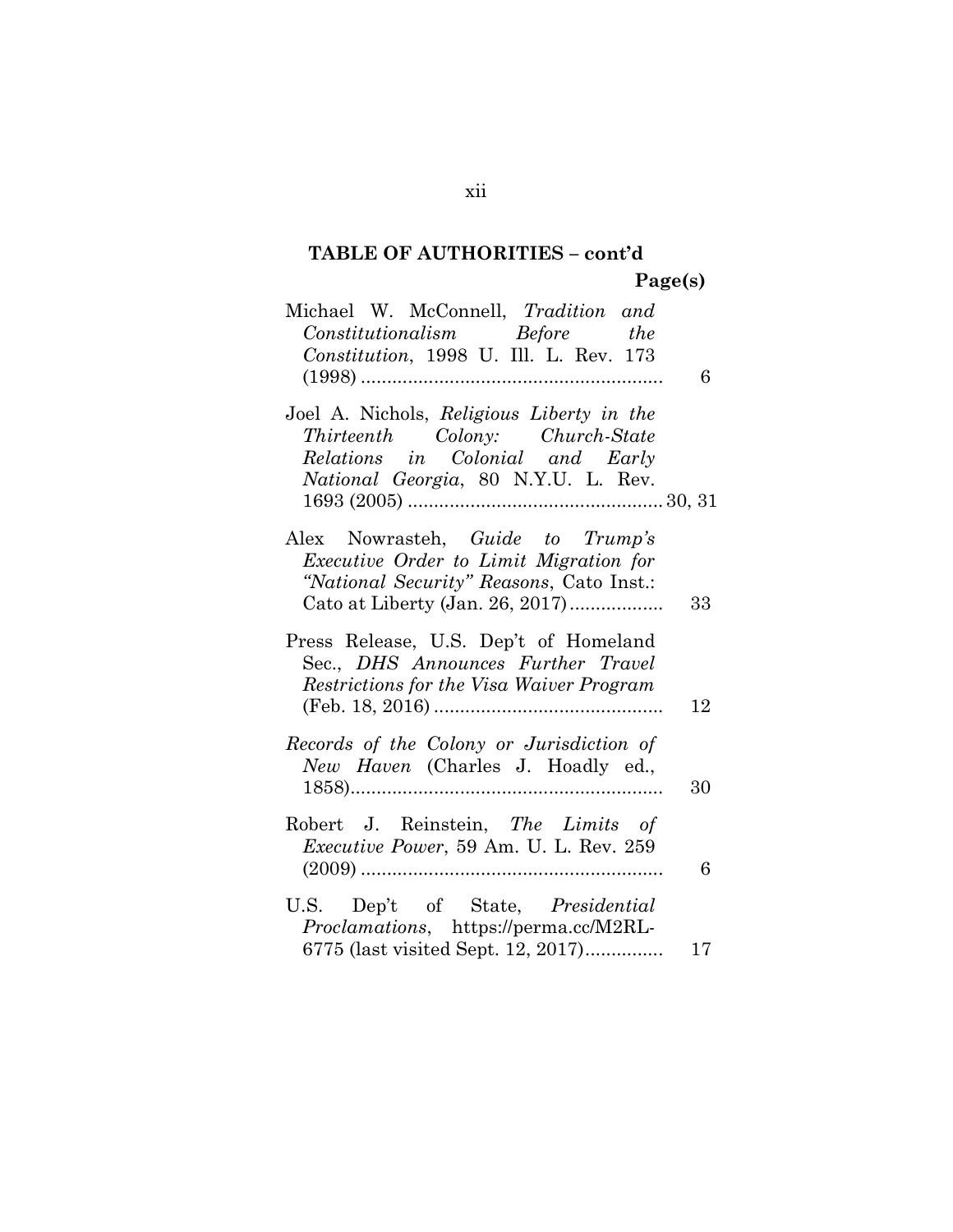| U.S. Dep't of State, Visa Waiver Program,  |    |
|--------------------------------------------|----|
| https://travel.state.gov/content/visas/en/ |    |
| visit/visa-waiver-program.html<br>(last)   |    |
|                                            | 11 |
|                                            |    |
| "Z," Boston Indep. Chron., Dec. 6, 1787    | 23 |

# xiii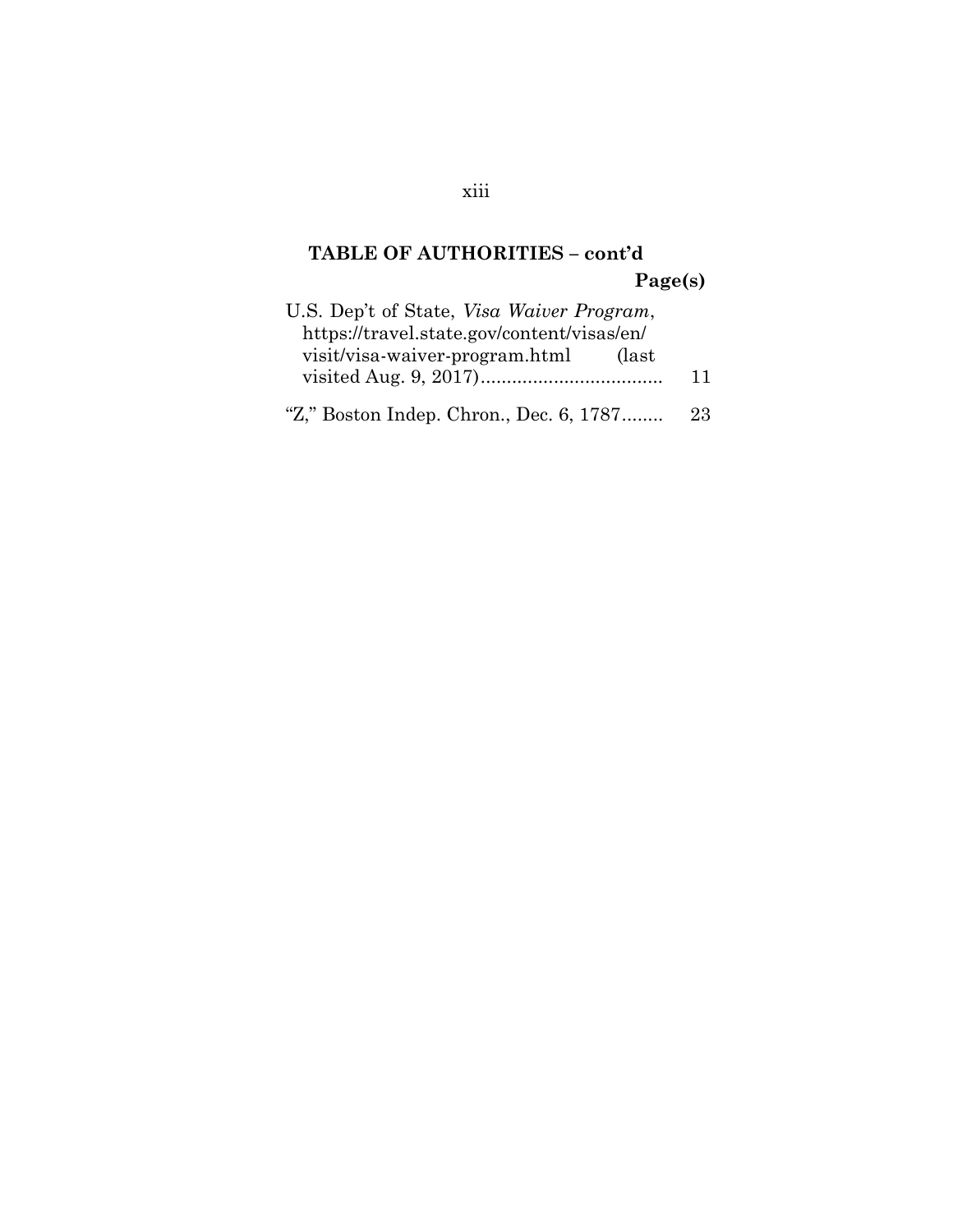#### INTEREST OF AMICI CURIAE<sup>1</sup>

Amici are 138 members of Congress who are familiar with the Immigration and Nationality Act and other laws passed by Congress related to immigration and national security concerns, as well as the interplay between those laws and constitutional guarantees. Amici are committed to ensuring that our immigration laws and policies both help protect the nation from foreign and domestic attacks and comport with fundamental constitutional principles, including the First Amendment. Amici are thus particularly wellsituated to provide the Court with insight into the limitations that both the Constitution and federal immigration laws impose on the Executive Branch's discretion to restrict admission into the country, and have a strong interest in seeing those limitations respected.

A full listing of amici appears in the Appendix.

 $\overline{a}$ 

<sup>1</sup> The parties have consented to the filing of this brief and their letters of consent have been filed with the Clerk. Under Rule 37.6 of the Rules of this Court, amici state that no counsel for a party authored this brief in whole or in part, and no counsel or party made a monetary contribution intended to fund the preparation or submission of this brief. No person other than amici or their counsel made a monetary contribution to its preparation or submission.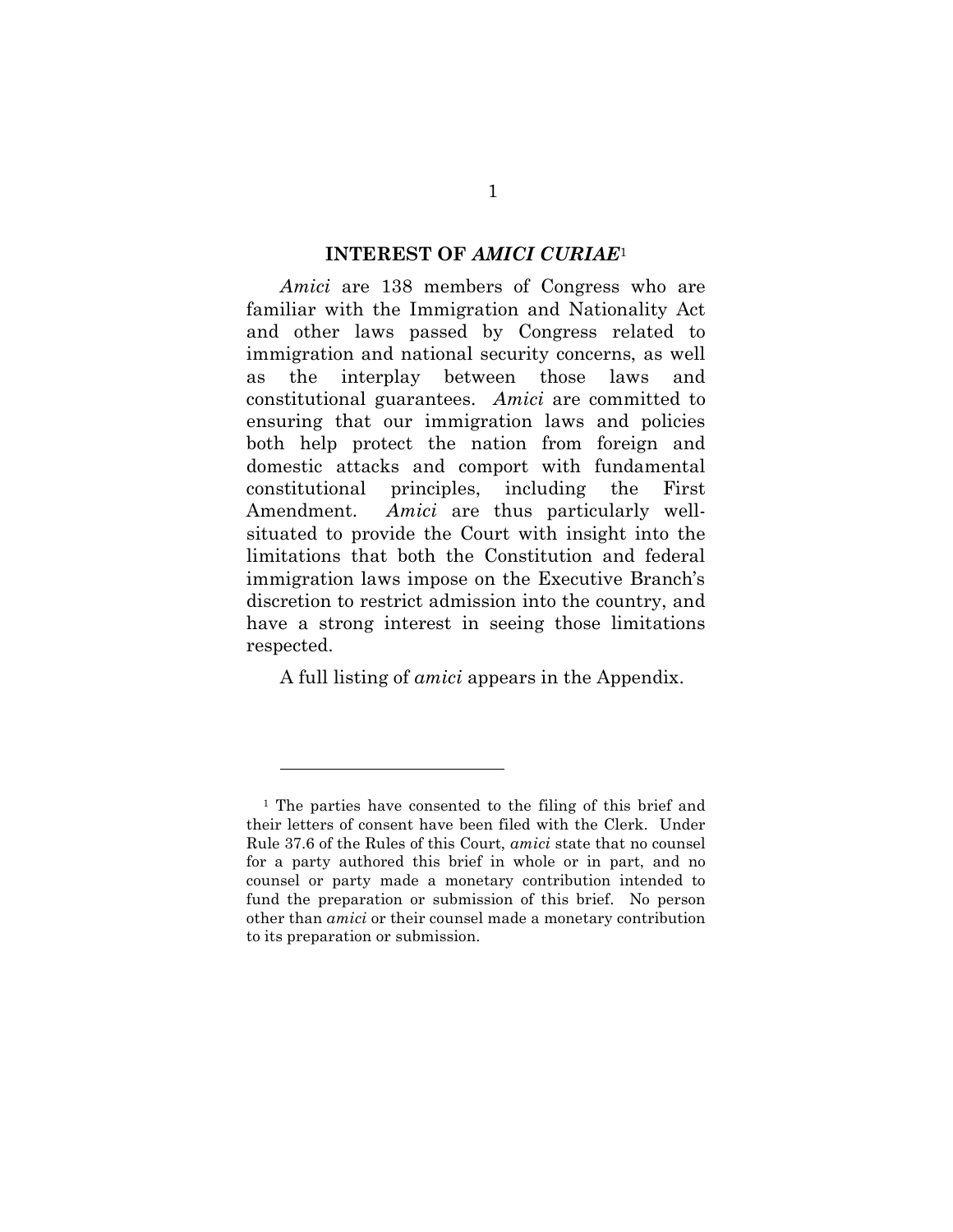#### SUMMARY OF ARGUMENT

The First Amendment reflects our Founding promise that "no sect here is superior to another." 4 The Debates in the Several State Conventions on the Adoption of the Federal Constitution 194 (Jonathan Elliot ed., 1836) ("Elliot's Debates"). Consistent with this heritage of religious liberty, our nation's immigration laws regulate entry based on an individualized assessment of an individual's "fitness to reside in this country," Judulang v. Holder, 565 U.S. 42, 53 (2011), not on the basis of religious belief.

In a sweeping Executive Order (the "Order") issued on March 6, 2017—the second version of a "travel ban" that President Donald Trump first issued within a week of taking office—the President has sought to rewrite our immigration laws to categorically bar from the United States nationals of six countries with overwhelmingly Muslim populations. The Order excludes tens of millions of individuals from the United States and prevents U.S. citizens and others from sponsoring and reuniting with relatives from the targeted countries. It was issued without any demonstration that the targeted populations pose a danger to our security, on the heels of campaign statements that Muslims have a "great hatred towards Americans," J.A. 477, and that "Islam hates us," id. at 58.

The Order cannot be squared with our Constitution's system of separation of powers. Our nation revolted in opposition to the tyrannical rule of a king, and the Framers of our Constitution took pains to deny the President the power to both make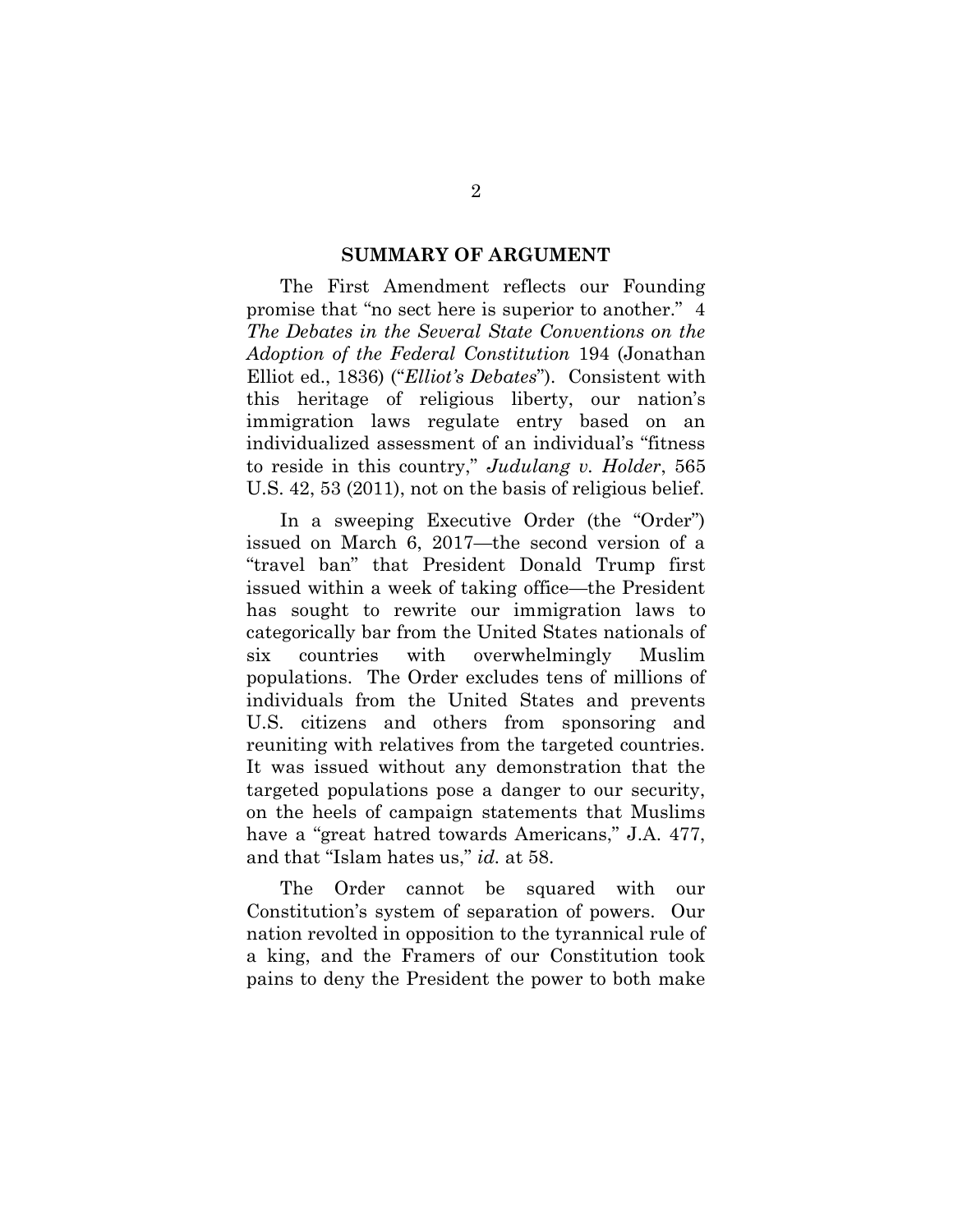the law and then execute it, recognizing that such concentrated power "in the hands of a single branch is a threat to liberty." Clinton v. City of New York, 524 U.S. 417, 450 (1998) (Kennedy, J., concurring). The Framers gave the legislative power, including the authority to make rules concerning immigration, to Congress, ensuring that control of our borders would not be left to the "absolute dominion of one man." Kentucky Resolutions of 1798, in 4 Elliot's Debates at 543.

Congress chose to delegate a limited portion of these powers to the Executive in the Immigration and Nationality Act ("INA"). The government's defense of the Order principally rests on Section 212(f) of that statute, but that section does not give the President the power to override the parts of the INA he dislikes in favor of his own preferred policy. That is what he has done here. By treating all persons from the six designated Muslim-majority countries as potential terrorists, the Order ignores Congress's carefully chosen, "specific criteria for determining terrorism-related inadmissibility," Kerry v. Din, 135 S. Ct. 2128, 2140 (2015) (Kennedy, J., concurring); 8 U.S.C.  $\S 1182(a)(3)(B)$ , and flouts Congress's explicit prohibition against discrimination on account of "nationality, place of birth, or place of residence,"  $8 \text{ U.S.C.} \$  $1152(a)(1)(\text{A})$ , in the issuance of immigrant visas. Not only that the Order also fails to even come within the terms of the congressional delegation of power invoked by the President because it does not make any credible finding that entry of nationals from the six specified Muslim-majority nations "would be detrimental to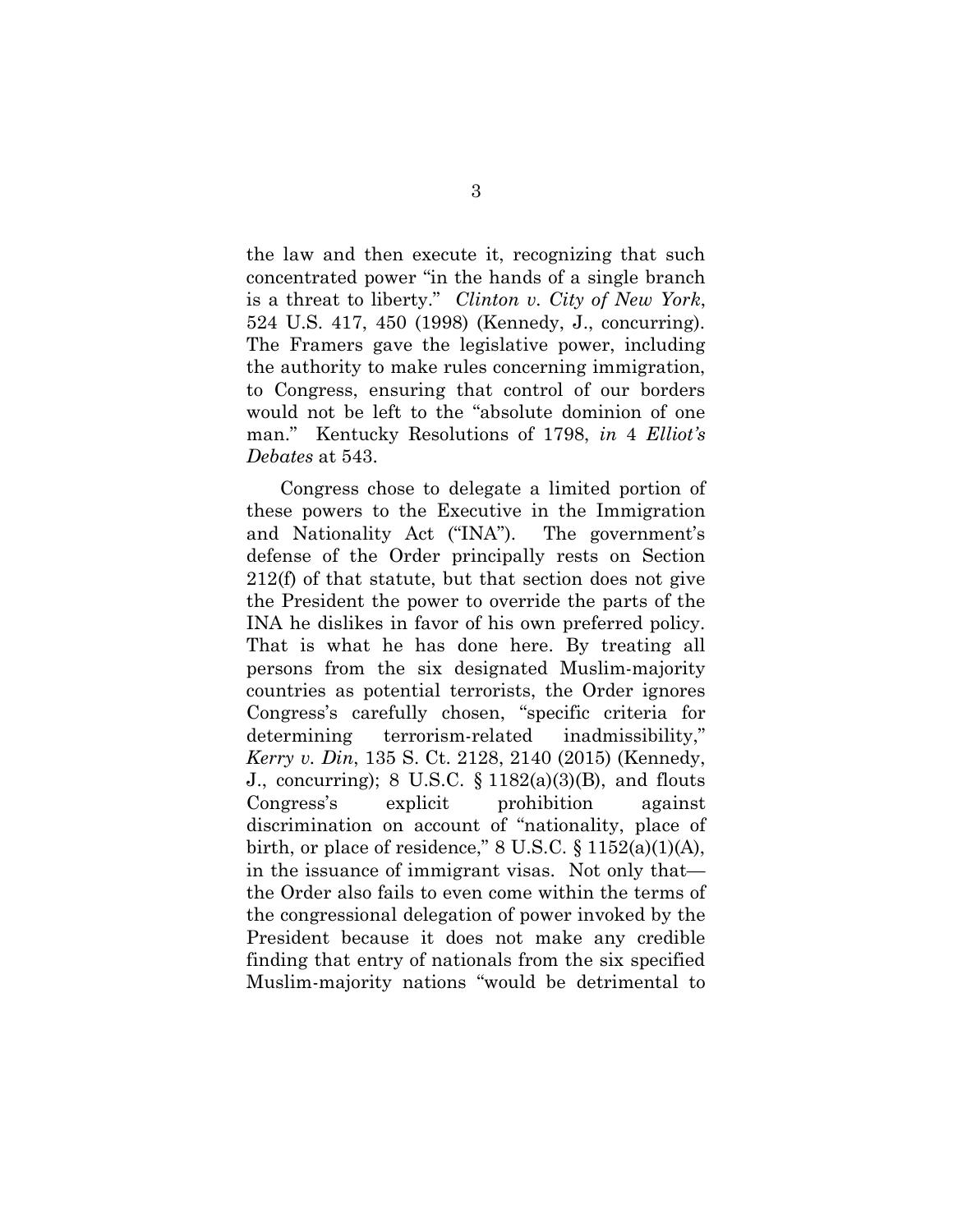the interests of the United States." 8 U.S.C. § 1182(f). In short, the Order "does not direct that a congressional policy be executed in a manner prescribed by Congress—it directs that a presidential policy be executed in a manner prescribed by the President." Youngstown Sheet & Tube Co. v. Sawyer, 343 U.S. 579, 588 (1952).

Even if the Order fell within the President's delegated authority—which it does not—it would still violate the First Amendment. Centuries ago, James Madison observed that "the first step . . . in the career of intolerance" is to place "a Beacon on our Coast," warning the "persecuted and oppressed of every Nation and Religion" that they must "seek some other Haven." James Madison, Memorial and Remonstrance Against Religious Assessments, in 2 The Writings of James Madison 188 (G. Hunt ed., 1901). The First Amendment prevents official disapproval of a religious minority, "secur[ing] universal religious liberty, by putting all sects on a level—the only way to prevent persecution." Elliot's Debates at 196. Where, as here, the government "classif[ies] citizens based on their religious views" and "single[s] out dissidents for opprobrium," Town of Greece v. Galloway, 134 S. Ct. 1811, 1826 (2014), it violates the "clearest command of the Establishment Clause": "one religious denomination cannot be officially preferred over another." Larson v. Valente, 456 U.S. 228, 244 (1982). Because the Order is shot through with anti-Muslim animus, it violates the central meaning of the Religion Clauses.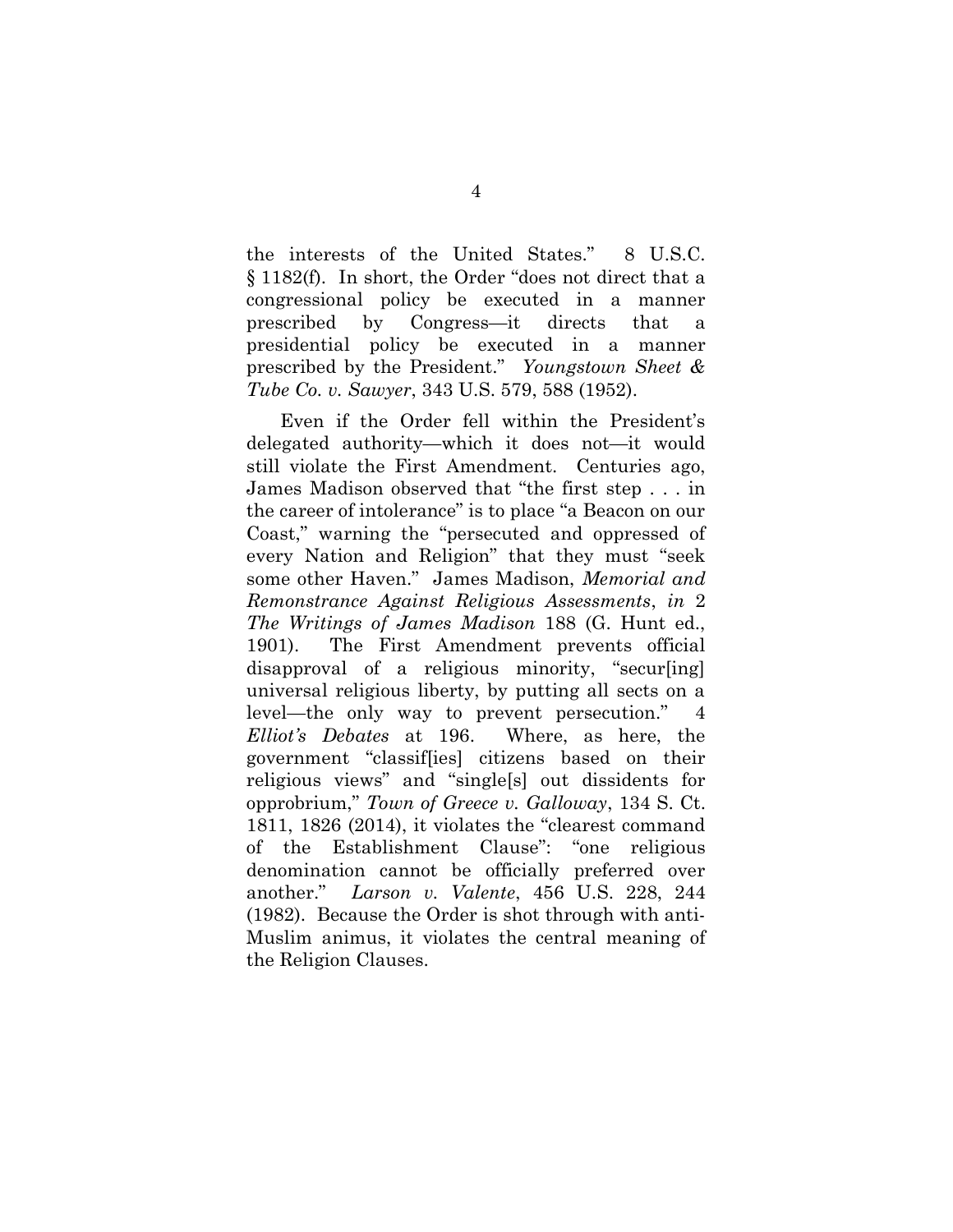When the Executive Branch abuses its authority, "the judicial department is a constitutional check." 2 Elliot's Debates at 196. The best way to protect the nation's security, while also upholding foundational American values, is to respect the Constitution's fundamental protections and the laws passed by Congress. "Liberty and security can be reconciled; and in our system they are reconciled within the framework of the law." Boumediene v. Bush, 553 U.S. 723, 798 (2008).

#### ARGUMENT

## I. SEPARATION-OF-POWERS PRINCIPLES DO NOT PERMIT THE PRESIDENT TO WRITE RELIGIOUS DISCRIMINATION INTO OUR NATION'S IMMIGRATION LAWS.

Our Constitution entrusts Congress with "broad, undoubted power over the subject of immigration and the status of aliens." Arizona v. United States, 567 U.S. 387, 394 (2012); Galvan v. Press, 347 U.S. 522, 531 (1954) ("Policies pertaining to the entry of aliens and their right to remain here are . . . entrusted exclusively to Congress."). This is reflected explicitly in the Constitution's grant of power to Congress to "establish a uniform Rule of Naturalization," U.S. Const. art. I, § 8, cl. 4, which the Framers wrote to "leave a discretion to the Legislature . . . which will answer every purpose," 2 The Records of the Federal Convention of 1787, at 268 (Max Farrand ed., 1911).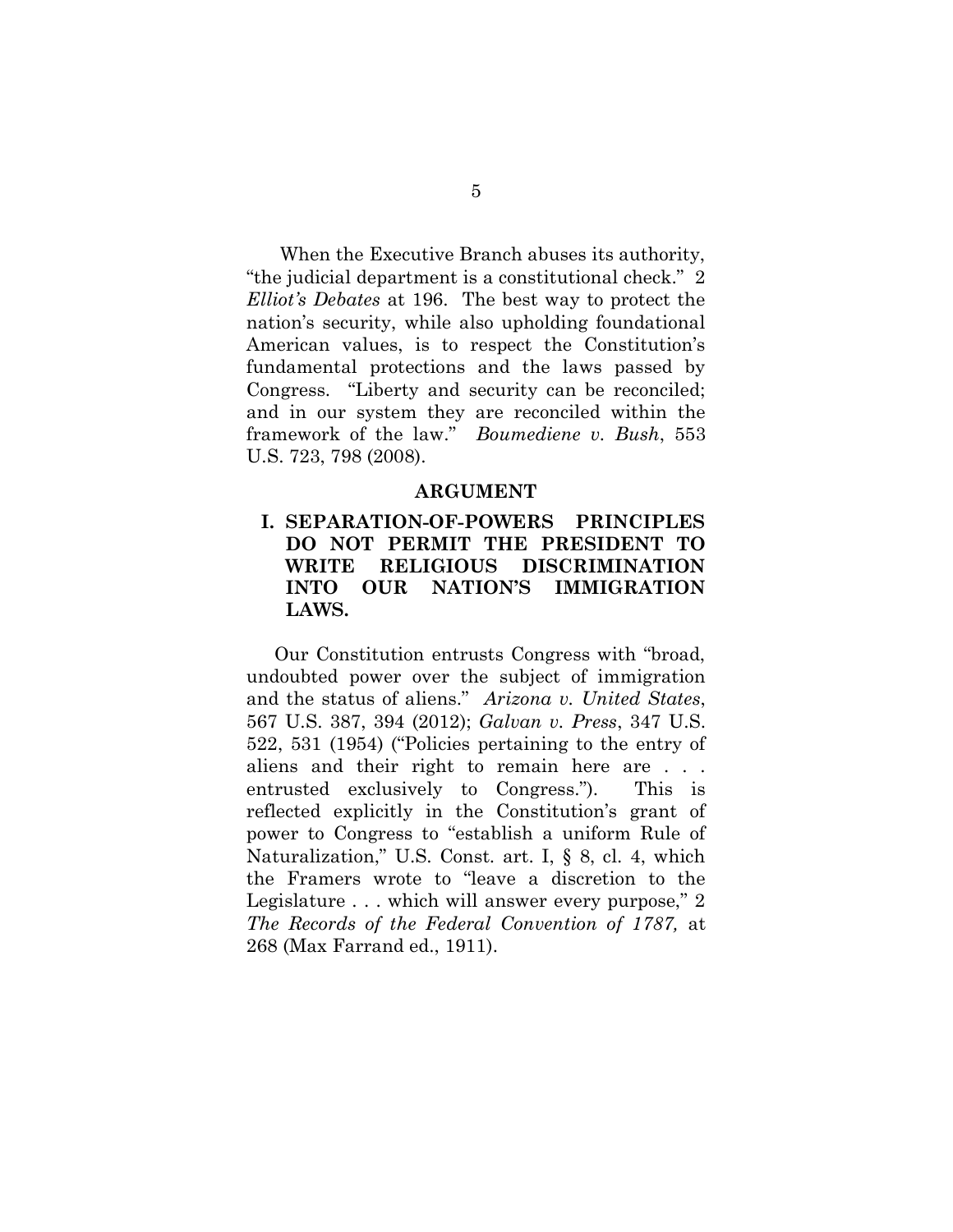Of course, Congress may choose to delegate substantial powers to the Executive Branch, see Arizona, 567 U.S. at 396 (discussing "broad discretion exercised by immigration officials" over removal); Carlson v. Landon, 342 U.S. 524, 544 (1952) (delegation permissible "because the executive judgment is limited by adequate standards"), but the Executive has no independent lawmaking power over the subject of immigration. "[T]he President's power to see that the laws are faithfully executed refutes the idea that he is to be a lawmaker." Youngstown, 343 U.S. at 587; id. at 655 (Jackson, J., concurring) ("The Executive, except for recommendation and veto, has no legislative power."); Zivotofsky ex rel. Zivotofsky v. Kerry, 135 S. Ct. 2076, 2090 (2015) ("The Executive is not free from the ordinary controls and checks of Congress merely because foreign affairs are at issue."); Resp'ts Br., Trump v. Hawaii, at 3-5.

When the Framers wrote the Constitution more than two centuries ago, they gave the lawmaking power to Congress, recognizing that "the Prerogatives of the British Monarch" were not "a proper guide in defining the Executive powers." 1 Records of the Federal Convention, supra, at 65.2 By

 $\overline{a}$ 

<sup>2</sup> From the sixteenth to the eighteenth centuries, British Kings had claimed, as a royal prerogative, the power to make law without the approval of Parliament as well as the power to suspend the execution of laws enacted by Parliament. See Michael W. McConnell, Tradition and Constitutionalism Before the Constitution, 1998 U. Ill. L. Rev. 173, 178 (1998); Robert J. Reinstein, The Limits of Executive Power, 59 Am. U. L. Rev. 259, 272-77, 279-81 (2009).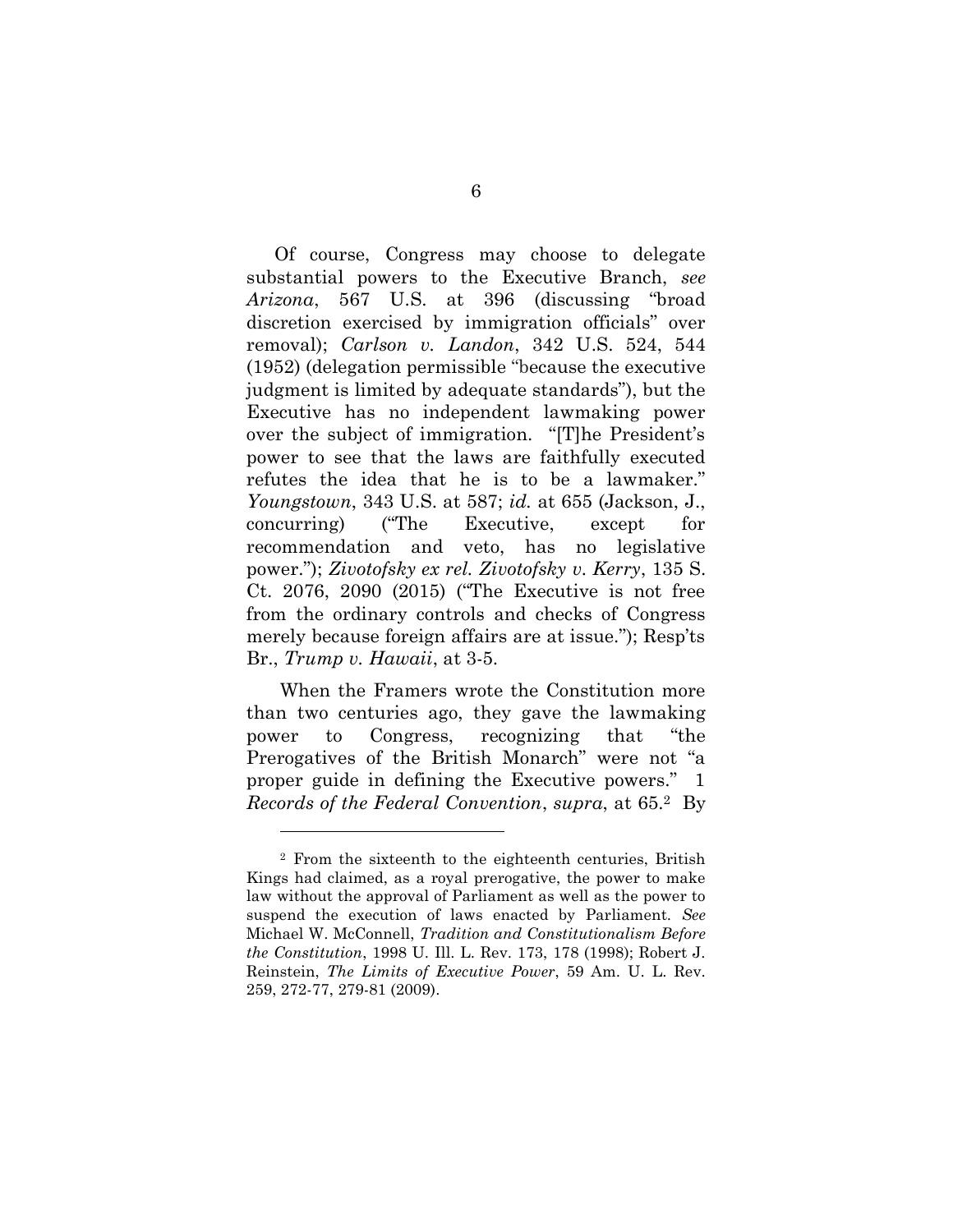denying the Executive lawmaking power, the Framers sought "to implement a fundamental insight: Concentration of power in the hands of a single branch is a threat to liberty." *Clinton*, 524 U.S. at 450 (Kennedy, J., concurring); see The Federalist No. 47, at 269 (Madison) (Clinton Rossiter ed., rev. ed. 1999) ("The accumulation of all powers, legislative, executive, and judiciary, in the same hands . . . may justly be pronounced the very definition of tyranny."); id. at 271 ("[w]hen the legislative and executive powers are united in the same person or body . . . there can be no liberty'" (quoting Montesquieu)).

Under these foundational principles, "[t]he Constitution does not confer upon [the President] any power to enact laws or to suspend or repeal such as the Congress enacts." United States v. Midwest Oil Co., 236 U.S. 459, 505 (1915); Kendall v. United States ex rel. Stokes, 37 U.S. (12 Pet.) 524, 613 (1838) (refusing to "cloth[e] the President with a power entirely to control the legislation of congress"). Rather, "[t]he President's authority to act, as with the exercise of any governmental power, 'must stem either from an act of Congress or from the Constitution itself.'" Medellín v. Texas, 552 U.S. 491, 524 (2008) (quoting Youngstown, 343 U.S. at 585). Thus, the President cannot make an end-run around the "single, finely wrought," "step-by step, deliberate and deliberative process," INS v. Chadha, 462 U.S. 919, 951, 959 (1983), the Framers prescribed for lawmaking. Yet, as demonstrated below, that is exactly what the President has done.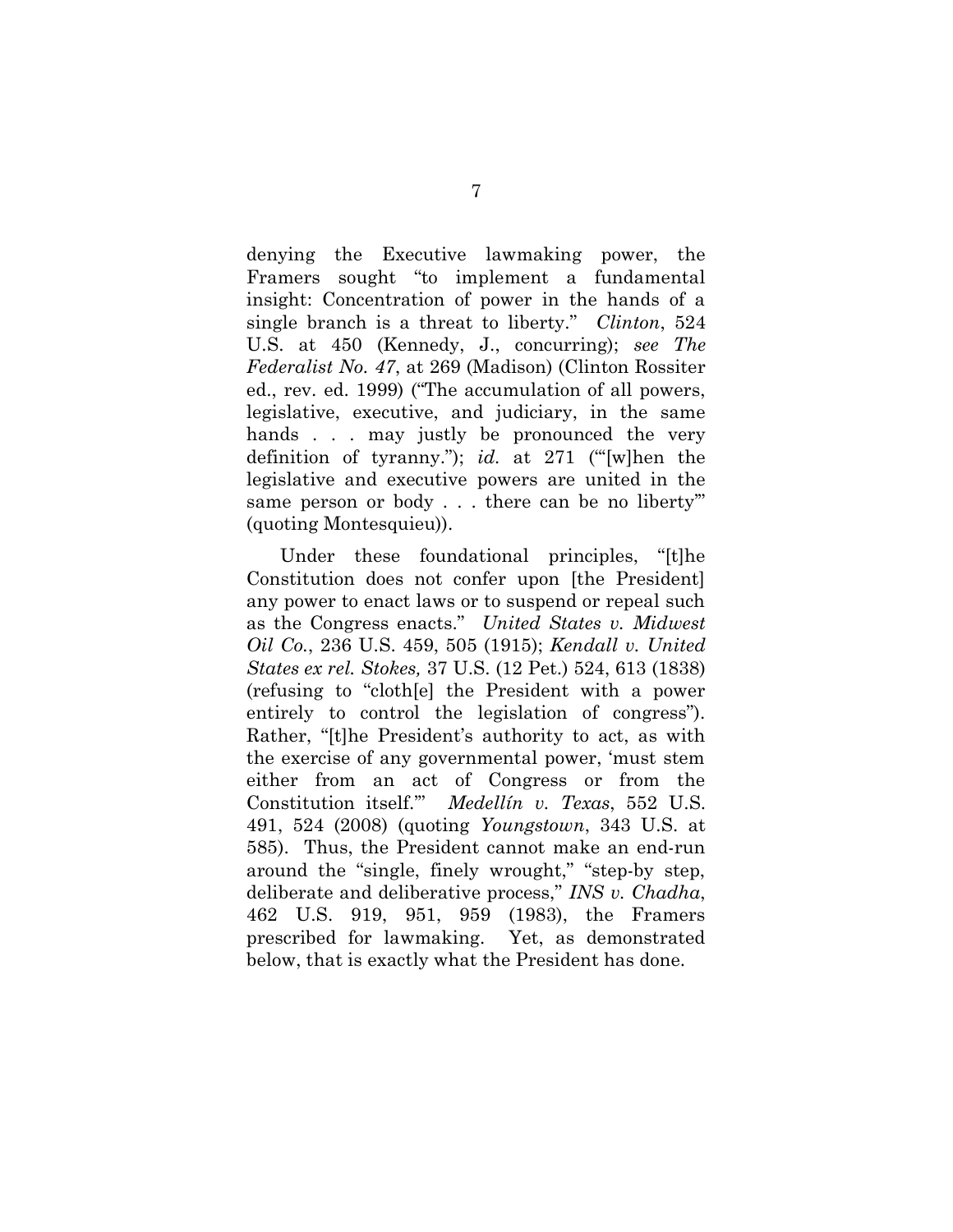#### II. THE ORDER RUNS AFOUL OF THE IMMIGRATION AND NATIONALITY ACT.

In support of its claimed authority to categorically exclude from the United States tens of millions of nationals of six Muslim-majority countries, the government relies on a single statutory provision. However, that provision does not give the President the breathtaking authority that the government claims.

Section 212(f) of the INA authorizes the President to "suspend the entry" of any class of aliens into the United States on the basis of the President's "find[ing]" that their entry "would be detrimental to the interests of the United States." 8 U.S.C. § 1182(f). This provision—enacted to codify wartime emergency powers—gives the President the flexibility to address promptly admission questions that Congress has not addressed. It does not give the President the authority to supersede Congress's judgment when Congress has already considered an issue and addressed it. Nor does it give the President the equivalent of a line-item veto over the immigration laws enacted by Congress, permitting him to excise those parts of the INA he dislikes. That would "deal a severe blow to the Constitution's separation of powers," Util. Air Regulatory Grp. v. EPA, 134 S. Ct. 2427, 2446 (2014), and would "enhance[] the President's powers beyond what the Framers would have endorsed," Clinton, 524 U.S. at 451 (Kennedy, J., concurring). Here, as amici well know, Congress has put in place a carefully considered and calibrated scheme for addressing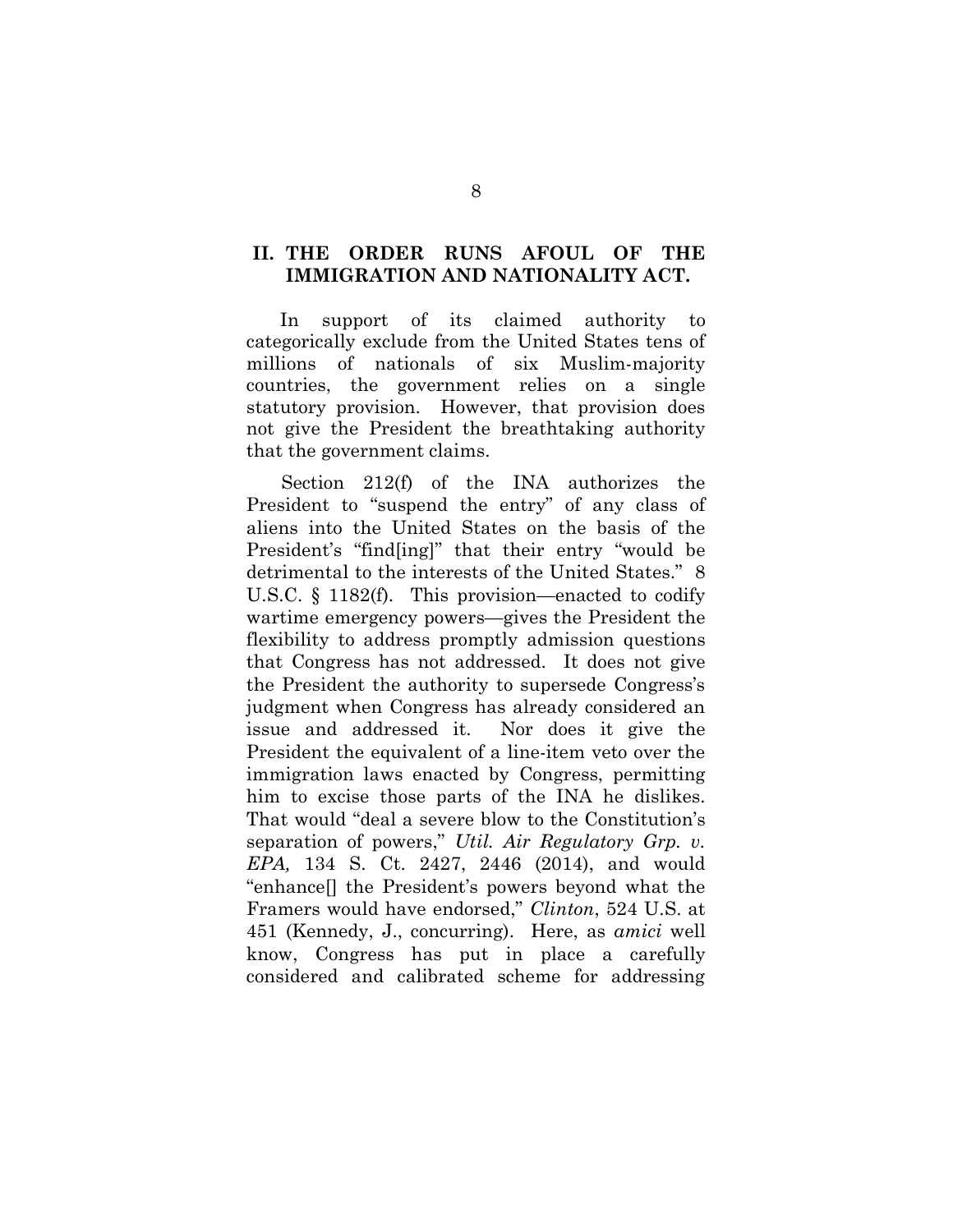potential terrorists' abuse of our immigration laws. Section 212(f) does not give the President authority to upend that scheme. Nor does it give the President the authority to violate the INA's categorical prohibition on nationality-based discrimination in the issuance of immigrant visas.

Moreover, the Order is unlawful for the additional reason that the President has not made an adequate finding that admitting individuals from the six covered countries and more than 50,000 refugees "would be detrimental to the interests of the United States," as required by Section 212(f). 8 U.S.C. § 1182(f) (emphasis added).

# A. The Order Subverts a Carefully Crafted Legislative Scheme Designed To Prevent Potential Terrorists from Entering the United States.

Section 212(f)'s grant of authority to the President to make a "find[ing]" that the entry of any class of aliens into the United States "would be detrimental" to national interests was a codification of wartime emergency restrictions. See Proclamation 2523, 6 Fed. Reg. 5821, 5822, ¶ 3 (Nov. 14, 1941) ("No alien shall be permitted to enter the United States if it appears to the satisfaction of the Secretary of State that such entry would be prejudicial to the interests of the United States as provided in the rules and regulations hereinbefore authorized to be prescribed by the Secretary of State, with the concurrence of the Attorney General."); see also H.R. Conf. Rep. No. 100-475, at 165 (1987)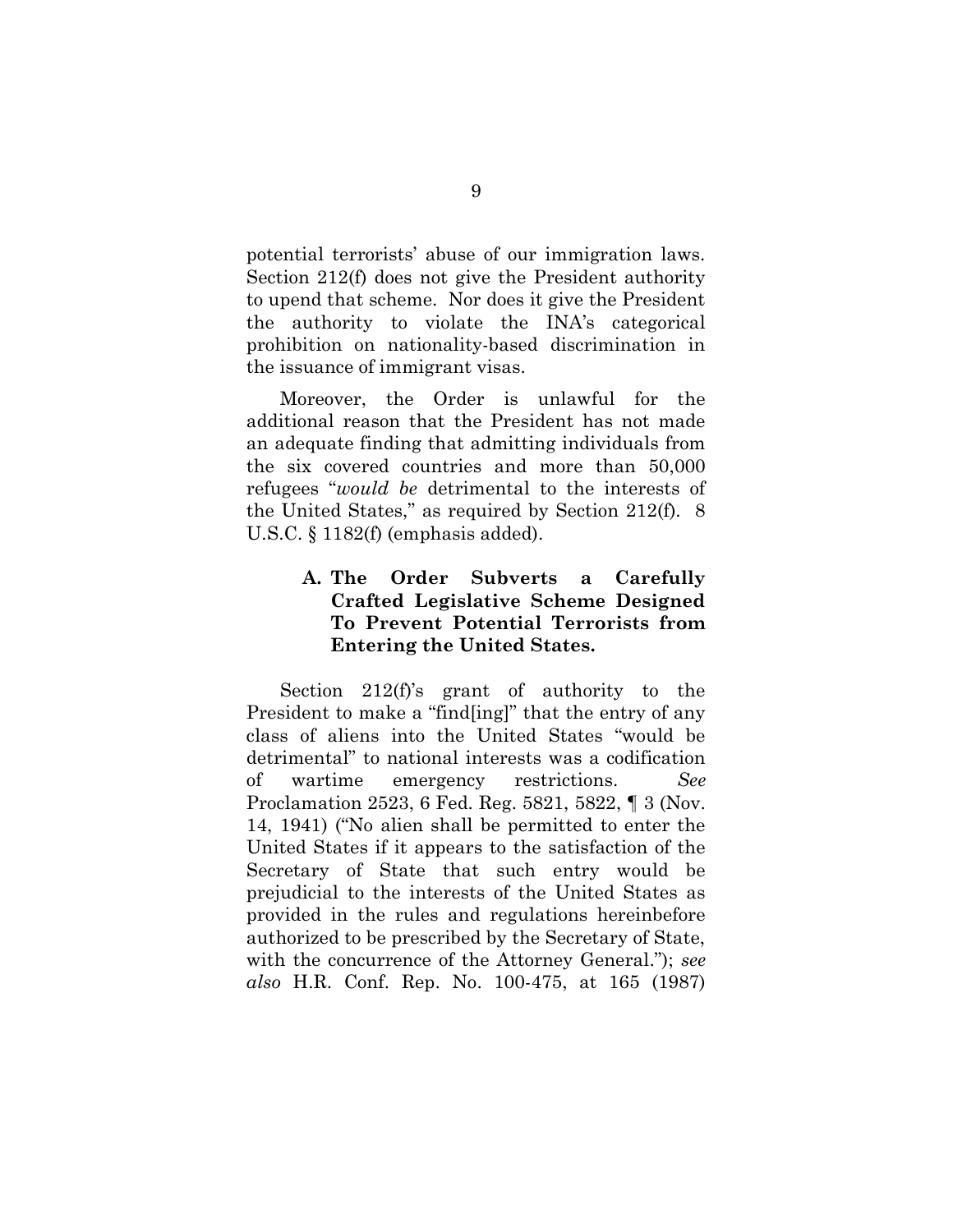(describing the President's authority under Section 212(f) as the authority "to deny admissions by proclamation or to deny entry to aliens when the United States is at war or during the existence of a national emergency proclaimed by the President"). In codifying those emergency powers, Congress gave the President an important, but limited, grant of authority, ensuring that he could act quickly in emergency situations—that is, when Congress had not yet had an opportunity to consider a particular issue or class of possible entrants to the country. Resp'ts Br., Trump v. Hawaii, at 31-37; see Kent v. Dulles, 357 U.S. 116, 128 (1958) (refusing to read congressional statue to give the Executive "unbridled discretion" and instead reading it narrowly "in light of prior administrative practice"). But Congress did not give the President the power to override the considered judgment of Congress—a form of executive lawmaking alien to the Constitution's system of separation of powers.

Here, the President seeks to rely on this provision to deny entry to individuals on the ground that they pose a terrorist threat. But Congress has already spoken to this precise issue, specifying in Section 212(a) several terrorism-related grounds on which an individual may be denied a visa to enter the United States. 8 U.S.C. § 1182(a)(3)(B)(i). In painstaking detail, the statute declares inadmissible any foreign national who has "engaged in," "incited," or "endorse[d] . . . terrorist activity," or "is a member of a terrorist organization." Id. As an additional safeguard, the statute expressly authorizes "a consular officer, the Attorney General, or the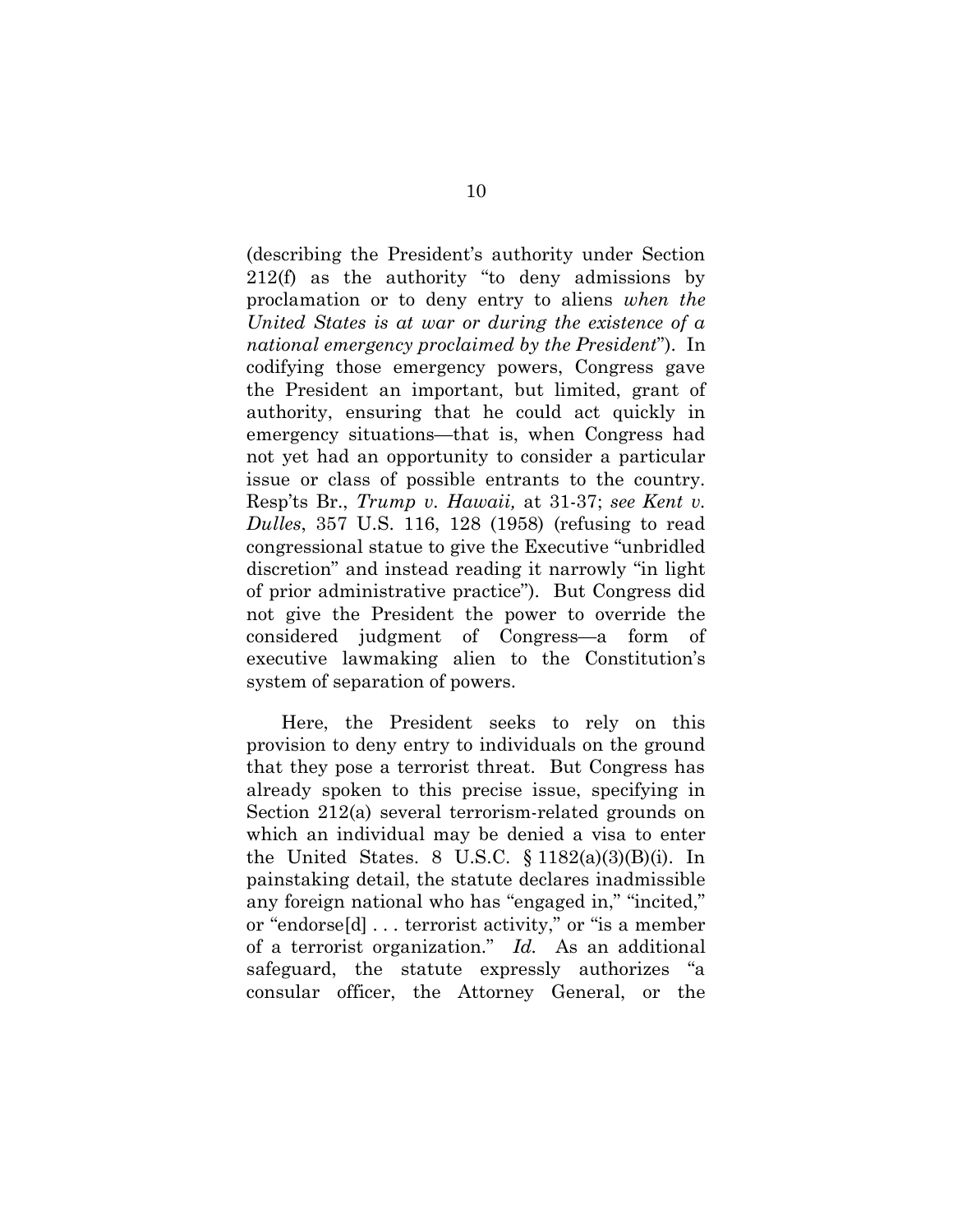Secretary of Homeland Security" to deny entry to any visa applicant he or she "knows, or has reasonable ground to believe, is engaged in or is likely to engage after entry in any terrorist activity." Id. Further, a separate provision makes citizens of countries designated as "state sponsor[s] of terrorism"—a category that includes Iran, Syria, and Sudan—ineligible for nonimmigrant visas absent a determination by the Secretary of State and Attorney General that they "do[] not pose a threat to the safety or national security of the United States." 8 U.S.C. § 1735(a).

Moreover, Congress recently revisited terrorism concerns in 2015 when it passed the Visa Waiver Program Improvement and Terrorist Travel Prevention Act of 2015, Pub. L. No. 114-113, 129 Stat. 2989, Div. O, § 203 (codified at 8 U.S.C.  $§ 1187(a)(12)$ . Under the previously created Visa Waiver Program ("VWP"), the Department of Homeland Security may waive the B1/B2 visa requirement for aliens traveling from 38 approved countries, permitting stays of up to 90 days for business or tourism. See 8 U.S.C. § 1187; U.S. Dep't of State, Visa Waiver Program, https://travel.state.gov/content/visas/en/visit/visawaiver-program.html (last visited Aug. 9, 2017). With the Visa Waiver Program Improvement Act of 2015, Congress gave the Secretary of Homeland Security the authority to temporarily suspend any VWP country if it "fails to live up to its agreement to provide terrorism-related information." H.R. Rep. No. 114-369, at 3-4 (2015). Nationals from the suspended countries are not barred from traveling to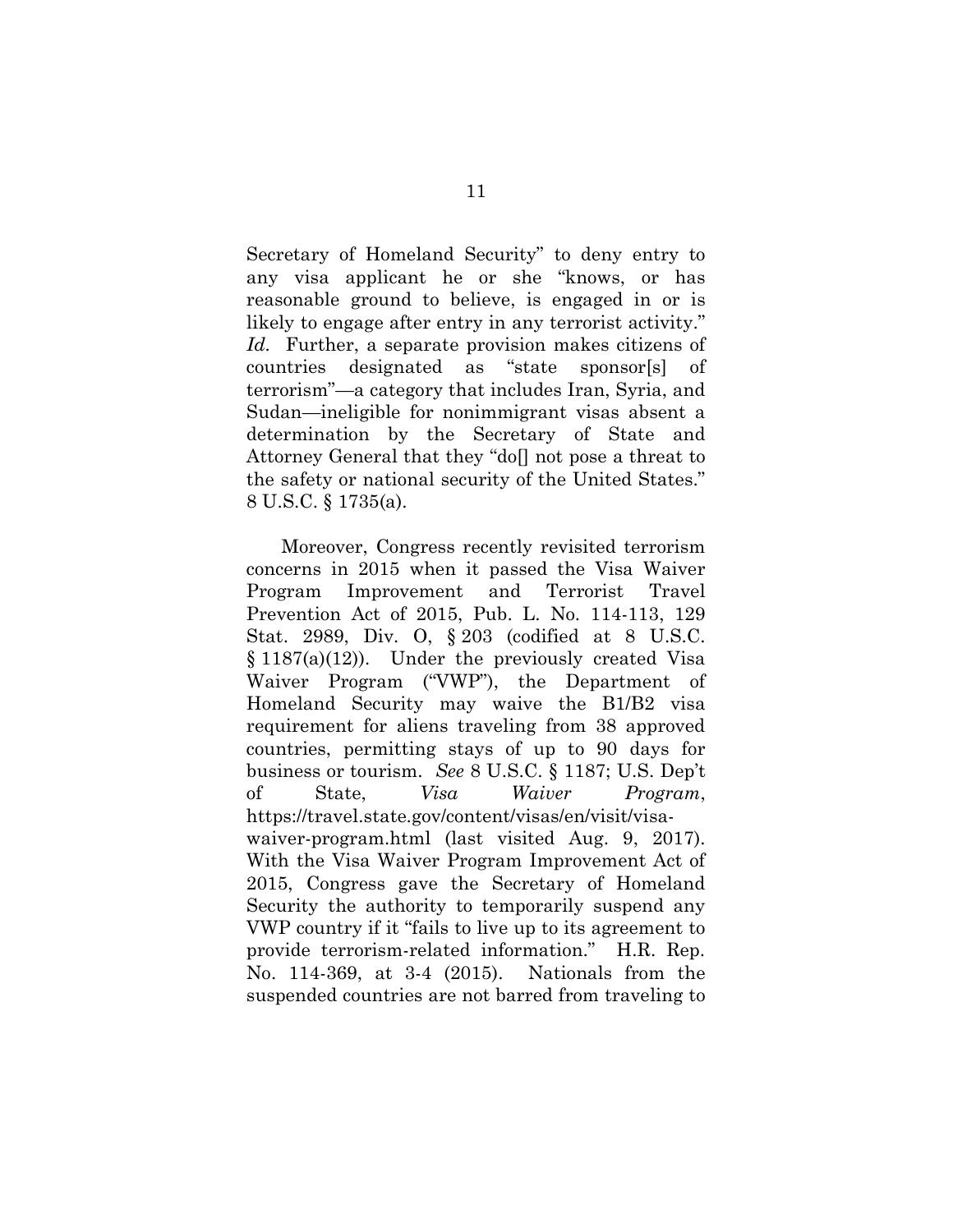the United States; they simply must apply for and obtain a visa to do so. Despite a documented risk of terrorist travel to the United States, Congress deliberately chose this solution as an alternative to "end[ing] this valuable program." Combatting Terrorist Travel: Does the Visa Waiver Program Keep Our Nation Safe?, Hearing on H.R. 158 Before the Subcomm. On Border & Maritime Security of the H. Comm. on Homeland Security, 114th Cong. 2 (2015) (statement of Rep. Candice Miller). It declined to impose a "Muslim Ban" of the sort the President ordered, concluding that the admission of persons from Muslim-majority nations, with proper vetting, is fully consistent with national interests. See 161 Cong. Rec. H9054 (Dec. 8, 2015).

To be sure, the same statute and its implementing regulations provided that nationals of VWP countries may no longer be admitted to the United States without a visa if they have traveled to the countries identified in the Order, or are dualnationals of those countries, and are not subject to a specified exception. See § 203, 129 Stat. at 2989 (2015); Press Release, U.S. Dep't of Homeland Sec., DHS Announces Further Travel Restrictions for the Visa Waiver Program (Feb. 18, 2016) (designating additional countries subject to the Act's restrictions). But, again, the 2015 law does not categorically bar the entry of such travelers. Instead, its tailored remedy reinforces Congress's determination that the proper response to the threat of terrorist travel is to require that certain entrants first obtain a visa. The President seeks here to override that judgment.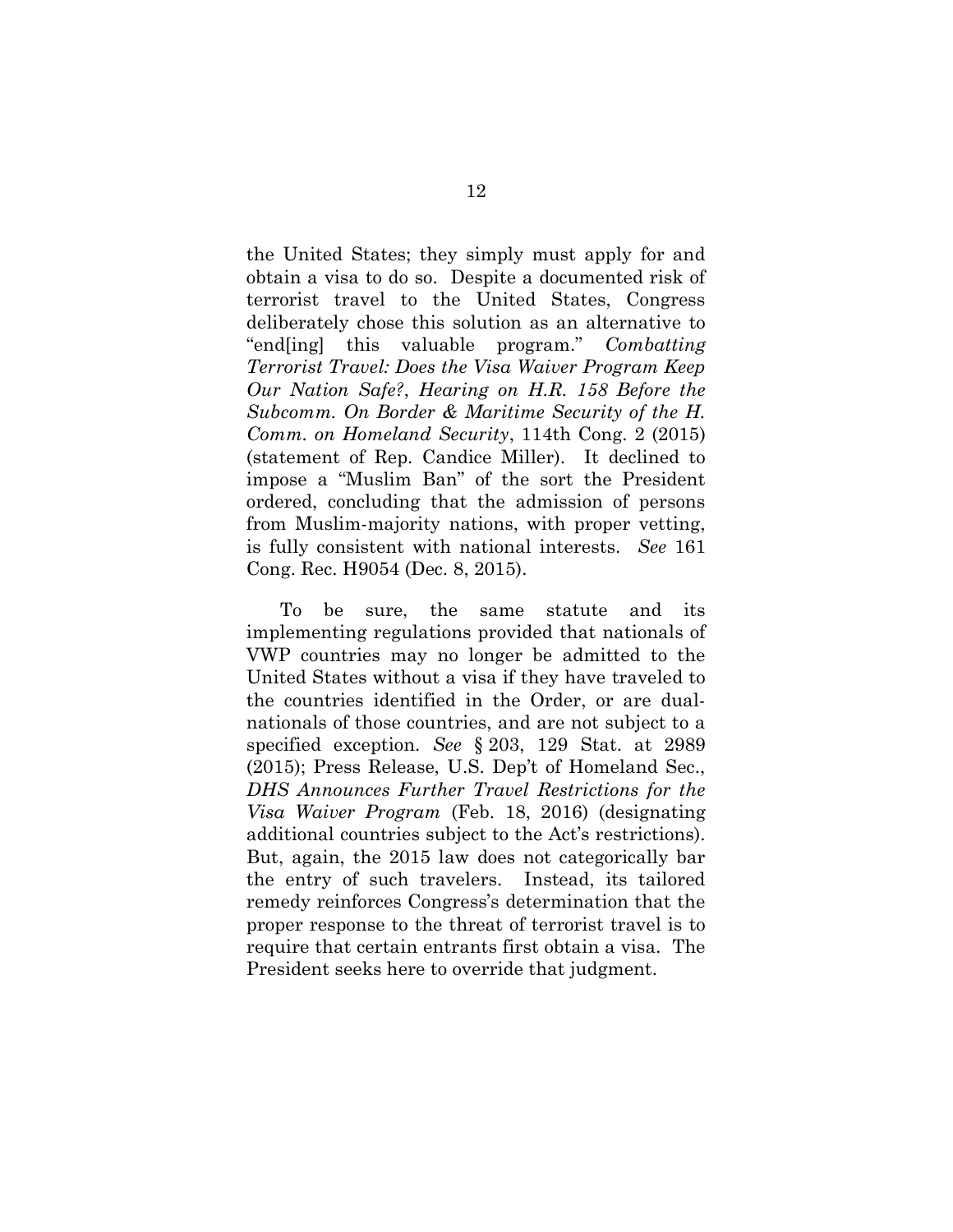The government's categorical bar on tens of millions of nationals from six Muslim-majority countries based on the hypothesis that they might pose a terrorist threat, thus, upends Congress's "" comprehensive and reticulated statute." Hughes Aircraft Co. v. Jacobson, 525 U.S. 432, 447 (1999) (quoting Nachman Corp. v. Pension Benefit Guar. Corp., 446 U.S. 359, 361 (1980)). The Order writes discrimination into the INA, substituting an applicant's nationality alone for Congress's detailed requirements for evaluating the risk that a visa applicant may engage in terrorist activity in the United States. Further, it ignores the fact that Section 212(a) already allows Executive Branch officials to make individualized assessments that a noncitizen seeking to enter the United States is "likely to engage" in terrorist activity upon arriving in the country.  $8 \text{ U.S.C. } \S 1182(a)(3)(B)(i)$ . In light of these detailed and "specific criteria for determining terrorism-related inadmissibility," Din, 135 S. Ct. at 2140 (Kennedy, J., concurring), the government's reliance on Section 212(f) to impose a blanket ban on entry is untenable.

# B. The Order Violates the INA's Categorical Prohibition on Nationality-Based Discrimination.

Section 212(f) also does not authorize the President to ignore Congress's categorical prohibition on nationality-based discrimination in the issuance of immigrant visas. The President cannot use Section 212(f) to make an end-run around the congressional mandate of equality in the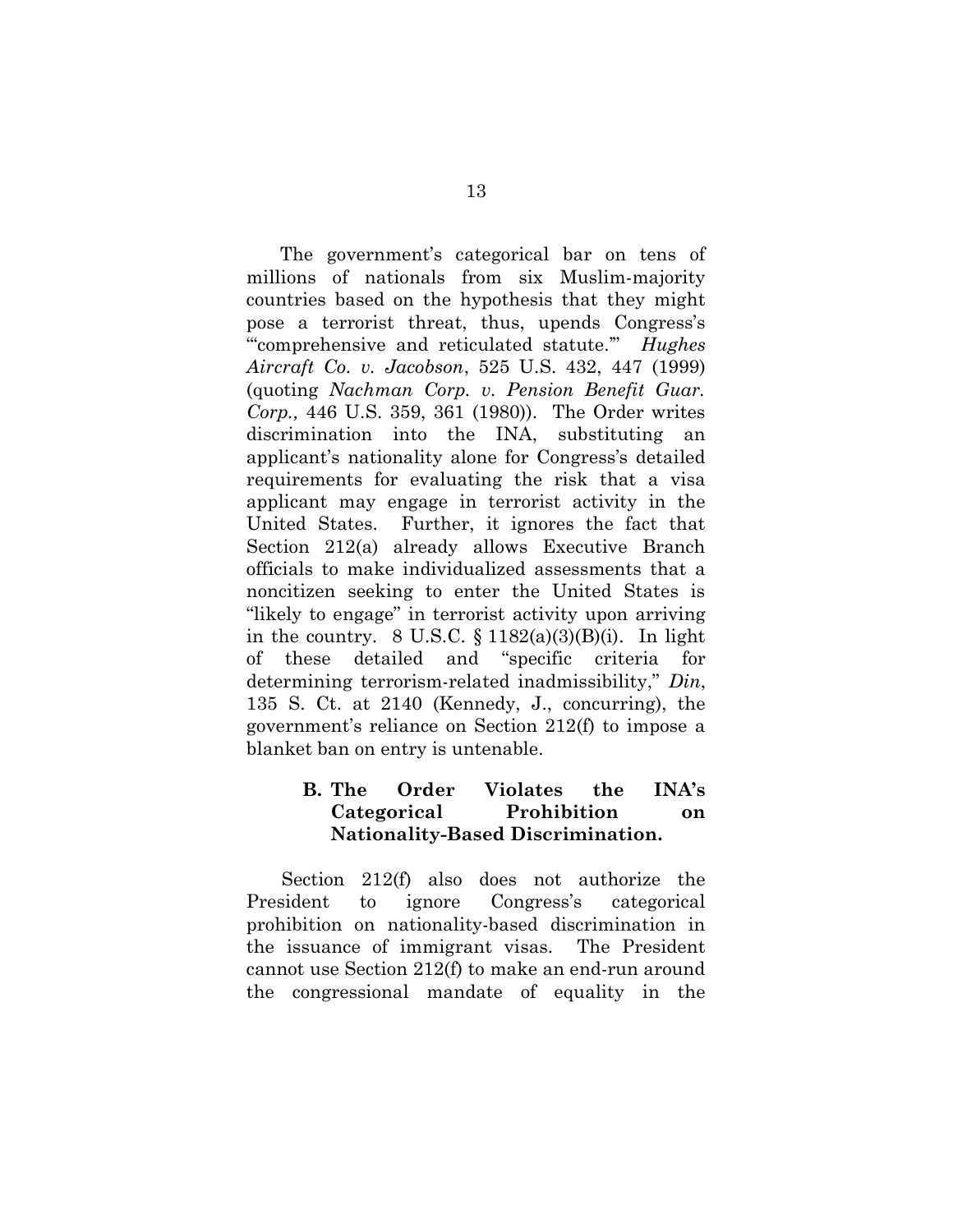issuance of immigrant visas in order to keep out Muslims. "The power of executing the laws . . . does not include a power to revise clear statutory terms[.]" Util. Air Regulatory Grp., 134 S. Ct. at 2446.

The INA provides that, with certain exceptions not here relevant, "no person shall receive any preference or priority or be discriminated against in the issuance of an immigrant visa because of the person's race, sex, nationality, place of birth, or place of residence." 8 U.S.C.  $\S 1152(a)(1)(A)$ . In adopting this prohibition, "Congress could hardly have chosen more explicit language," "unambiguously direct[ing] that no nationality-based discrimination shall occur." Legal Assistance for Vietnamese Asylum Seekers v. Dep't of State, 45 F.3d 469, 473 (D.C. Cir. 1995) ("LAVAS") (emphasis added), vacated on other grounds, 519 U.S. 1 (1996).

The adoption of this provision was a sharp rebuke to what had come before: a "national quota system of immigration," Haitian Refugee Ctr.  $v$ . Civiletti, 503 F. Supp. 442, 453 (S.D. Fla. 1980), according to which "the selection of immigrants was based upon race and place of birth," H.R. Rep. No. 89-745, at 8-10 (1965). As President Lyndon Johnson recognized in signing the law, the prior immigration system "violated the basic principle of American democracy—the principle that values and rewards each man on the basis of his merit as a man." Lyndon B. Johnson, Remarks at the Signing of the Immigration Bill (Oct. 3, 1965); Hearings Before the Subcomm. On Immigration and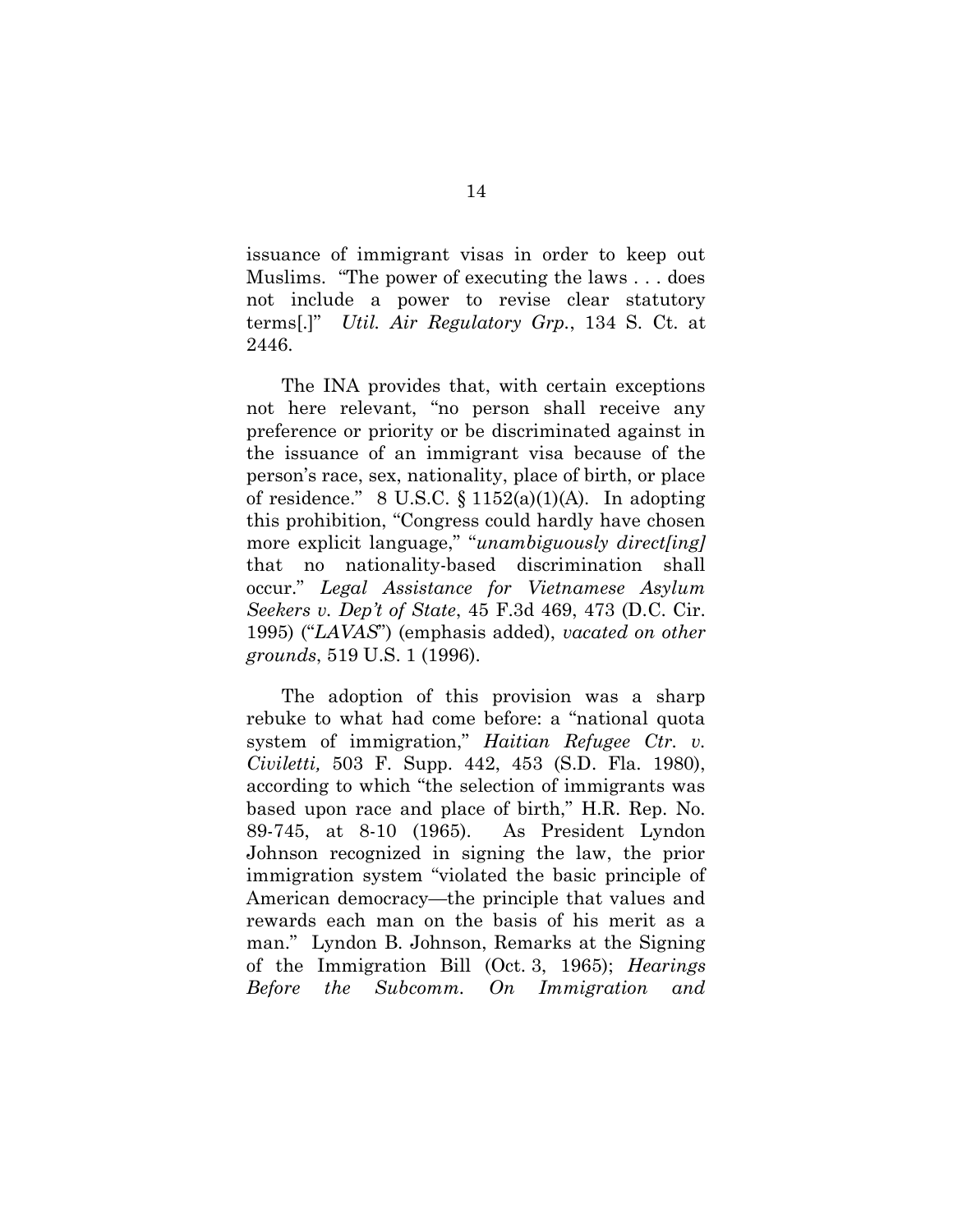Naturalization of the Senate Comm. on the Judiciary on S.500 to Amend the Immigration and Nationality Act and for Other Purposes, 89th Cong. 547 (1965) (statement of Sen. Maurine B. Neuberger) (the prior system stood "in conflict with our principles of human brotherhood and equality" and was contrary to "our basic American tradition"); Resp'ts Br., Trump v. IRAP, at 58-59.

Based on the testimony of such dignitaries as Attorney General Nicholas Katzenbach and Secretary of State Dean Rusk, Congress made the considered judgment that immigration of worthy individuals from all corners of the globe benefits the nation as a whole. See, e.g., Hearings Before the Subcomm. No. 1 of the H. Comm. on the Judiciary on H.R. 2580 to Amend the Immigration and Nationality Act, and for Other Purposes, 89th Cong. 8-9 (1965) (statement of Attorney General Katzenbach) (prior system "prevented or delayed" "brilliant and skilled residents of other countries . . . from coming to this country"); Hearings Before the Subcomm. No. 1 of the H. Comm. on the Judiciary on H.R. 7700 and 55 Identical Bills to Amend the Immigration and Nationality Act, and for Other Purposes, 88th Cong. 391 (1964) (statement of Secretary of State Rusk) (noting, in the context of testimony in support of the amendments, that many countries "resent the fact that the quotas are there as a discriminatory measure"). Thus, the 1965 ban on discrimination in immigrant visa issuance was designed to prohibit the Executive from practicing wholesale discrimination against people coming from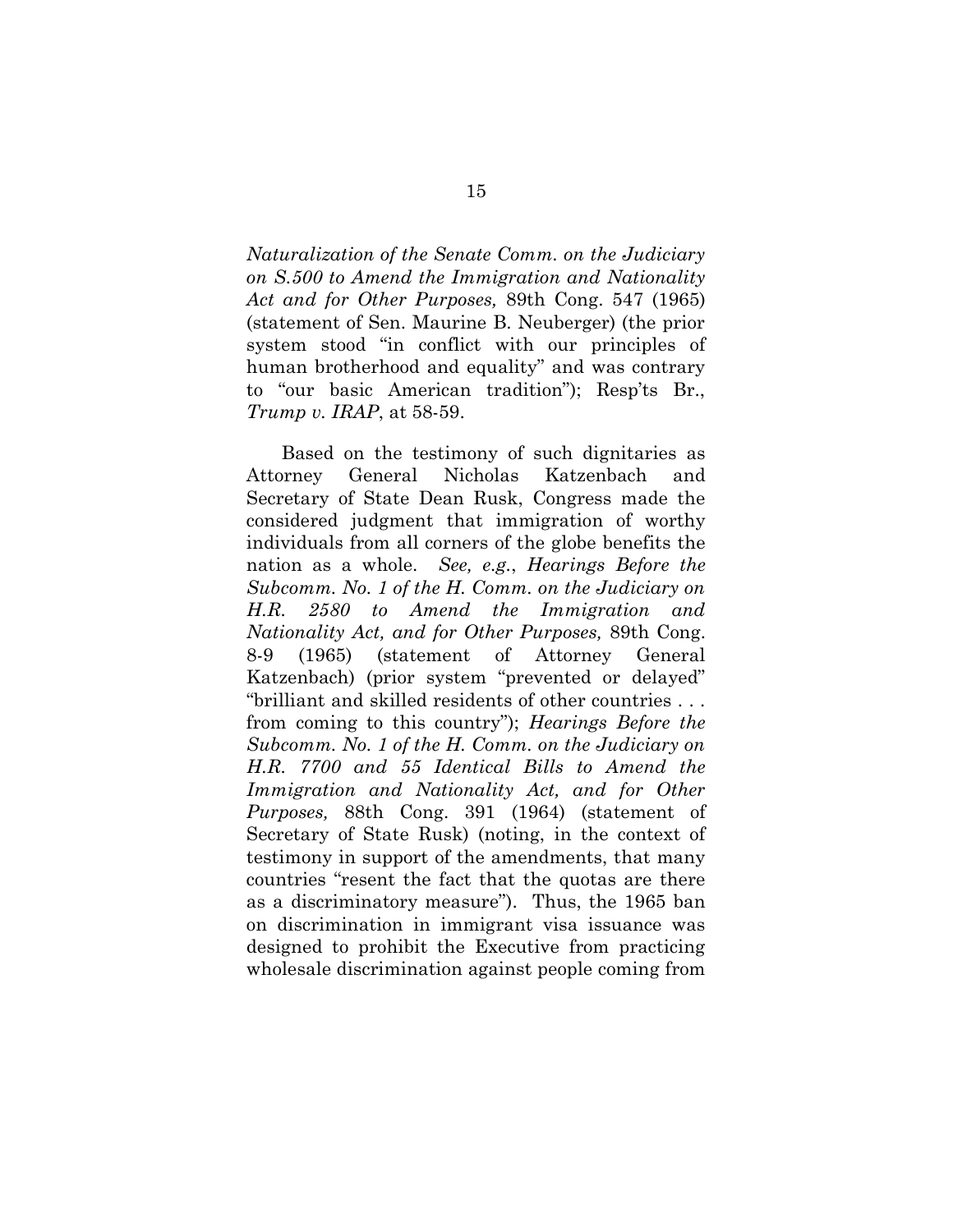certain countries—precisely what the Order here commands.

Section 212(f) of the INA does not allow the President to ignore this prohibition on national origin discrimination. Indeed, reading Section 212(f) to allow the sort of discrimination that the Order commands would render the later nondiscrimination provision a dead letter. See LAVAS, 45 F.3d at 473 ("The appellees' proffered statutory interpretation, leaving it fully possessed of all its constitutional power to make nationality-based distinctions, would render 8 U.S.C. § 1152(a) a virtual nullity.").

Significantly, to the extent Congress wanted to make exceptions to this categorical nondiscrimination rule, it did so with specificity. For example, 8 U.S.C.  $\S 1152(a)(1)(A)$  provides that the nondiscrimination provision should be applied "[e]xcept as specifically provided in . . . sections  $1101(a)(27)$ ,  $1151(b)(2)(A)(i)$ , and  $1153$  of this title." Those provisions, in turn, permit certain preferences for, among others, immediate relatives of U.S. citizens in specified circumstances. Id.  $\S\S 1151(b)(2)(A)(i)$ , 1153. In carving out those express exceptions, Congress determined that the forms of "discrimination" permitted by those programs and preferences were acceptable. Similarly, in other provisions of the Code, Congress expressly carved out exceptions to the Visa Waiver Program, see id.  $\S 1187(a)(12)(A)$ ; see also supra at 11-12, thereby requiring persons from certain countries (e.g., Iraq and Syria) to undergo more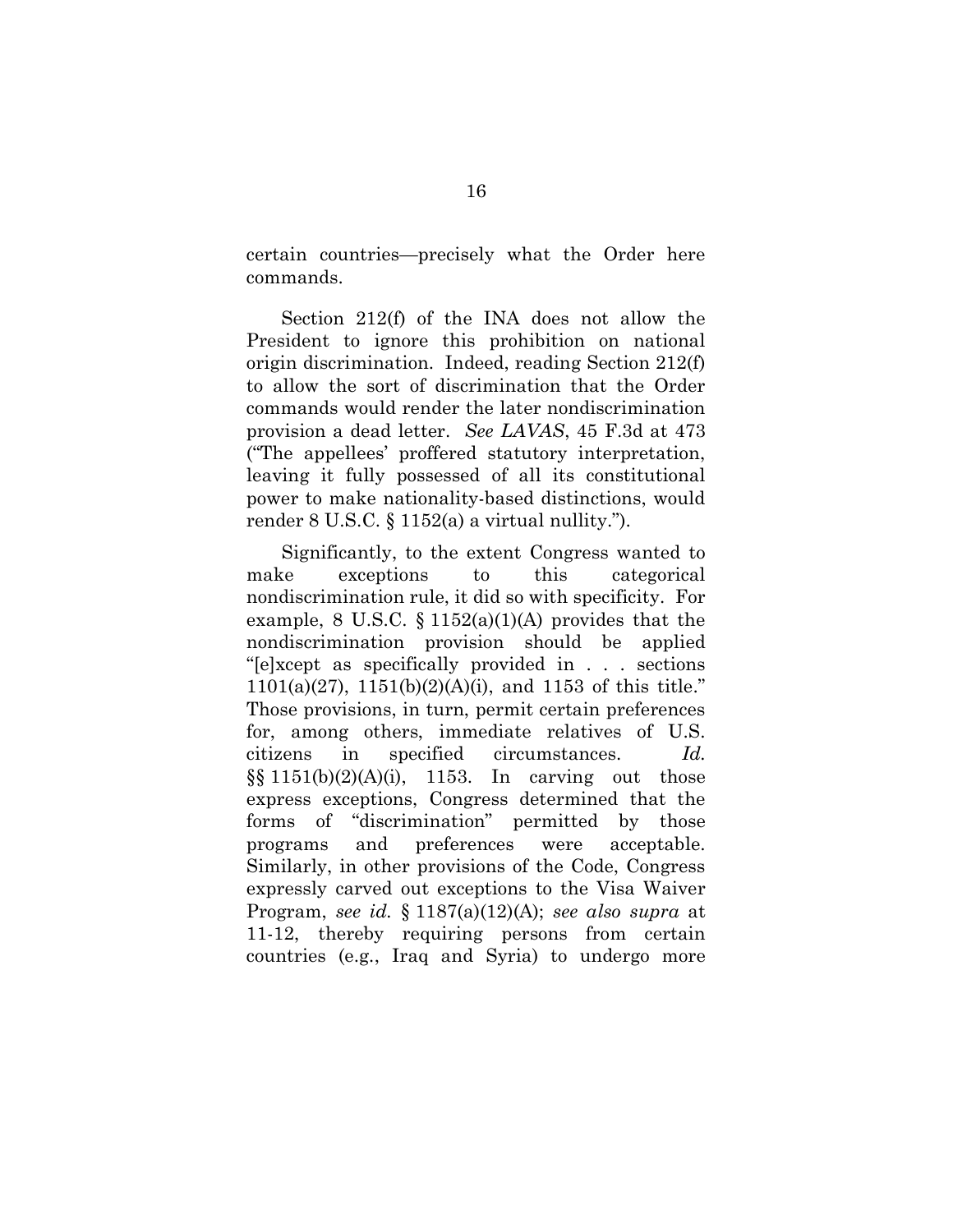rigorous screening. Congress did not, however, carve out a similar exception for Section 212(f).

Nor has Section 212(f) ever been used to enact a categorical bar on entry by all aliens from a particular nation—much less millions of individuals from six nations, like those covered by the Order here. See Resp'ts Br., Trump v. Hawaii, at 36-37, 45-46 (discussing past uses of Section 212(f)); Resp'ts Br., Trump v. IRAP, at 55-56 (same). Rather, as the current Administration has recognized, Section 212(f) orders "arise from a foreign policy decision to keep certain elements in a given country from getting a visa." U.S. Dep't of State, Presidential Proclamations (emphasis added), https://perma.cc/M2RL-6775 (last visited Sept. 12, 2017).3 The power may not be used to supersede the

 $\overline{a}$ 

<sup>3</sup> The Section 212(f) proclamations that were in effect when President Trump took office are a case in point. See, e.g., 50 Fed. Reg. 41329 (Oct. 10, 1985); 71 Fed. Reg. 28541 (May 16, 2006). The same is true of President Reagan's 1986 proclamation concerning Cuban nationals. That proclamation, which was a response to Cuba's violation of an international agreement, was not an outright ban on the entry of Cubans. See Resp'ts Br., Trump v. Hawaii, at 45; Resp'ts Br., Trump v. IRAP, at 55. The proclamation permitted Cuban citizens to enter the United States as nonimmigrants, to the extent permissible, or as immigrants if they were immediate relatives of U.S. citizens, were entitled to other special immigrant status, or met other criteria. 51 Fed. Reg. 30470 (Aug. 26, 1986). Even after September 11, 2001, the Executive did not stray from this targeted use of Section 212(f). See Kate M. Manuel, Cong. Research Serv., Executive Authority to Exclude Aliens: In Brief 6-10 & tbl. 1 (Jan. 23, 2017), https://fas.org/sgp/crs/homesec/R44743.pdf.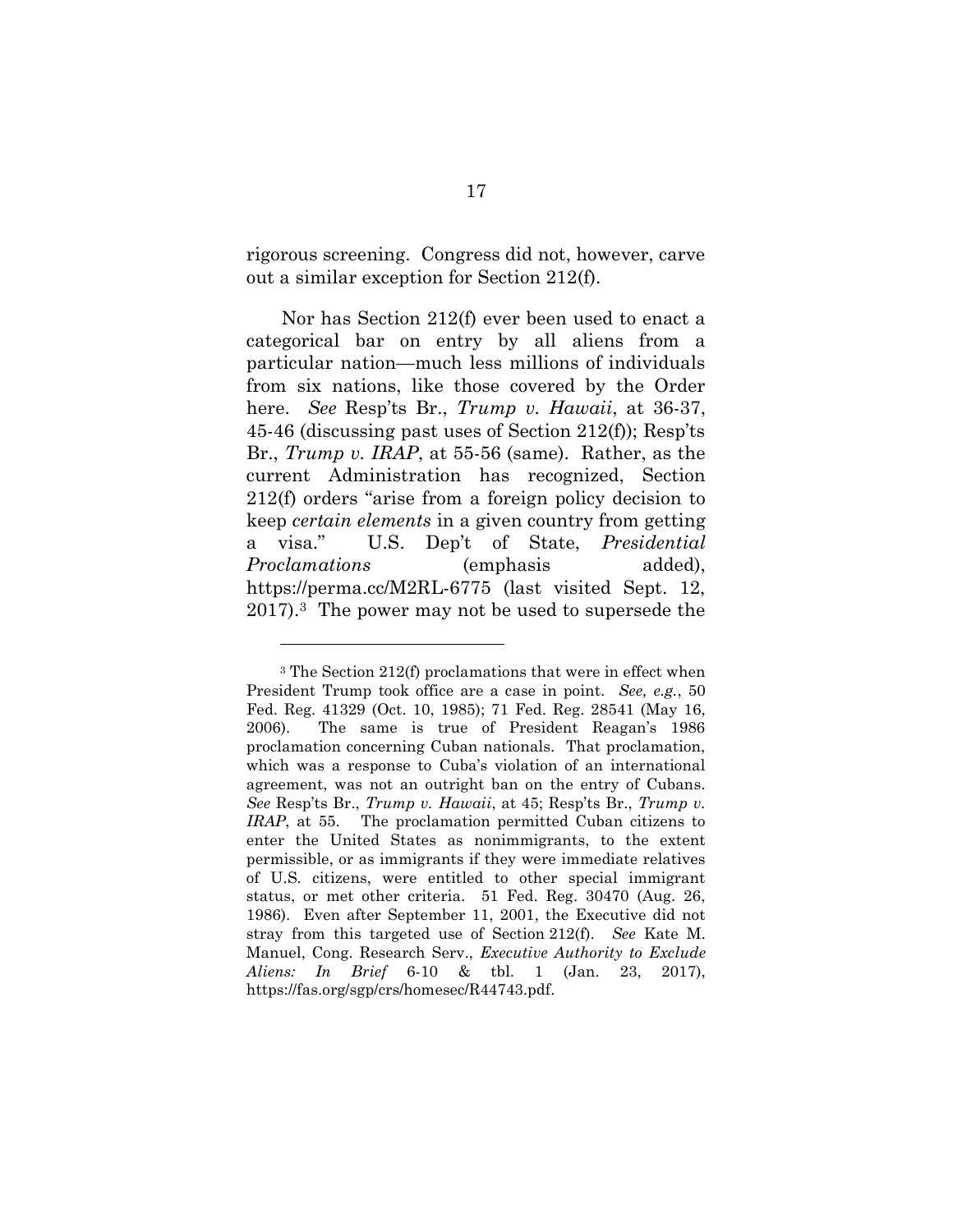nondiscrimination rule that Congress added to the INA in 1965—after Section 212(f) was enacted.

# C. The Order Lacks the Requisite Finding That Entry of Covered Nationals "Would Be Detrimental" to National Interests.

In addition to its violation of specific congressional judgments reflected in the nation's immigration laws, which Section 212(f) cannot override, the Order fails to comply with the terms of Section 212(f) itself. Specifically, the Order does not establish that admitting individuals from the six covered countries and more than 50,000 refugees "would be detrimental to the interests of the United States," as Section 212(f) requires. 8 U.S.C. § 1182(f) (emphasis added). To be sure, the Order parrots the language of the statute, asserting, in conclusory terms, that admitting nationals from the six covered countries and more than 50,000 refugees "would be detrimental to the interests of the United States." J.A. 1417-18. But the Order's claim is belied by its own logic.

The entire rationale for the Administration's "temporary . . . pause" on the entry of the tens of millions of affected individuals is supposedly that this time-limited ban on entry is necessary to facilitate "a worldwide review of screening and vetting procedures to assess what information is needed from foreign governments." Pet'rs Br. at 3. Thus, the Order requires the Secretary of Homeland Security to "identify *whether*, and if so what,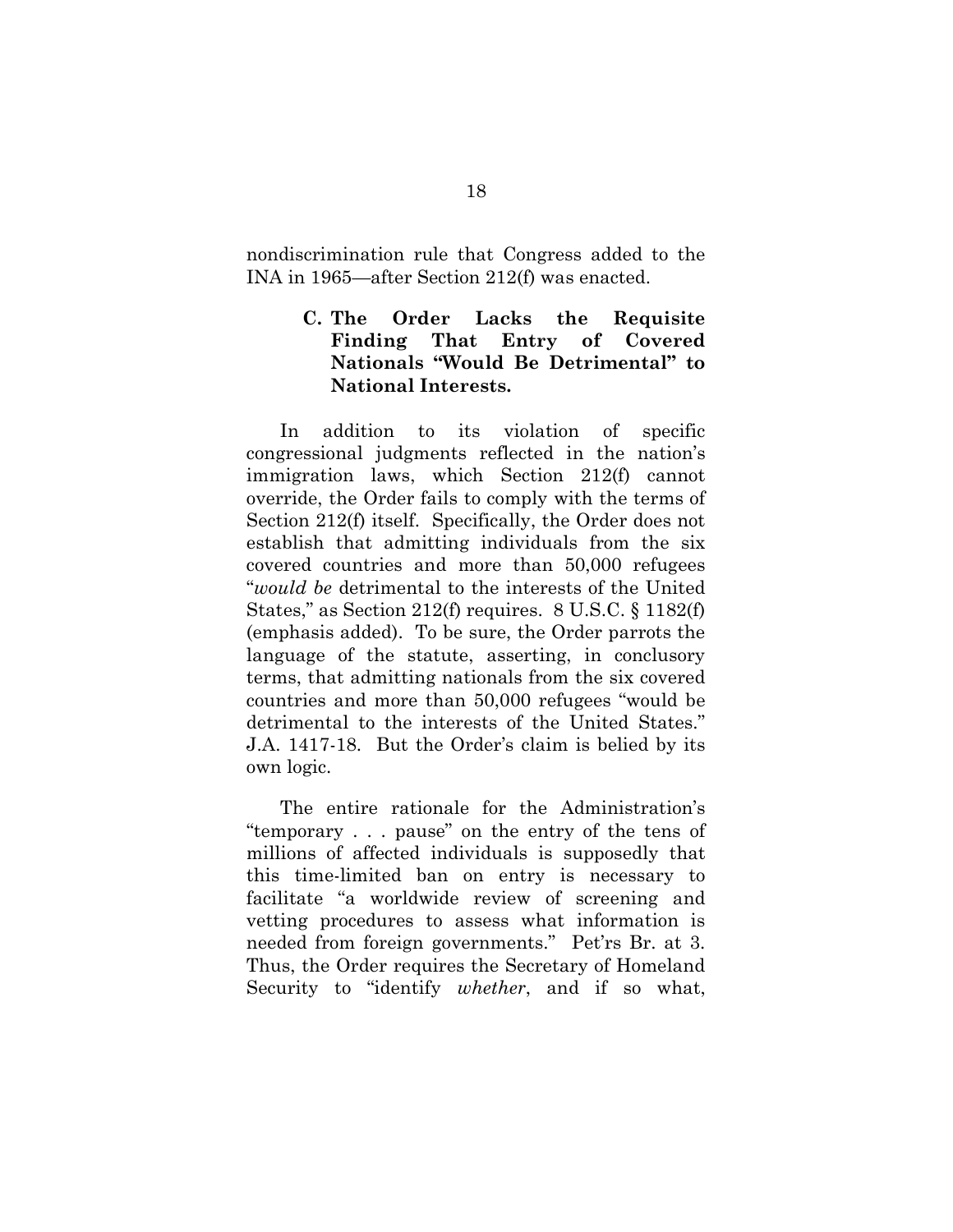additional information will be needed from each foreign country to adjudicate an application by a national of that country . . . in order to determine that the individual is not a security or public-safety threat." J.A. 1425 (emphasis added). Yet the Administration does not even attempt to show that the six covered countries have failed to provide terrorism-related information, thereby thwarting efforts to properly vet their nationals.

At most, then, the Order is predicated on a perceived potential threat—or, in other words, speculation that entry of the covered individuals could be detrimental to national interests. Especially when viewed against the backdrop of the robust and carefully drawn statutory provisions designed by Congress to protect the country from foreign attacks, and the searching scrutiny required of sweeping assertions of presidential power under these circumstances, see Youngstown, 343 U.S. at 637 (Jackson, J., concurring), this falls far short of the sort of definitive "find[ing]" that triggers the exclusion power granted by Section 212(f). Cf. Korematsu v. United States, 323 U.S. 214, 235 (1944) (Murphy, J., dissenting) ("[T]he exclusion order necessarily must rely . . . upon the assumption that all persons of Japanese ancestry may have a dangerous tendency to commit sabotage and espionage . . . . It is difficult to believe that reason, logic or experience could be marshalled in support of such an assumption.").

\* \* \*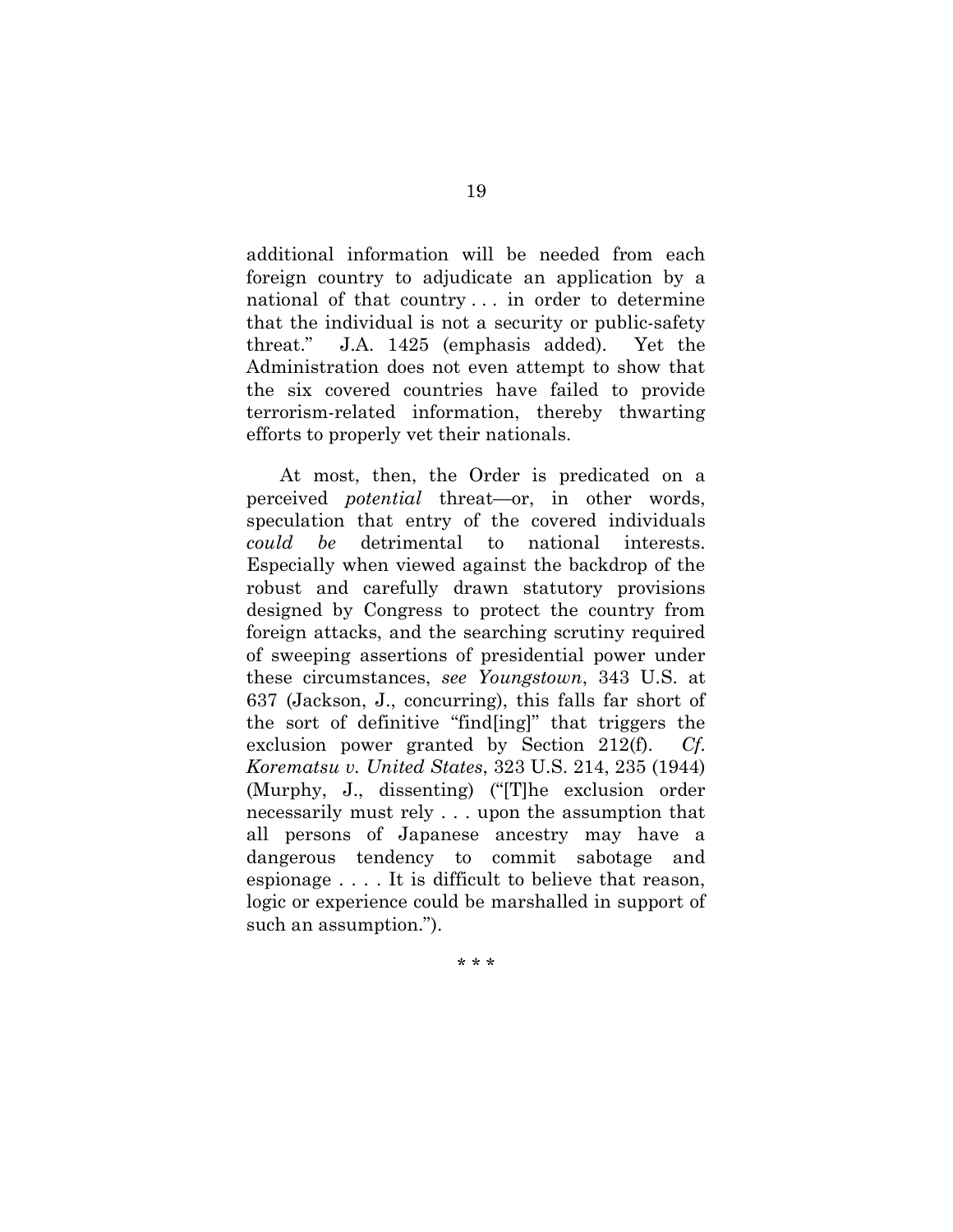In sum, the Order violates the Immigration and Nationality Act and can be invalidated on that ground alone. It also violates the Establishment Clause, as the remainder of the brief shows.

#### III. THE ORDER RUNS AFOUL OF THE ESTABLISHMENT CLAUSE.

# A. THE TEXT AND HISTORY OF THE RELIGION CLAUSES FORBID LAWS THAT TARGET A DISFAVORED RELIGIOUS MINORITY FOR DISCRIMINATORY TREATMENT.

Our Constitution promises religious freedom to people of all religions and nationalities. "The Religion Clauses—the Free Exercise Clause, the Establishment Clause, the Religious Test Clause, and the Equal Protection Clause as applied to religion—all speak with one voice . . . : Absent the most unusual circumstances, one's religion ought not affect one's legal rights or duties or benefits." Bd. of Educ. of Kiryas Joel Vill. Sch. Dist. v. Grumet, 512 U.S. 687, 715 (1994) (O'Connor, J., concurring) (citation omitted). The text and history of the Constitution's Religion Clauses firmly prohibit the government from writing into law discrimination against any one set of religious believers. The declaration that "no sect here is superior to another," 4 Elliot's Debates at 194, reflects the Framers' understanding that "freedom [of religion] arises from that multiplicity of sects, which pervades America, and which is the best and only security for religious liberty in any society." James Madison, Speech at the Virginia Ratifying Convention (June 12, 1788),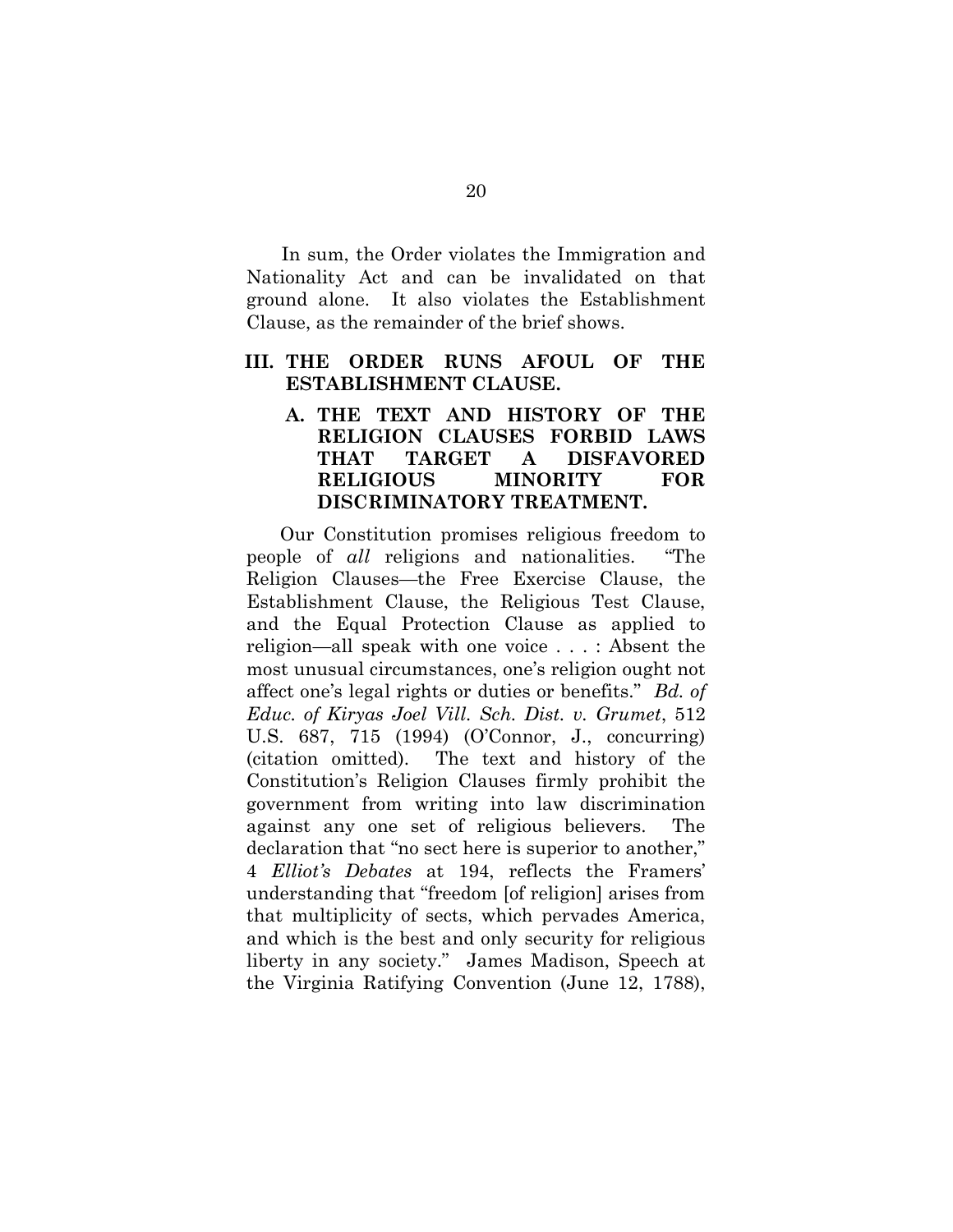in 11 The Papers of James Madison 130 (Robert Rutland et al. eds., 1977). By commanding a course of religious neutrality, the Framers sought to free our nation "from those persecutions . . . with which other countries have been torn." 4 Elliot's Debates at 194.

 The original Constitution prohibited all religious tests for federal office, providing that "no religious Test shall ever be required as a Qualification to any Office or public Trust under the United States." U.S. Const. art. VI, cl. 3. The Framers' "decision to ban religious tests was a dramatic departure from the prevailing practice in the states, eleven of which then banned non-Christians and at least four of which banned non-Protestants from office." Michael W. McConnell, The Origins and Historical Understanding of Free Exercise of Religion, 103 Harv. L. Rev. 1409, 1474 (1990). The Framers insisted that this kind of official discrimination against disfavored religious beliefs had no place in the Constitution.

In the North Carolina ratifying convention, James Iredell explained that the ban on religious tests "is calculated to secure universal religious liberty, by putting all sects on a level—the only way to prevent persecution." 4 Elliot's Debates at 196; id. at 208 ("No sect is preferred to another. Every man has the right to worship the Supreme Being in the manner he thinks proper."). These founding principles ensure religious liberty for all believers of any religion without exception. As Iredell observed, "it is objected that the people of America may, perhaps, choose representatives who have no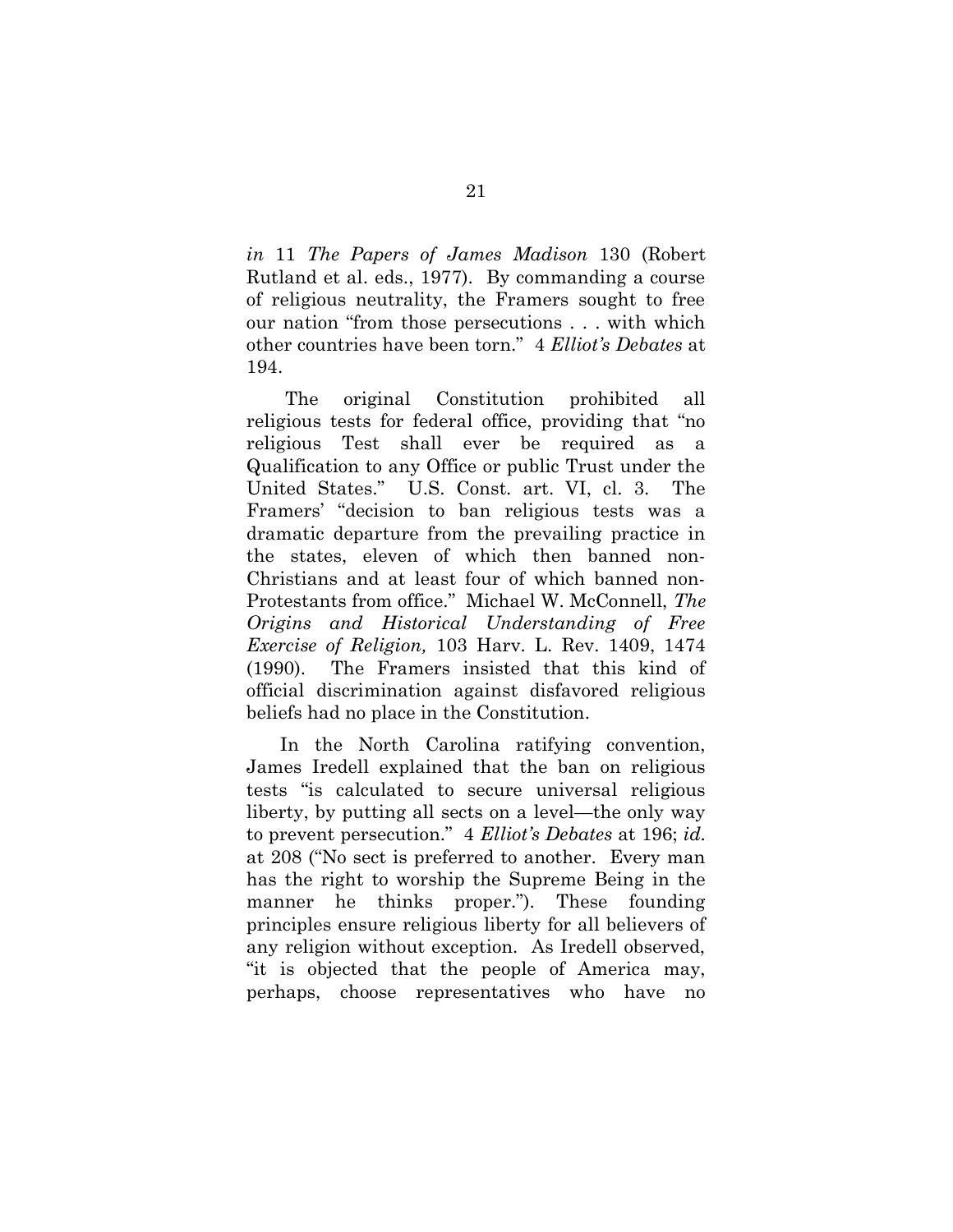religion at all, and that pagans and Mahometans may be admitted into offices. But how is it possible to exclude any set of men, without taking away that principle of religious freedom which we ourselves so warmly contend for?" *Id.* at 194.

In the Massachusetts ratifying convention as well, supporters of the Constitution stressed that the United States was conceived as a "great and extensive empire," where "there is, and will be, a great variety of sentiments in religion among its inhabitants." 2 id. at 118-19. "[A]s all have an equal claim to the blessings of the government under which they live, and which they support, so none should be excluded from them for being of any particular denomination in religion." 2 id. at 119. As Reverend Daniel Shute observed: "[W]ho shall be excluded from national trusts? Whatever answer bigotry may suggest, the dictates of candor and equity, I conceive, will be, None." Id. (emphasis in original).

Article VI's ban on religious tests, however, was not alone sufficient to ensure religious freedom to all. Antifederalists objected to the lack of a Bill of Rights, pointing out that "[t]he rights of conscience are not secured" and that "Congress may establish any religion." See Notes on the Debates in the Pennsylvania Convention Taken by James Wilson, reprinted in Pennsylvania and the Federal Constitution, 1787-1788, at 785 (John Bach McMaster and Frederick Dawson Stone eds., 1888). "What security," they asked, "will there be, in case the government should have in their heads a predilection for any one sect in religion?" See Noah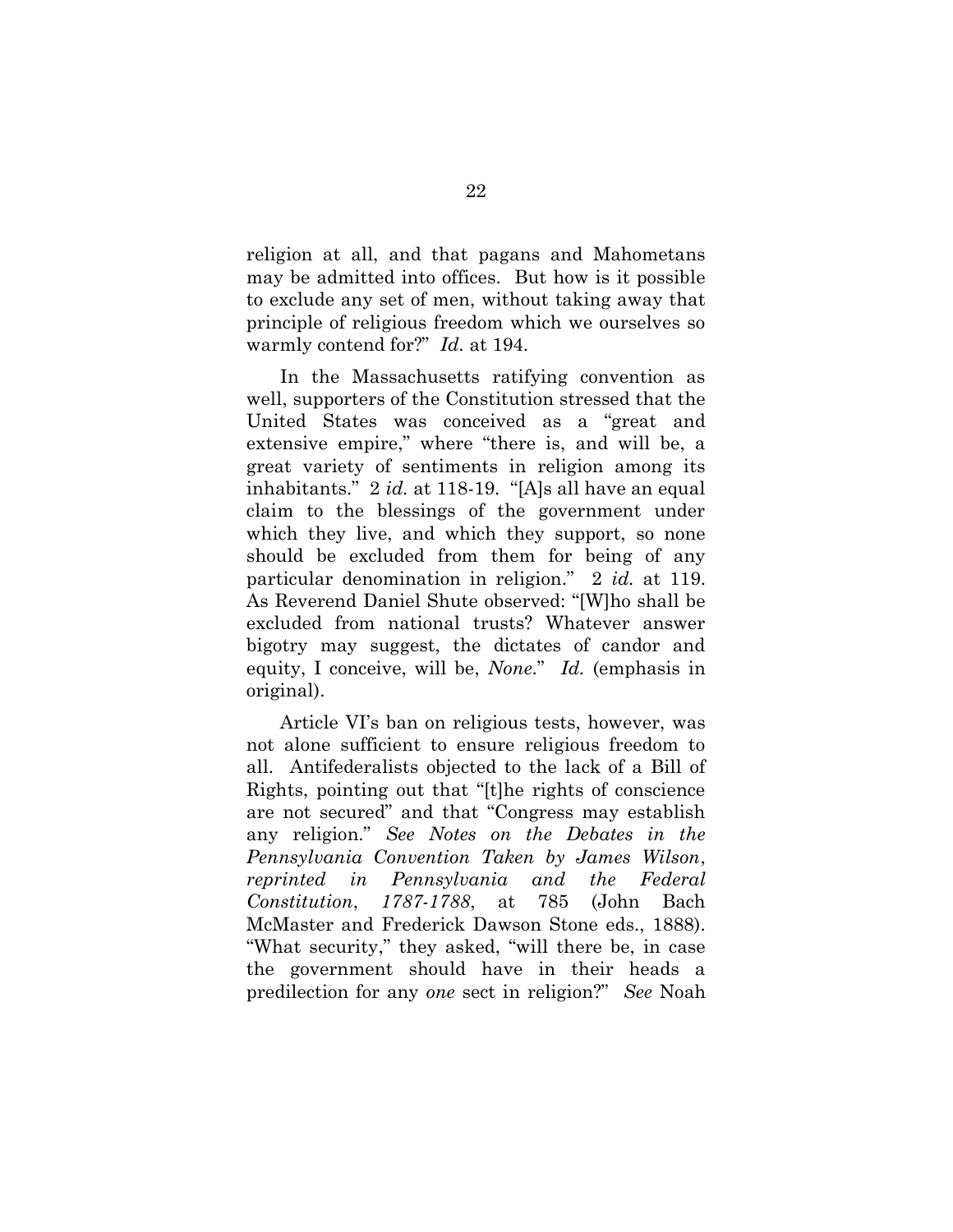Feldman, The Intellectual Origins of the Establishment Clause, 77 N.Y.U. L. Rev. 346, 399 (2002) (quoting "Z," Boston Indep. Chron., Dec. 6, 1787).

These objections convinced the American people to add the First Amendment to the Constitution, prohibiting the making of any "law respecting an establishment of religion" and broadly guaranteeing the "free exercise thereof." U.S. Const. amend. I. The First Amendment "expresses our Nation's fundamental commitment to religious liberty": the Religion Clauses were "written by the descendents of people who had come to this land precisely so that they could practice their religion freely. . . . [T]he Religion Clauses were designed to safeguard the freedom of conscience and belief that those immigrants had sought." McCreary Cty. v. ACLU of Ky., 545 U.S. 844, 881 (2005) (O'Connor, J., concurring). The "central meaning of the Religion Clauses of the First Amendment" is that "all creeds must be tolerated and none favored." Lee v. Weisman, 505 U.S. 577, 590 (1992). This prohibits government from "classif[ying] citizens based on their religious views" and "singl[ing] out dissidents for opprobrium." Galloway, 134 S. Ct. at 1826.

As its Framers understood, the prohibition on establishment, together with the guarantee of free exercise, ensure that "[t]he Religion . . . of every man must be left to the conviction and conscience of every man," Madison, Memorial and Remonstrance Against Religious Assessments, in 2 The Writings of James Madison, supra, at 184, and that "opinion[s] in matters of religion . . . . shall in no wise diminish,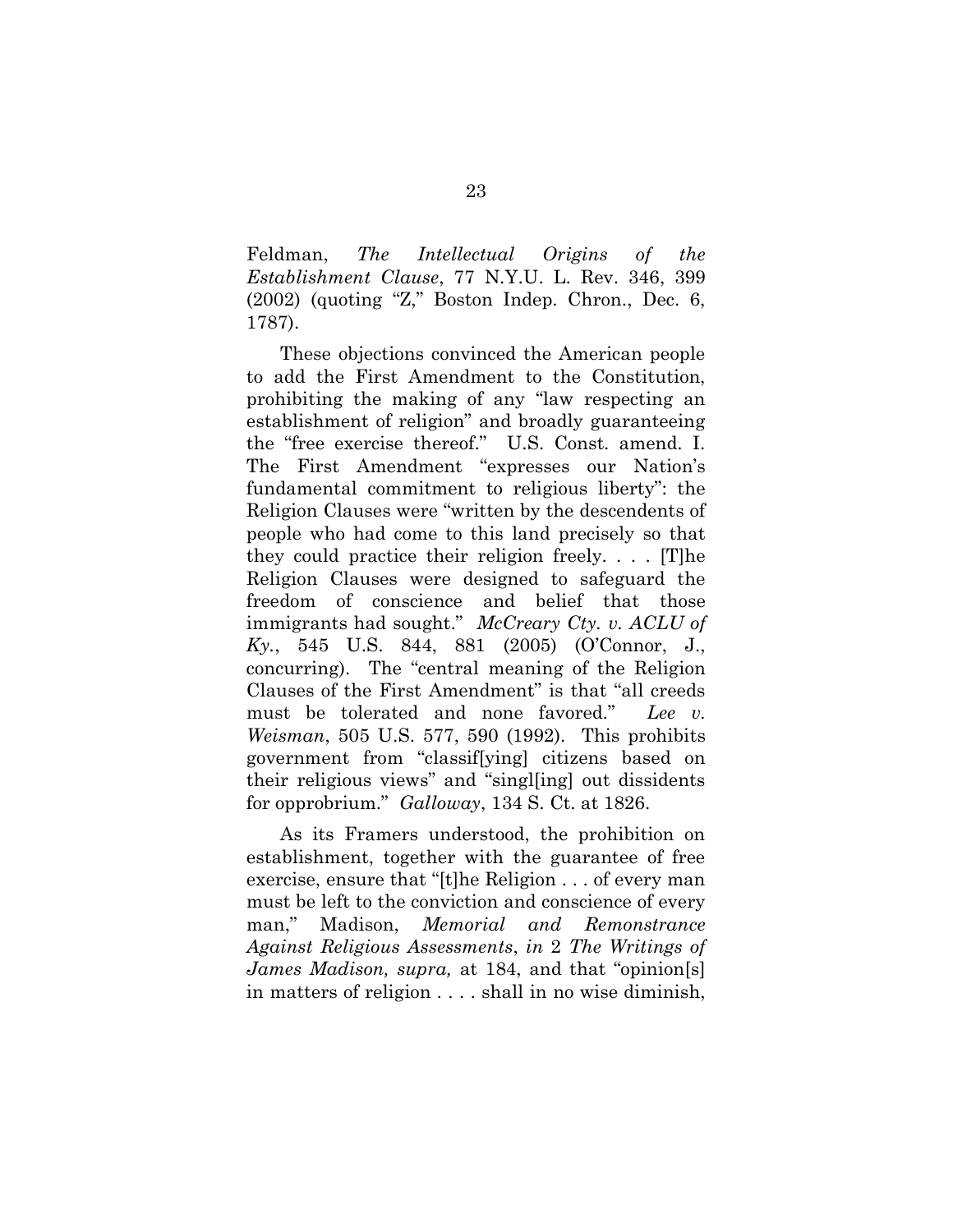enlarge, or affect [our] civil capacities," Thomas Jefferson, Virginia Act for Establishing Religious Freedom, ch. XXXIV (Oct. 1785), in 12 William Walter Hening, The Statutes at Large, Being a Collection of All the Laws of Virginia 84, 86 (1823). By virtue of the First Amendment's twin guarantees, "[a]ll possess alike liberty of conscience . . . . It is now no more that toleration is spoken of, as if it was by the indulgence of one class of people, that another enjoyed the exercise of their inherent natural rights. [H]appily the Government of the United States . . . gives to bigotry no sanction, to persecution no assistance." Letter from George Washington to the Hebrew Congregation in Newport, R.I. (Aug. 18, 1790),

https://founders.archives.gov/documents/Washington /05-06-02-0135; see Galloway, 134 S. Ct. at 1854 (Kagan, J., dissenting) (discussing Washington's embrace of "full and equal membership in the polity for members of every religious group").

The Framers wrote the First Amendment against the backdrop of the long history of colonial establishments of religion, which used the awesome power of the state to disfavor certain religious beliefs and deny their adherents the right to freely practice their religion. See Hosanna-Tabor Evangelical Lutheran Church & Sch. v. EEOC, 565 U.S. 171, 183 (2012) ("Familiar with life under the established Church of England, the founding generation sought to foreclose the possibility of a national church."). While not all of the colonies had religious establishments and those that did varied in important ways, the colonial religious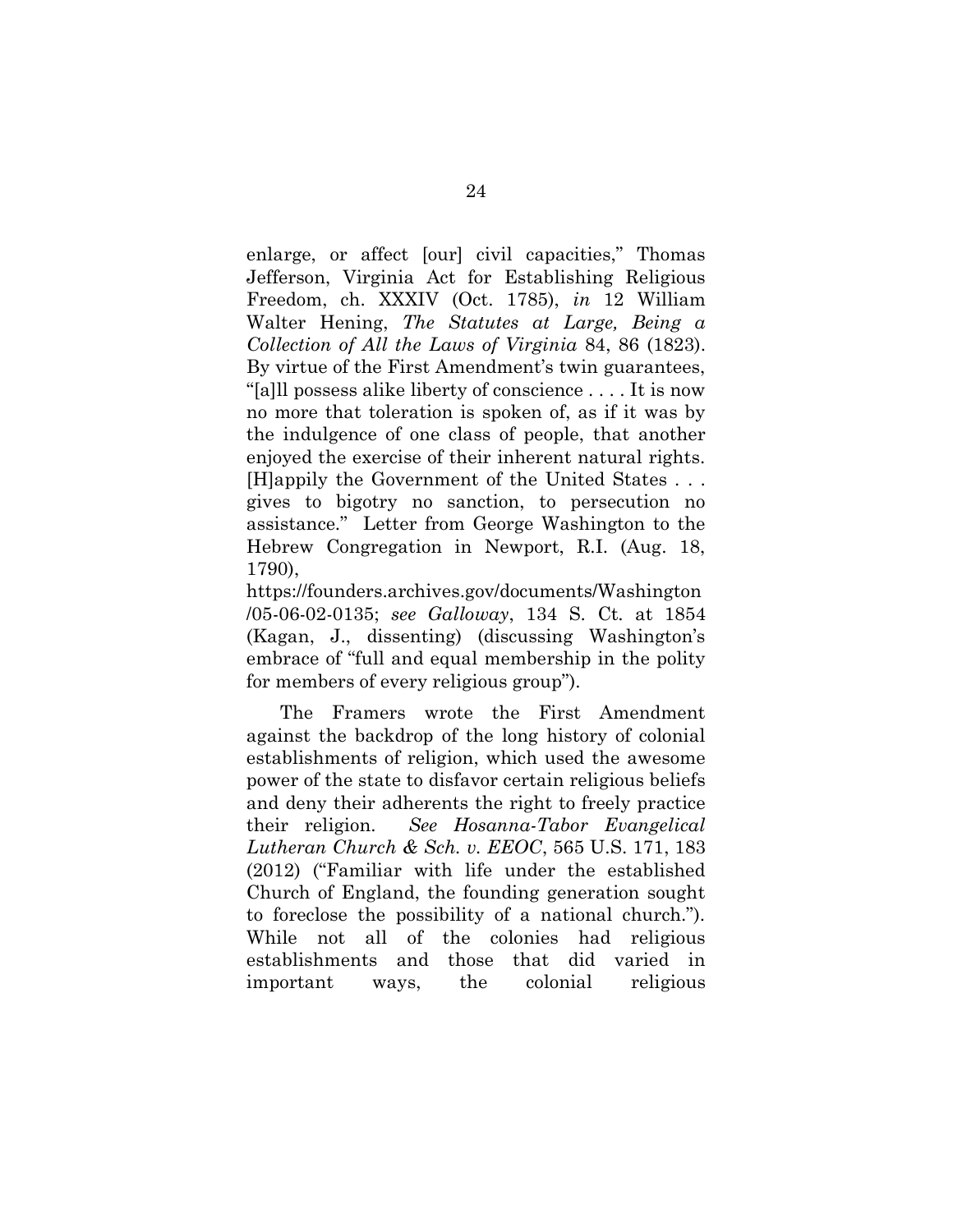establishments had this in common: Each used the machinery of government to discriminate against disfavored religious believers. See Michael W. McConnell, Establishment and Disestablishment at the Founding, Part I: Establishment of Religion, 44 Wm. & Mary L. Rev. 2105, 2115-30, 2159-69, 2177- 81 (2003) (surveying colonial establishments). "Catholics found themselves hounded and proscribed because of their faith; Quakers who followed their conscience went to jail; Baptists were peculiarly obnoxious to certain dominant Protestant sects; men and women of varied faiths who happened to be in a minority in a particular locality were persecuted because they steadfastly persisted in worshipping God only as their own consciences dictated." Everson v. Bd. of Educ., 330 U.S. 1, 10 (1947).

During the debates over the First Amendment, Madison argued that, without the Establishment Clause, "one sect might obtain a pre-eminence, or two combine together, and establish a religion to which they would compel others to conform." 1 Annals of Cong. 758 (1789) (Joseph Gales ed., 1834). To prevent such abuses, the Framers withdrew "the machinery of the State to enforce a religious orthodoxy," recognizing that "[a] state-created orthodoxy puts at grave risk that freedom of belief and conscience which are the sole assurance that religious faith is real, not imposed." Lee, 505 U.S. at 592.

Consistent with this text and history, this Court's precedent confirms that the "clearest command of the Establishment Clause" is that "one religious denomination cannot be officially preferred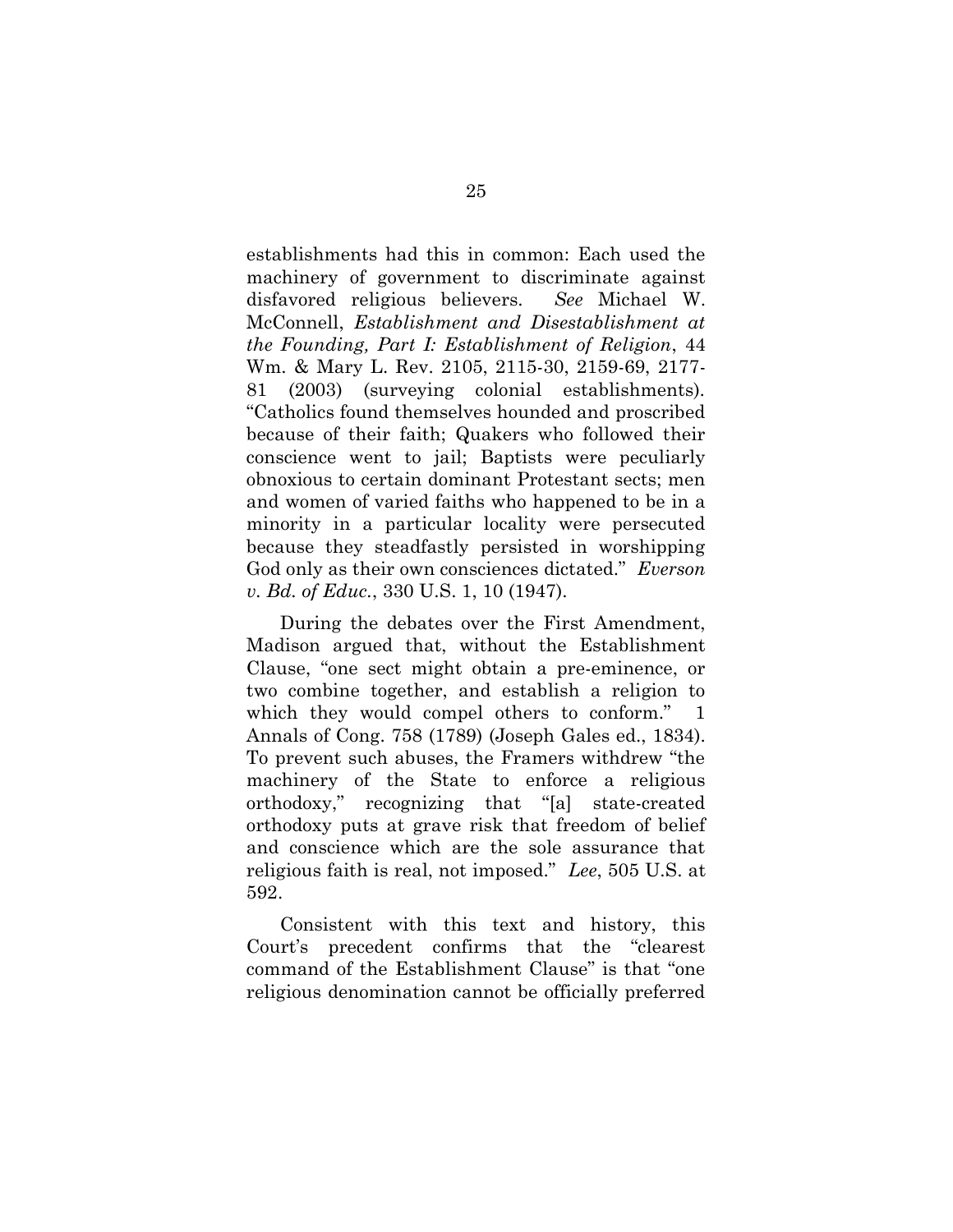over another." Larson, 456 U.S. at 244. Indeed, that stricture lies at the "heart of the Establishment Clause." Kiryas Joel, 512 U.S. at 703; see id. at 714 (O'Connor, J., concurring) ("[T]he government generally may not treat people differently based on the God or gods they worship, or do not worship."); id. at 728-29 (Kennedy, J., concurring) ("[T]he Establishment Clause forbids the government to use religion as a line-drawing criterion."); id. at 729 (Kennedy, J., concurring) (the Religion Clauses forbid "religious gerrymandering"); Galloway, 134 S. Ct. at 1826 ("A practice that classified citizens based on their religious views would violate the Constitution."). In short, "the Establishment Clause is infringed when the government makes adherence to religion relevant to a person's standing in the political community." Kiryas Joel, 512 U.S. at 715 (O'Connor, J., concurring).

Free exercise principles, too, proscribe "[o]fficial action that targets religious conduct" for adverse treatment, and they require courts to "'survey meticulously the circumstances of governmental categories to eliminate . . . religious gerrymanders.'" Church of the Lukumi Babalu Aye, Inc. v. City of Hialeah, 508 U.S. 520, 534 (1993) (quoting Walz v. Tax Comm'n, 397 U.S. 664, 696 (1970) (Harlan, J., concurring)); Trinity Lutheran Church v. Comer, 137 S. Ct. 2012, 2019 (2017) ("The Free Exercise Clause 'protect[s] religious observers against unequal treatment' and subjects to the strictest scrutiny laws that target the religious for 'special disabilities' based on their 'religious status.'" (quoting Church of the Lukumi Babalu Aye, 508 U.S. at 533, 542)).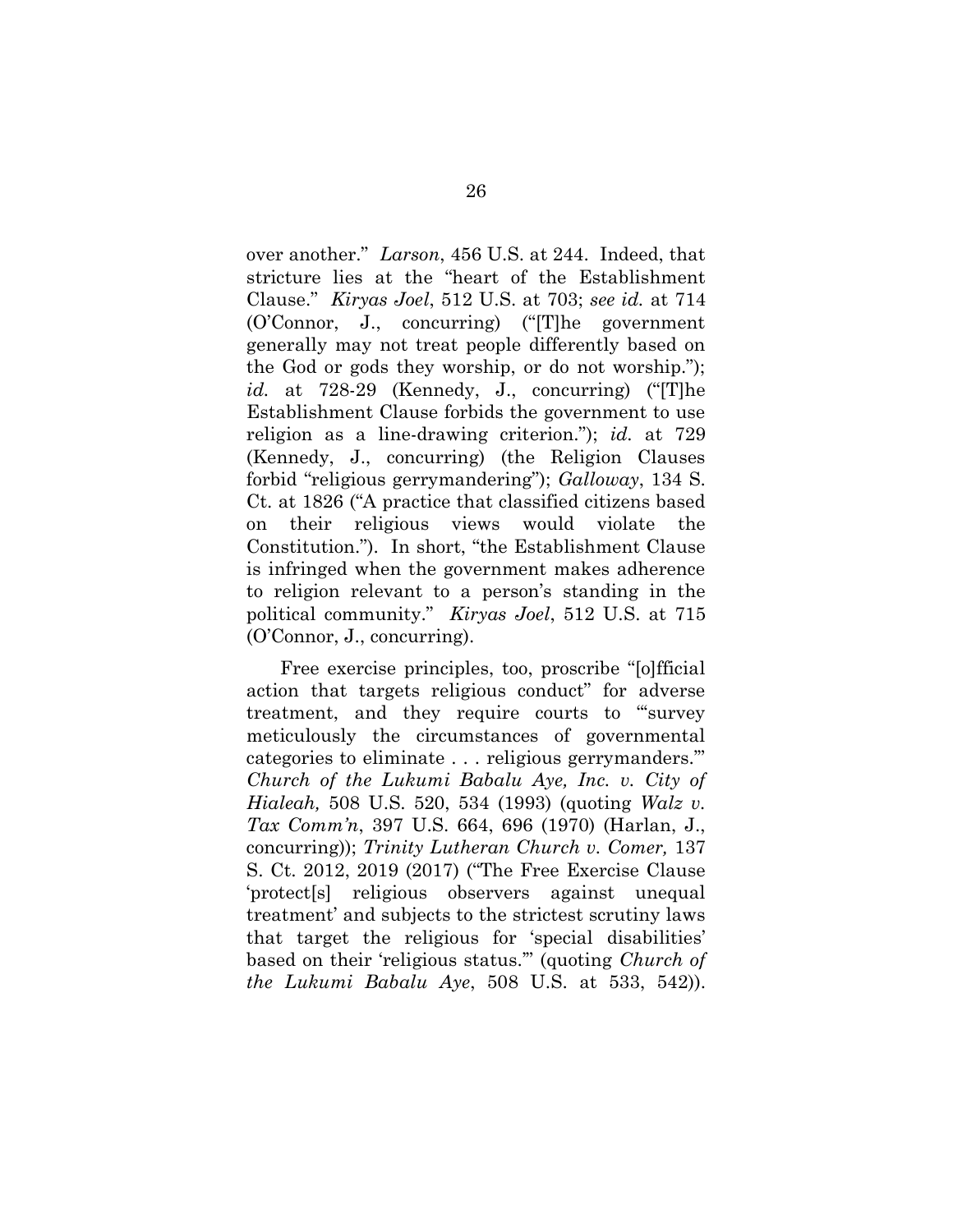Similarly, discrimination by the government on the basis of religion has long been viewed as manifestly inconsistent with the basic equality guarantee that our Constitution promises to all. See Kiryas Joel, 512 U.S. at 728 (Kennedy, J., concurring) ("[T]he Establishment Clause mirrors the Equal Protection Clause. Just as the government may not segregate people on account of their race, so too it may not segregate on the basis of religion. The danger of stigma and stirred animosities is no less acute for religious line-drawing than for racial."). These First Amendment principles apply in the immigration context no less than in other contexts.

#### B. THE CONSTITUTION'S COMMAND OF RELIGIOUS NEUTRALITY SQUARELY APPLIES TO IMMIGRATION REGULATIONS.

Our Constitution's Framers understood that immigration rules could be used to entrench a religious majority and disfavor a religious minority. Madison viewed such religious establishments as an impermissible "Beacon on our Coast, warning" the "magnanimous sufferer" to "seek some other haven." Madison, Memorial and Remonstrance Against Religious Assessments, in 2 The Writings of James Madison, supra, at 188. The First Amendment denied the federal government the power to write this kind of religious discrimination into law.

As Madison knew well, colonial establishments had often included immigration restrictions designed to keep out persons who possessed disfavored religious beliefs, who were often thought to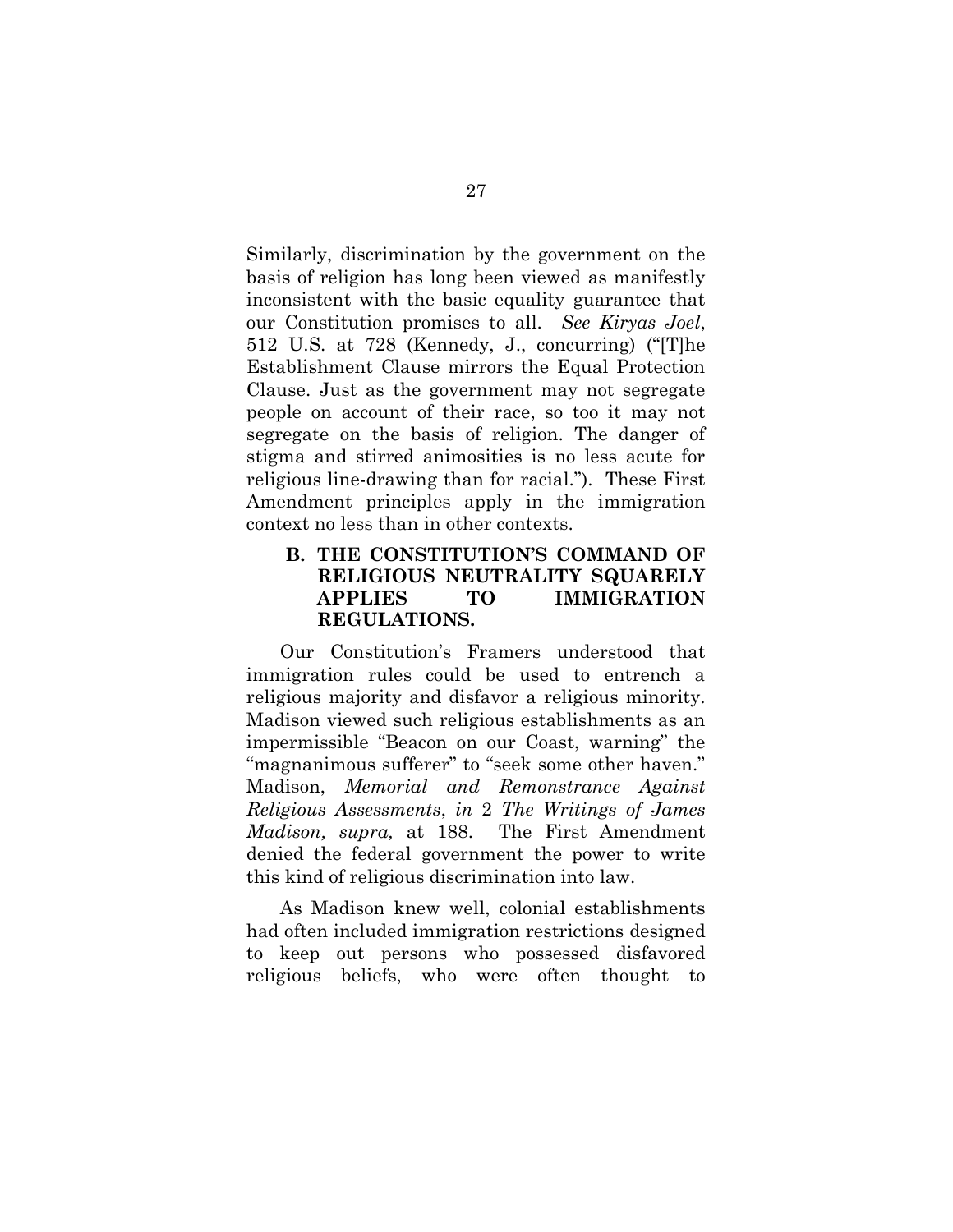represent a danger to the state. See, e.g., McConnell, Establishment and Disestablishment, supra, at 2180 (observing that "Americans were convinced that Roman Catholics were under a kind of spiritual submission to Rome that made them incapable of exercising the independent thought necessary to be a good republican citizen"). Although these laws had generally been swept from the books by the time of the Founding, see McConnell, Origins, supra, at 1436-37 (discussing disestablishment in the states), the bitter experience of living under a statesponsored religious orthodoxy was still fresh in the Framers' minds.

Madison's home state of Virginia had long used its immigration laws to keep out disfavored religious believers. As early as 1609, the Virginia charter provided that "none be permitted to pass in any voyage . . . but such, as first shall have taken the oath of supremacy" to the Church of England and specifically noted that "we should be loath, that any person should be permitted to pass, that we suspected to effect the superstitions of the church of Rome." Second Charter to the Treasurer and Company for Virginia, § XXIX (May 23, 1609), in 1 William Walter Hening, The Statutes at Large, Being a Collection of All the Laws of Virginia 80, 97-98 (1809).

The oath Virginia required "included recognition of the king or queen as head of the Church, thus barring non-Anglicans, and specifically repudiated belief in the Catholic doctrines of papal authority and transubstantiation." McConnell, *Establishment* and Disestablishment, supra, at 2116. "So successful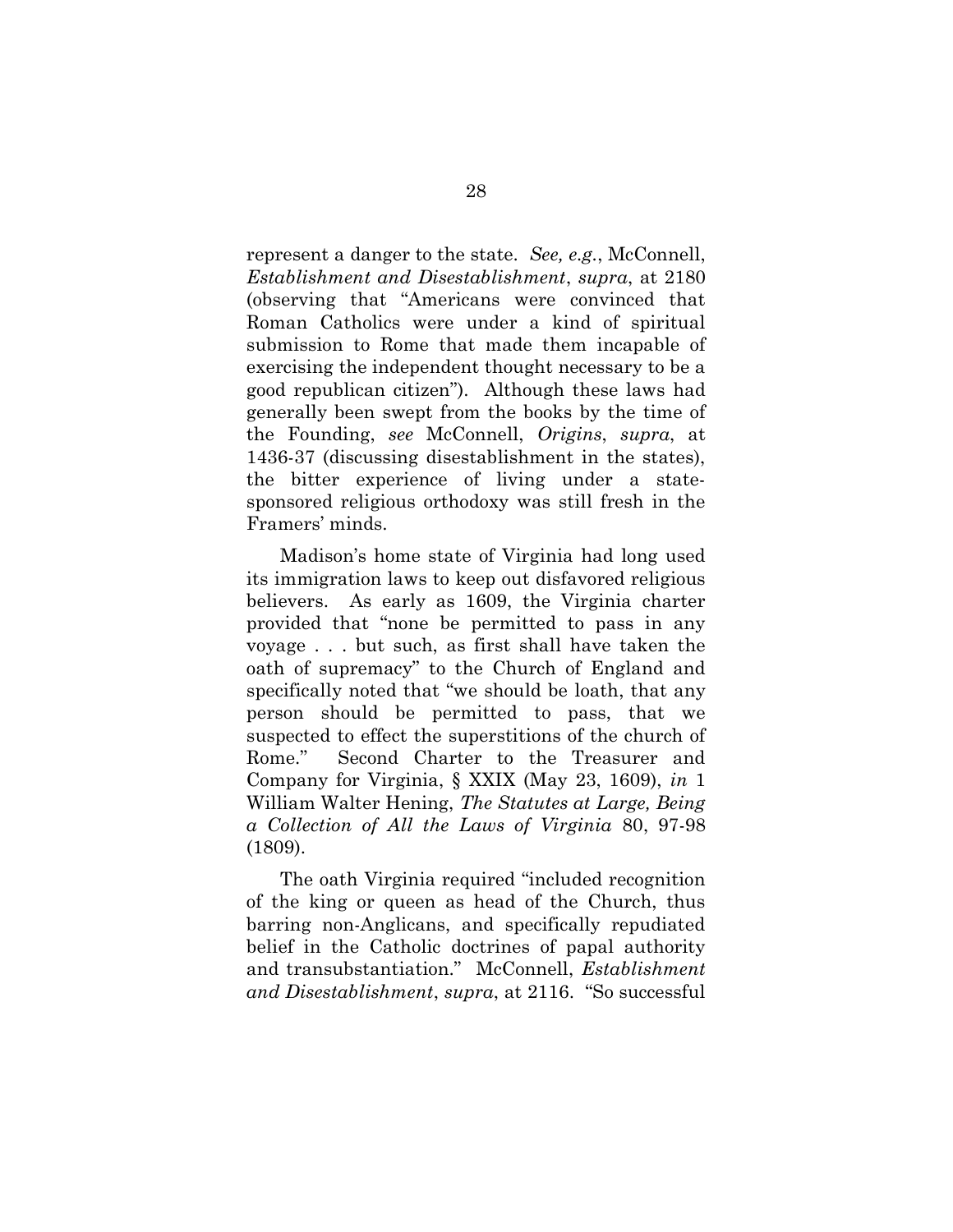was this policy that until after the Revolution, there was no Catholic Church and there were few, if any, Catholic individuals in the Commonwealth of Virginia." Id. at 2117. Indeed, Virginia's policy of excluding Catholics was so strict that, in 1628, "[w]hen Lord Baltimore, a Catholic, attempted to stop briefly in the Virginia Colony on his way to visit his holdings in Maryland, he was unceremoniously expelled." *Id.* at 2163.

Virginia's religious establishment also targeted Quakers for exclusion. A 1659 law enacted by the colonial assembly imposed a "penalty of one hundred pounds" on the "master or comander of any shipp or other vessel" that brought "into this collonie any person or persons called Quakers." Grand Assembly, Mar. 13, 1659-60, Act VI, in 1 Hening, supra, at 526, 532, 533. The law required that any arriving Quakers would be "imprisoned without baile or mainprize till they do abjure this country or putt in security with all speed to depart the colonie and not to returne again." Id. at 533.

Other colonies, too, had religious restrictions on entry. In New England, Massachusetts Bay adopted an Act against Heresy in 1646 that provided that "no Master or Commander of any Ship . . . or other Vessel, shall henceforth bring . . . within this Jurisdiction, any known Quaker or Quakers, or any other blasphemous hereticks" on penalty of "one hundred pounds." Act of 1646: Heresie Error, in Colonial Laws of Massachusetts 155 (William H. Whitmore ed., 1889). Any such ship owner, if convicted, was required "to carry them backe to the place, whence he brought them." Id.; see Records of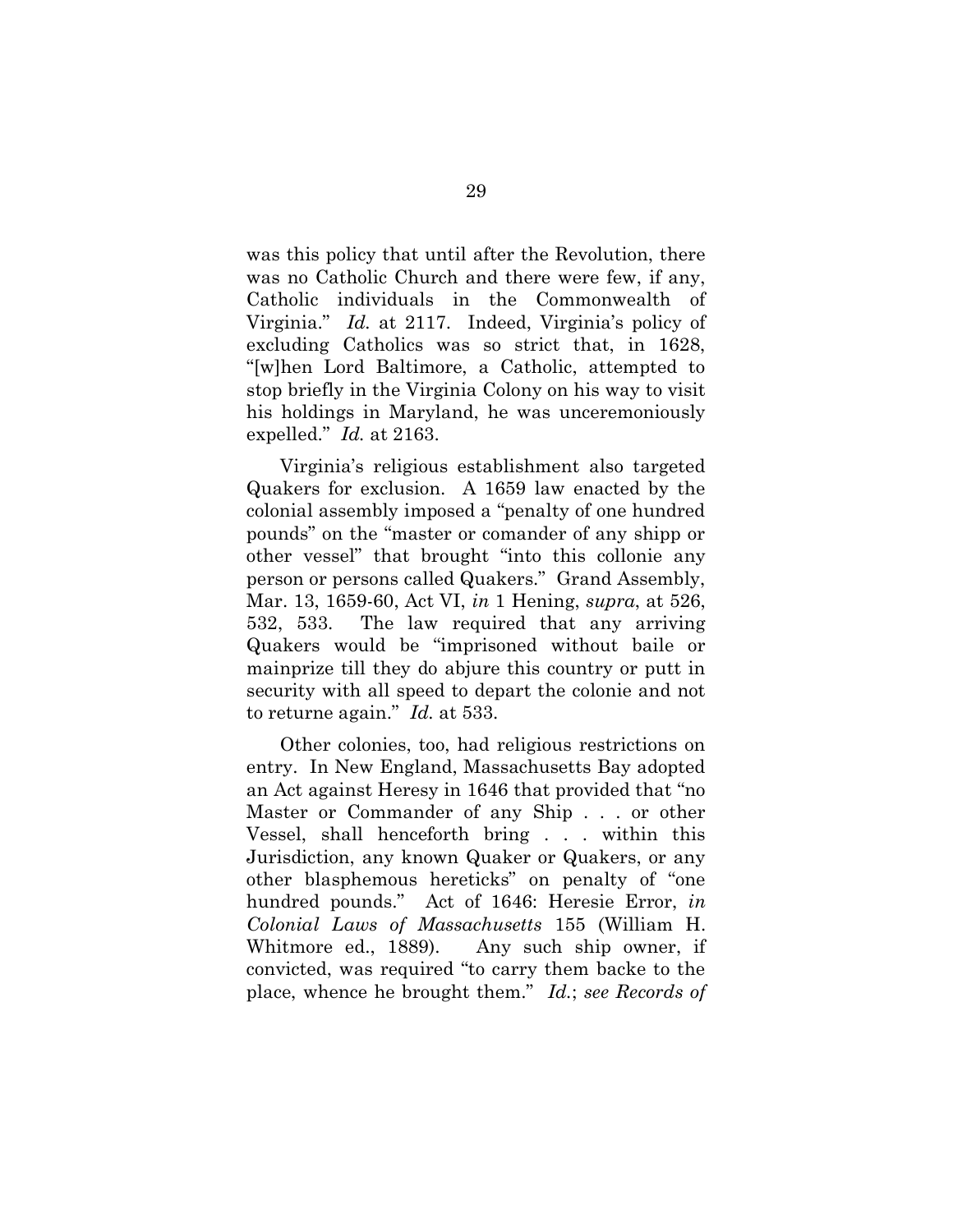the Colony or Jurisdiction of New Haven 217 (Charles J. Hoadly ed., 1858) (1657 order that "no Quaker, Ranter, or other Herritick of that nature, be suffered to come into, nor abide in this jurisdiction").

Further to the South, a number of colonies tried to keep out Catholics. In Maryland, a 1715 law sought to "prevent too great a number of Irish Papists being imported into this province," by requiring "All Masters of Ships and Vessels, or others, importing Irish Servants into this Province" to pay a poll tax of 20 shillings "for every Irish Servant so imported." Act of 1715, ch. 36, § 7, in Thomas Bacon, Laws of Maryland at Large (1765). That apparently was not enough, because, two years later, in 1717, the legislature imposed "the additional Sum of Twenty Shillings Current Money" in order to "prevent the Growth of Popery by the Importation of too great Number of them." Act of 1717, ch. X, tit., § 1, in Bacon, supra. In 1732, the General Assembly repealed the poll tax as applied to Irish Protestants, leaving it in full force as to Catholics. Act of 1732, ch. XXIII, in Bacon, supra.

Georgia "encouraged immigration by welcoming and tolerating a wide variety of dissenters," McConnell, Establishment and Disestablishment, supra, at 2129, but, like other jurisdictions, contained religious restrictions on Catholics. Georgia's 1732 Charter promised "all . . . persons, except Papists, shall have a free exercise of religion." 1 The Colonial Records of the State of Georgia 21 (Allen D. Candler ed., 1904). "Catholics were not even permitted to live in the colony." Joel A. Nichols, Religious Liberty in the Thirteenth Colony: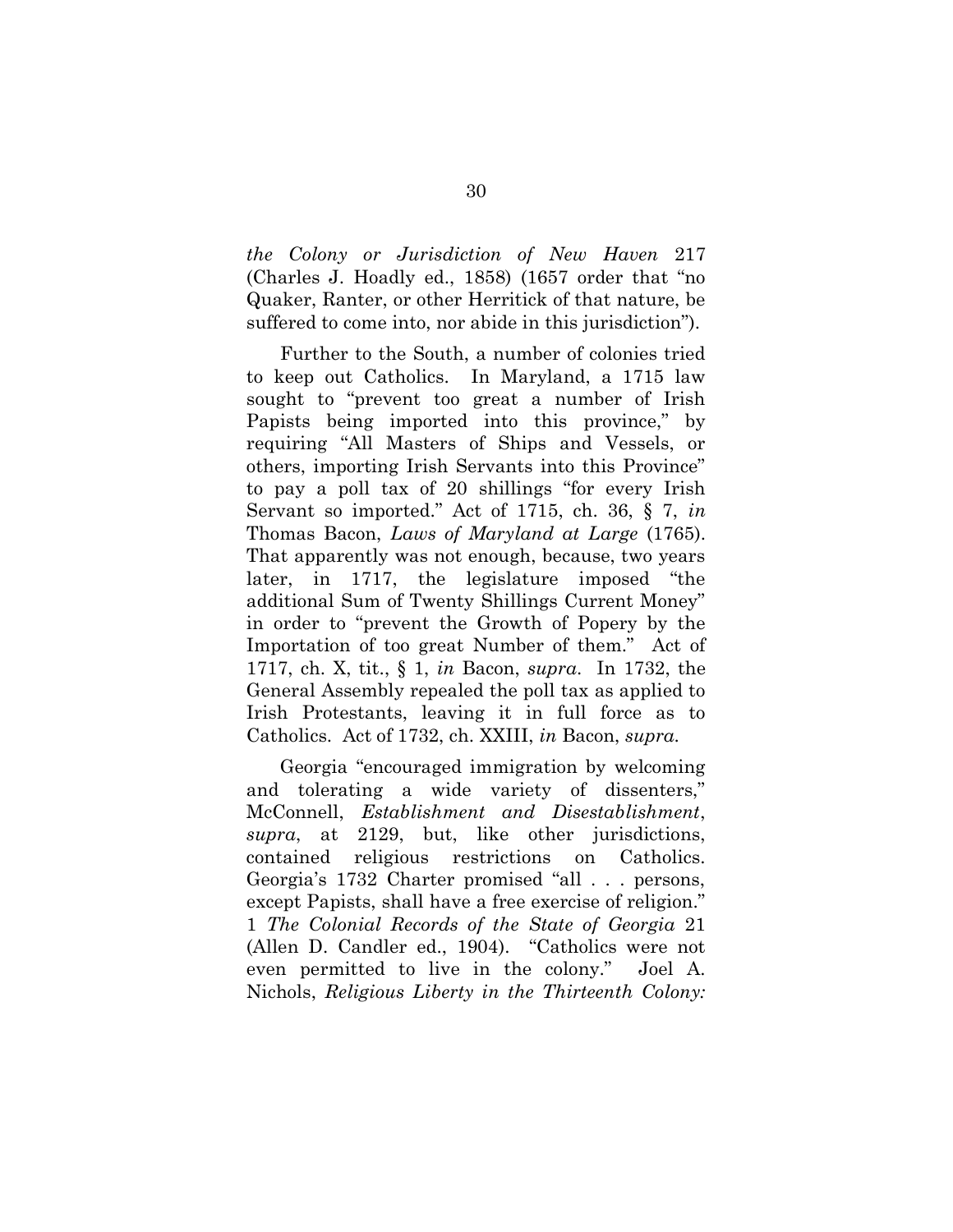Church-State Relations in Colonial and Early National Georgia, 80 N.Y.U. L. Rev. 1693, 1711 (2005). "[T]he prohibition on Catholics was generally effective, as the largest number reported in Georgia over the first twenty years was four, in 1747." Id. at 1749.

Madison called religious establishments that denied an "asylum to the persecuted" based on their religion "a signal of persecution." Madison, Memorial and Remonstrance Against Religious Assessments, in 2 The Writings of James Madison, supra, at 188. As Madison recognized, "whilst we assert for ourselves a freedom to embrace, to profess and to observe the Religion which we believe to be of divine origin, we cannot deny an equal freedom to those whose minds have not yielded to the evidence which has convinced us."  $Id$ . at 186. By adding the First Amendment to the Constitution, the Framers denied the federal government the power to draw lines based on religion—including in the immigration context—in order to ensure "the Government of the United States . . . gives to bigotry no sanction, to persecution no assistance." Letter from George Washington to the Hebrew Congregation in Newport, Rhode Island (Aug. 18, 1790). The "central meaning of the Religion Clauses of the First Amendment" is that "all creeds must be tolerated and none favored." Lee, 505 U.S. at 590. That principle prohibits a religious test for immigration.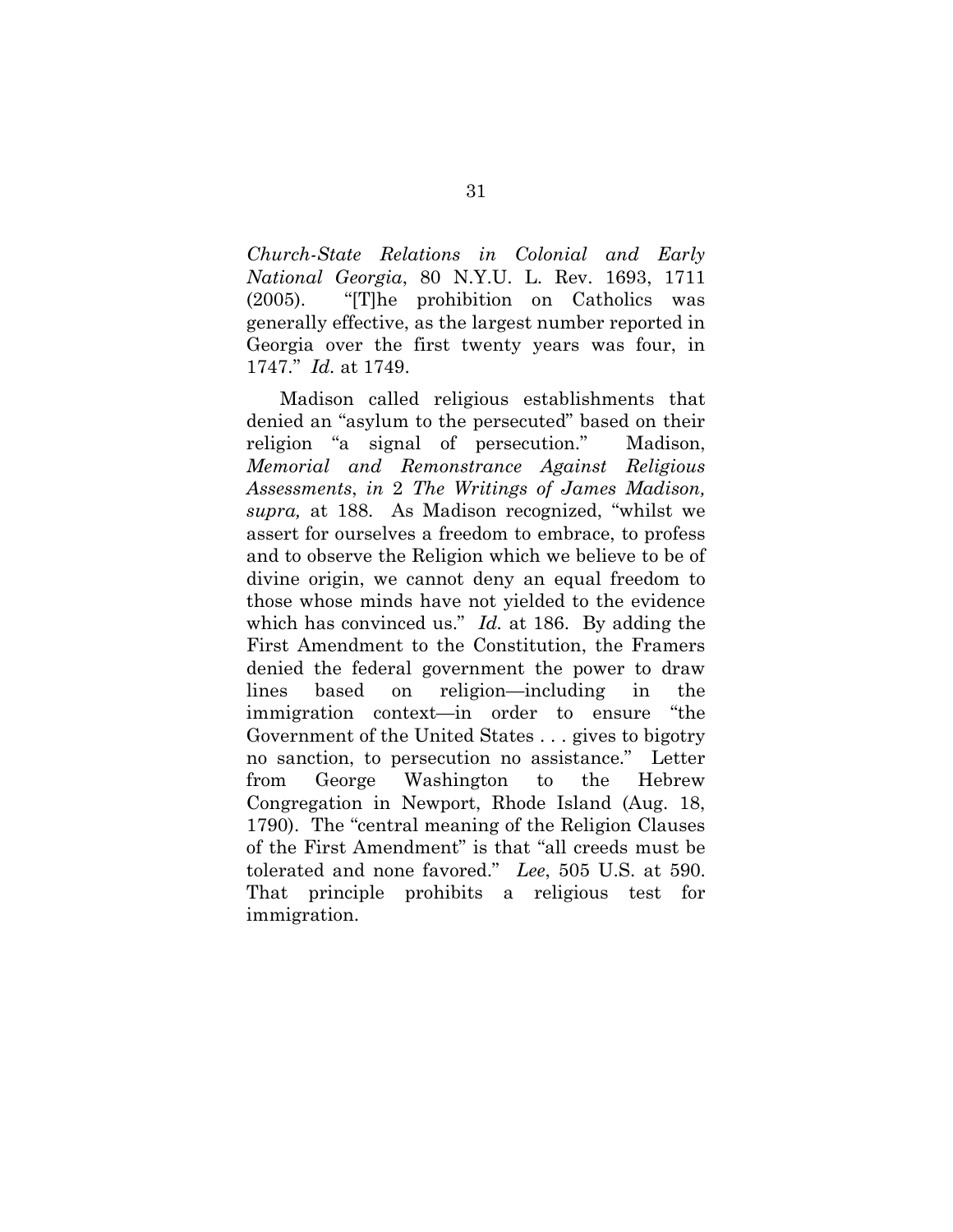#### C. THE ORDER VIOLATES THE CENTRAL MEANING OF THE FIRST AMENDMENT.

The Order establishes an impermissible religious test for immigration, as its text, history, and context demonstrate. It targets Muslims, singling out nationals only from majority-Muslim countries. In doing so, it creates a "danger of stigma and stirred animosities" toward Muslims, see Kiryas Joel, 512 U.S. at 728 (Kennedy, J., concurring), denying them the equal dignity the Constitution affords to all, regardless of religious belief. See Resp'ts Br., Trump v. Hawaii, at 5-10, 54-56; Resp'ts Br., Trump v. IRAP, at 1-4, 37-39.

It is irrelevant that the Order does not mention Muslims by name. "Facial neutrality is not determinative. The Free Exercise Clause, like the Establishment Clause, extends beyond facial discrimination." Church of the Lukumi Babalu, Inc., 508 U.S. at 534; Kiryas Joel, 512 U.S. at 699 ("[O]ur analysis does not end with the text of the statute at issue."). Context matters, see McCreary, 545 U.S. at 861-62; Kiryas Joel, 512 U.S. at 699, and the textual and contextual evidence that the Order singles out and stigmatizes Muslims is overwhelming. The Order is shot through with animus against Muslims on account of their religion. Indeed, that is why the Government urges this Court to ignore this powerful evidence, insisting that it would be improper to "prob[e] . . . the Chief Executive's subjective views." Pet'rs Br. at 72. But "purpose needs to be taken seriously under the Establishment Clause," and therefore this Court must take account of "the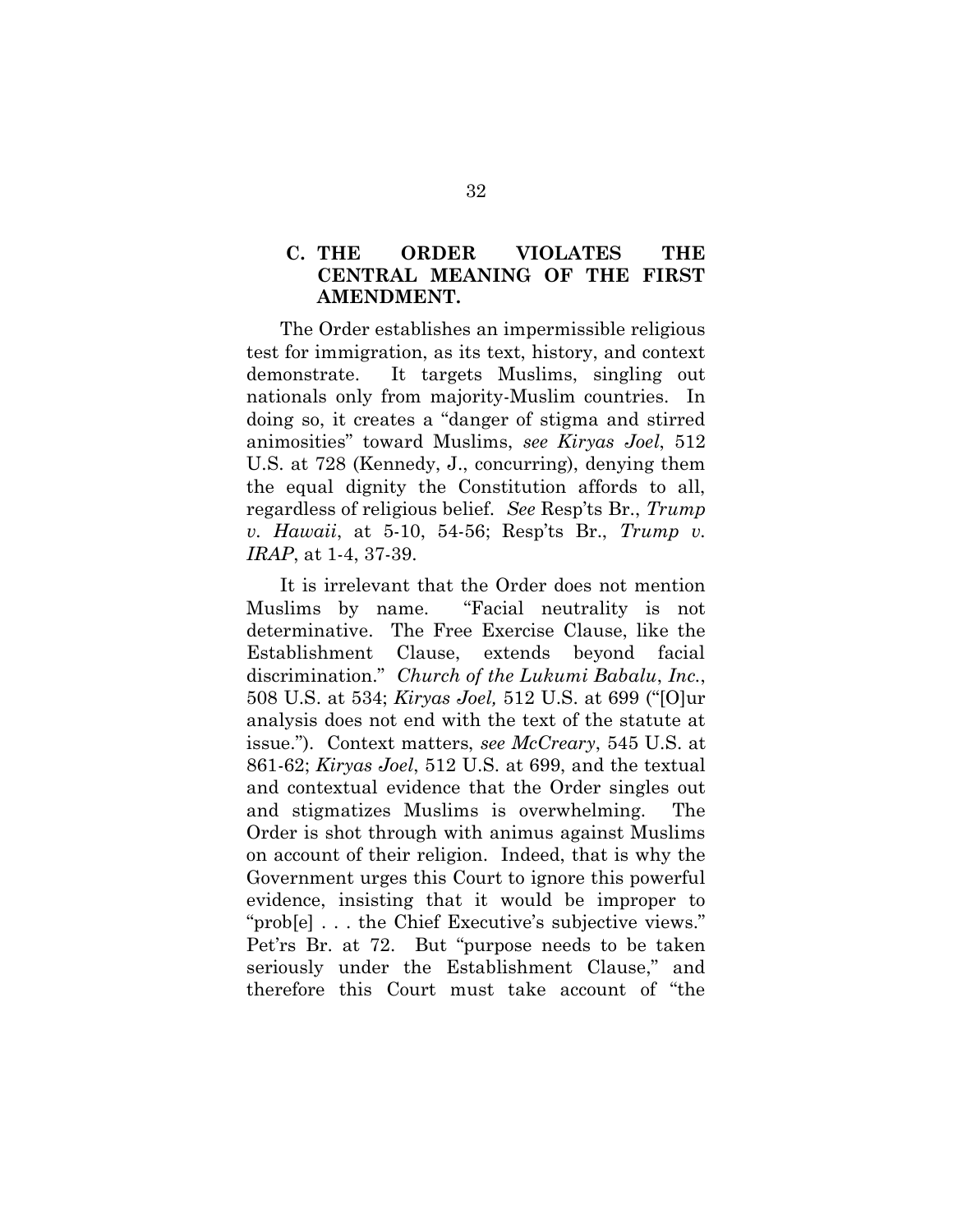history of the government's actions," not "turn a blind eye to the context in which [the] policy arose.'" McCreary, 545 U.S. at 874, 866 (citation omitted).

Nor does it matter that the Order does not apply to all Muslims. See Kiryas Joel, 512 U.S. at 705 ("Here the benefit flows only to a single sect [of a religion], but aiding this single, small religious group causes no less a constitutional problem than would follow from aiding a sect with more members or religion as a whole."). Singling out six Muslimmajority nations (particularly after repeatedly stating the intent to ban all Muslims from the United States) establishes both a religious test and constitutes discrimination on the basis of religion.

Only religious animus can explain the Order; there is no legitimate purpose—independent of religious animus—for the Order's sweeping prohibitions. The Order targets six countries, J.A. 1420-22, even though there is no evidence to suggest that broadly excluding individuals from those countries bears any rational relationship to protecting Americans from terrorist attacks. Indeed, not a single American has been killed as a result of terrorist attacks on U.S. soil carried out by individuals born in those countries since at least 1975. Alex Nowrasteh, Guide to Trump's Executive Order To Limit Migration for "National Security" Reasons, Cato Inst.: Cato at Liberty (Jan. 26, 2017), https://www.cato.org/blog/guide-trumps-executiveorder-limit-migration-national-security-reasons; see id. ("The countries that Trump chose to temporarily ban are not serious terrorism risks.").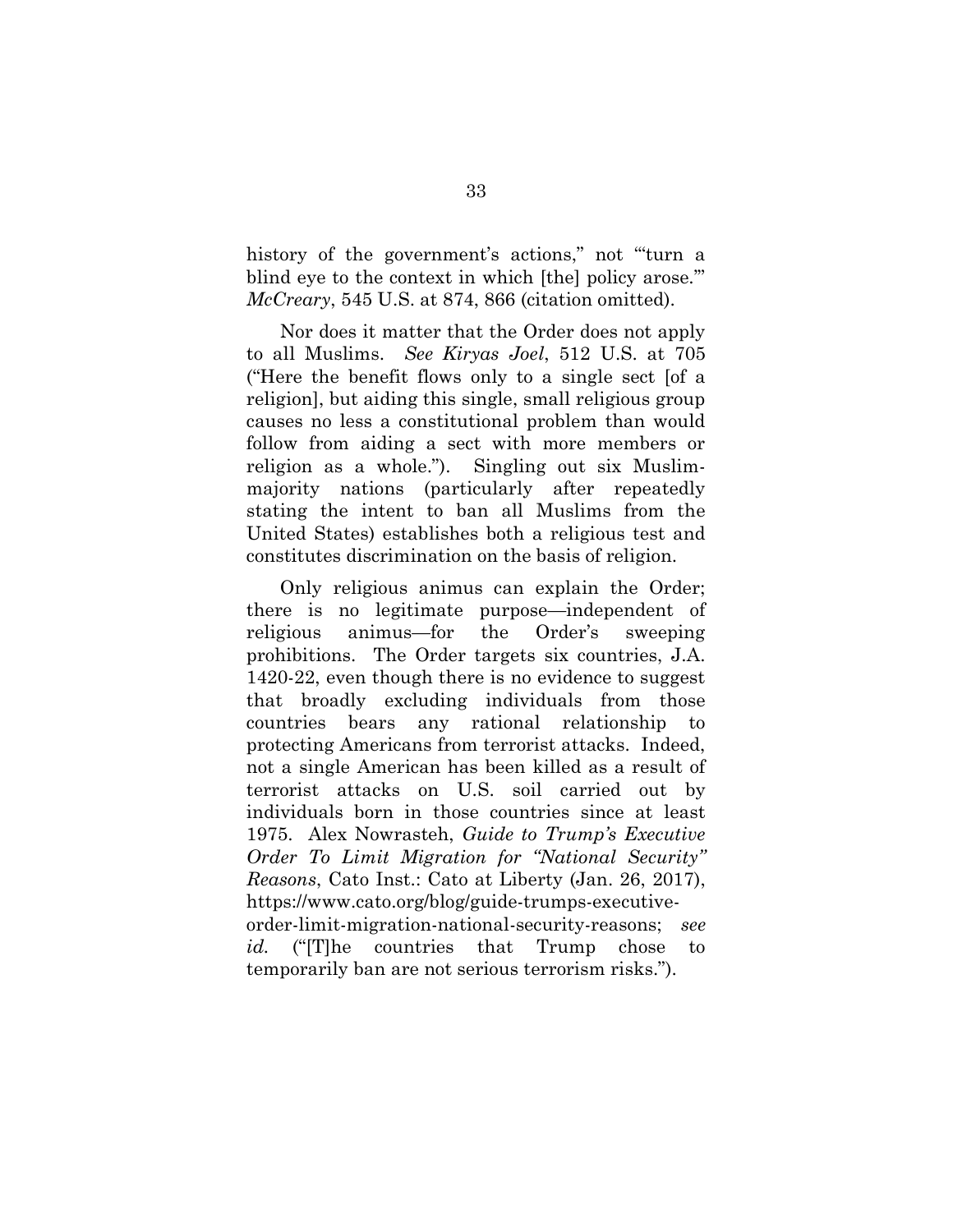Tellingly, the Order provides only two examples of foreign nationals coming to the United States and later committing terrorist acts—one involving nationals from Iraq, who are no longer subject to the Order, and one involving a naturalized citizen from Somalia who came to the United States as a child, see J.A. 1424. Neither incident remotely supplies a neutral justification for the Order's sweeping ban, which flies in the face of the government's own evidence demonstrating that "country of citizenship is unlikely to be a reliable indicator of potential terrorist activity." Id. at 1051.

Even under a more limited form of judicial review, see Fiallo v. Bell, 430 U.S. 787 (1977), the Order is plainly inconsistent with the principles of religious freedom enshrined in our Constitution. "Our deference in matters of policy cannot . . . become abdication in matters of law." Nat'l Fed'n of Indep. Bus. v. Sebelius, 567 U.S. 519, 538 (2012). Respect for the powers of the President "can never extend so far as to disavow restraints on federal power that the Constitution carefully constructed." Id. In immigration, as in other cases, when other branches of government transgress constitutional boundaries, "the judicial department is constitutional check." 2 Elliot's Debates at 196. Because the Order transgresses "important constitutional limitations," Zadvydas v. Davis, 533 U.S. 678, 695 (2001), it must be invalidated.

#### **CONCLUSION**

This Court should affirm the judgments of the courts of appeals for the Fourth and Ninth Circuits.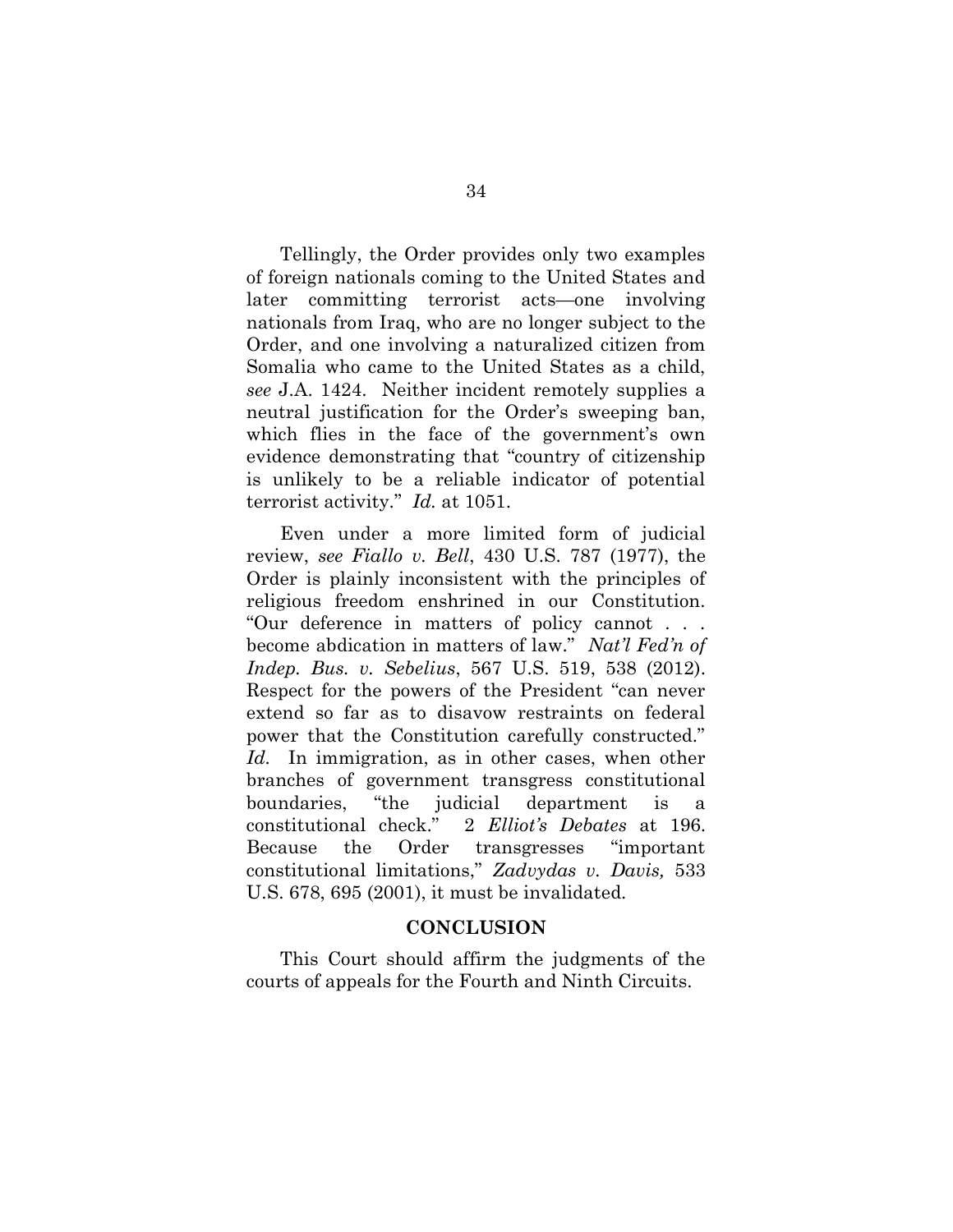# Respectfully submitted,

| ELIZABETH B. WYDRA            | PETER KARANJIA           |
|-------------------------------|--------------------------|
| <b>BRIANNE J. GOROD</b>       | Counsel of Record**      |
| Counsel of Record*            | <b>GEOFFREY BROUNELL</b> |
| DAVID H. GANS                 | <b>DAVIS WRIGHT</b>      |
| CONSTITUTIONAL                | <b>TREMAINE LLP</b>      |
| <b>ACCOUNTABILITY</b>         | 1919 Pennsylvania Ave.,  |
| <b>CENTER</b>                 | NW, Suite 800            |
| 1200 18th Street, NW Ste 501  | Washington, D.C. 20006   |
| Washington, D.C. 20036        | $(202)$ 973-4256         |
| $(202)$ 296-6889              | peterkaranjia@dwt.com    |
| brianne@theusconstitution.org | ** No. $16-1436$         |
| $N_0$ . 16-1540               |                          |

| VICTOR A. KOVNER             | RAYMOND H. BRESCIA        |
|------------------------------|---------------------------|
| DAVIS WRIGHT                 | Professor of Law*         |
| <b>TREMAINE LLP</b>          | ALBANY LAW SCHOOL         |
| 1251 Avenue of the Americas, | 80 New Scotland Ave.      |
| 21st Floor                   | Albany, NY 12208          |
| New York, NY 20020           | *For affiliation purposes |
|                              | $\text{only}^4$           |

# Counsel for Amici Curiae

September 2017

 $\overline{a}$ 

<sup>4</sup> Counsel for amici are grateful for the valuable contributions to this brief of Davis Wright Tremaine summer associate Katherine K. Moy, and Professor Brescia's students (Andrew Carpenter, Elyssa Klein, Mary Ann Krisa, Graham Molho, and Gloria Sprague).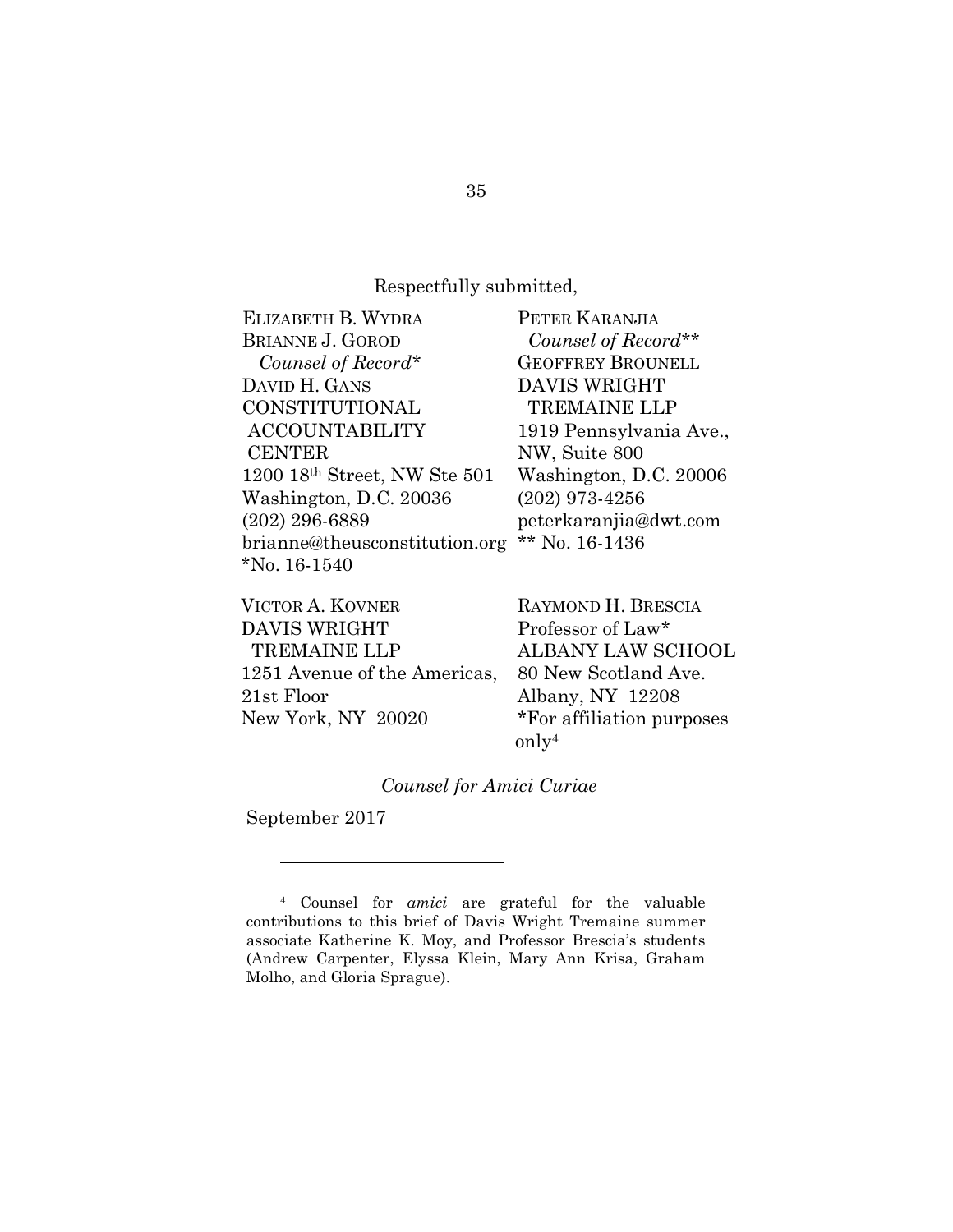# APPENDIX: LIST OF AMICI

# U.S. Senate

Dianne Feinstein Senator of California

Patrick J. Leahy Senator of Vermont

Richard J. Durbin Senator of Illinois

Sheldon Whitehouse Senator of Rhode Island

Amy Klobuchar Senator of Minnesota

Al Franken Senator of Minnesota

Christopher A. Coons Senator of Delaware

Richard Blumenthal Senator of Connecticut

Mazie K. Hirono Senator of Hawaiʻi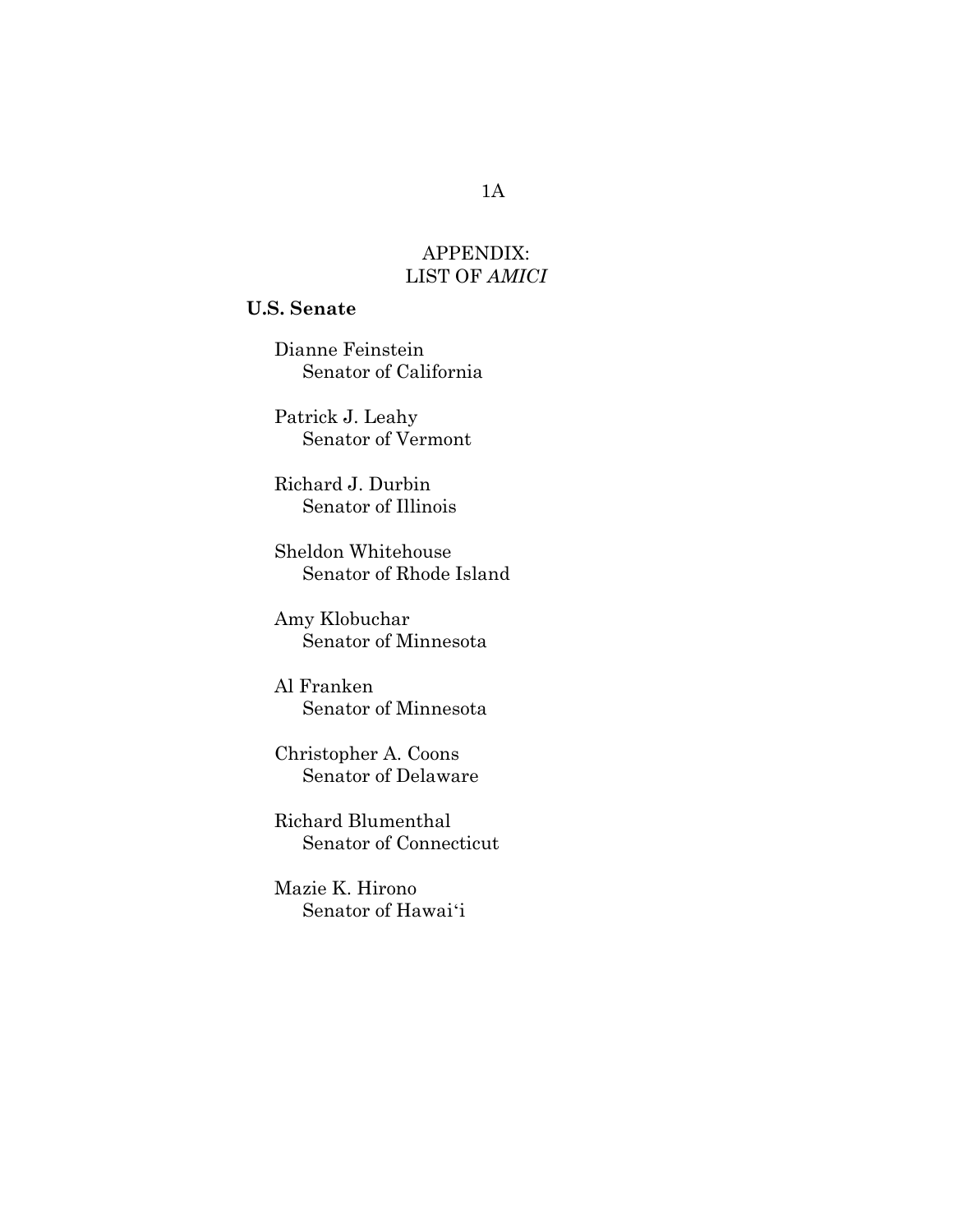Tammy Baldwin Senator of Wisconsin

Michael F. Bennet Senator of Colorado

Cory A. Booker Senator of New Jersey

Sherrod Brown Senator of Ohio

Benjamin L. Cardin Senator of Maryland

Thomas R. Carper Senator of Delaware

Tammy Duckworth Senator of Illinois

Kamala D. Harris Senator of California

Tim Kaine Senator of Virginia

Edward J. Markey Senator of Massachusetts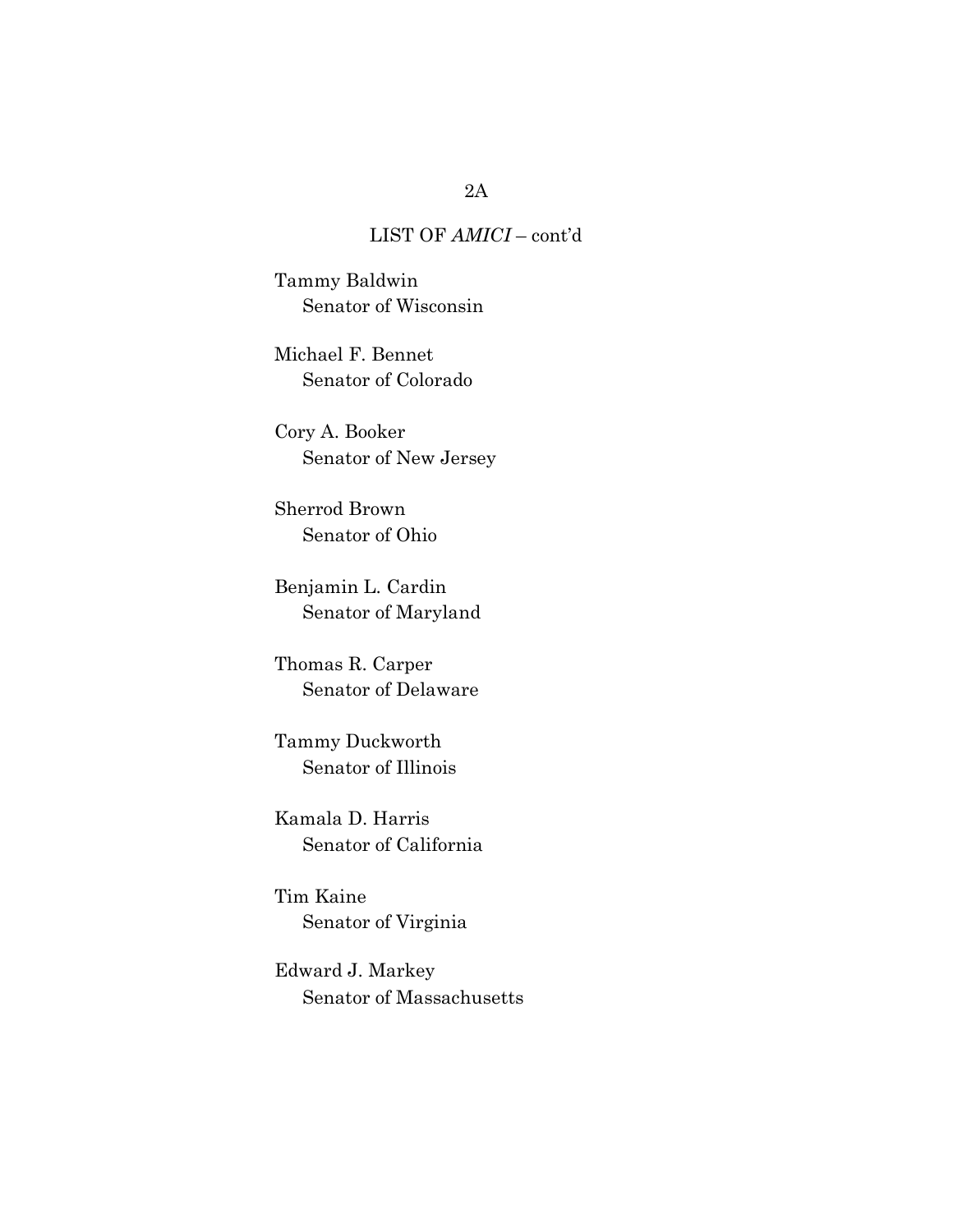Robert Menendez Senator of New Jersey

Jeff Merkley Senator of Oregon

Patty Murray Senator of Washington

Jack Reed Senator of Rhode Island

Bernard Sanders Senator of Vermont

Brian Schatz Senator of Hawai'i

Jeanne Shaheen Senator of New Hampshire

Chris Van Hollen Senator of Maryland

Elizabeth Warren Senator of Massachusetts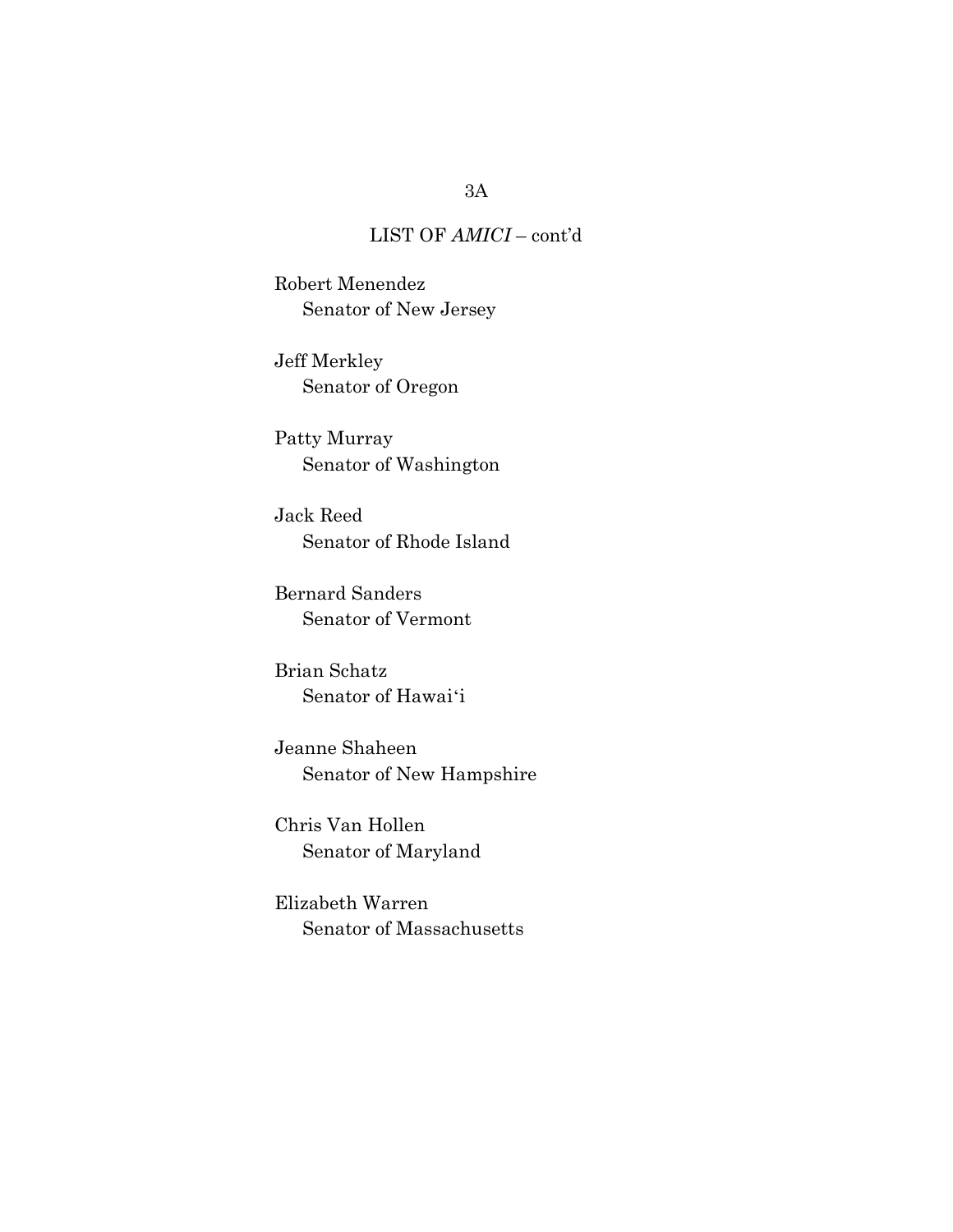Ron Wyden Senator of Oregon

# U.S. House of Representatives

John Conyers, Jr. Representative of Michigan

Zoe Lofgren Representative of California

Jerrold Nadler Representative of New York

Sheila Jackson Lee Representative of Texas

Steve Cohen Representative of Tennessee

Henry C. "Hank" Johnson, Jr. Representative of Georgia

Theodore E. Deutch Representative of Florida

Luis V. Gutiérrez Representative of Illinois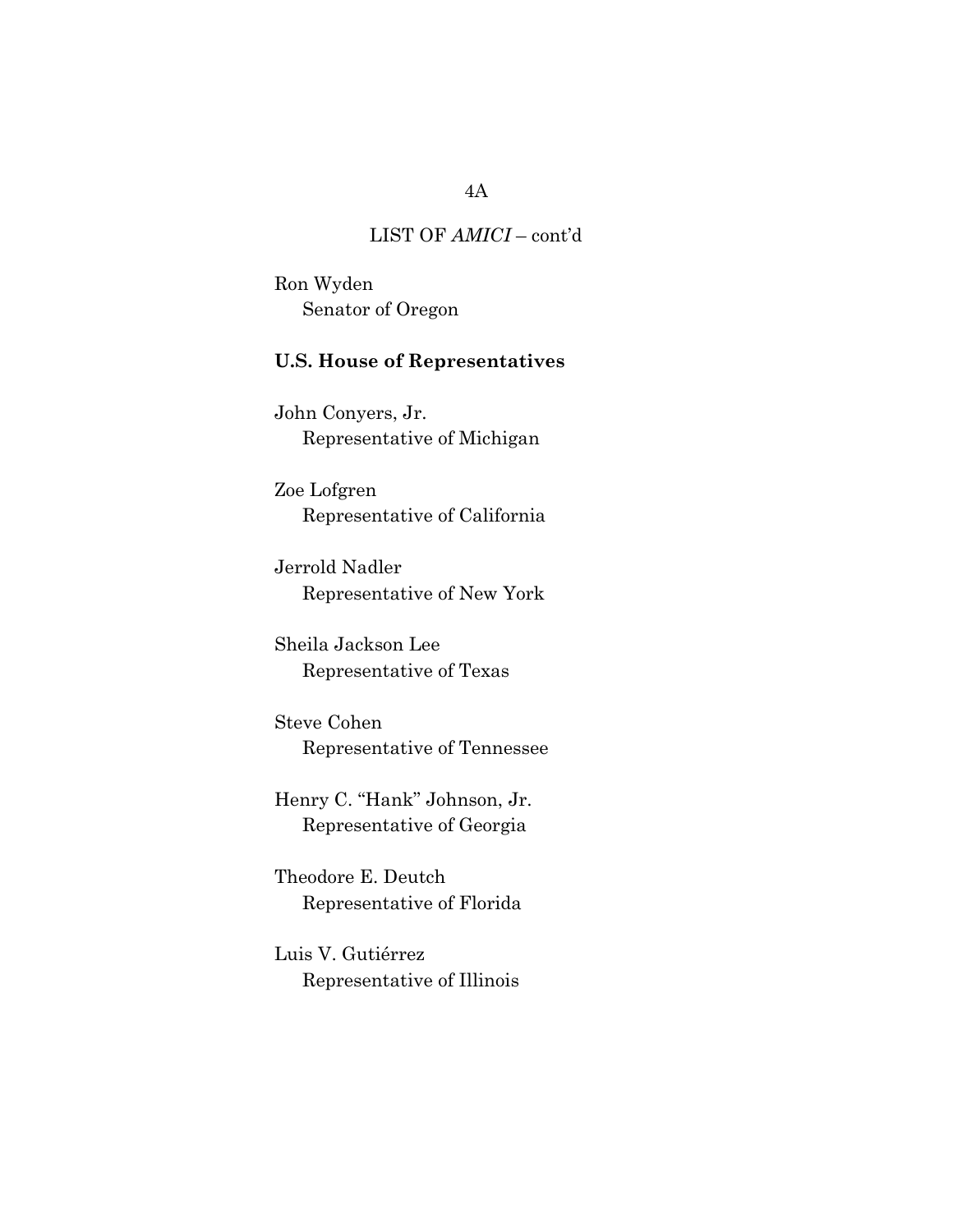Hakeem Jeffries Representative of New York

David N. Cicilline Representative of Rhode Island

Eric Swalwell Representative of California

Ted W. Lieu Representative of California

Jamie Raskin Representative of Maryland

Pramila Jayapal Representative of Washington

Donald S. Beyer Jr. Representative of Virginia

Sanford D. Bishop, Jr. Representative of Georgia

Earl Blumenauer Representative of Oregon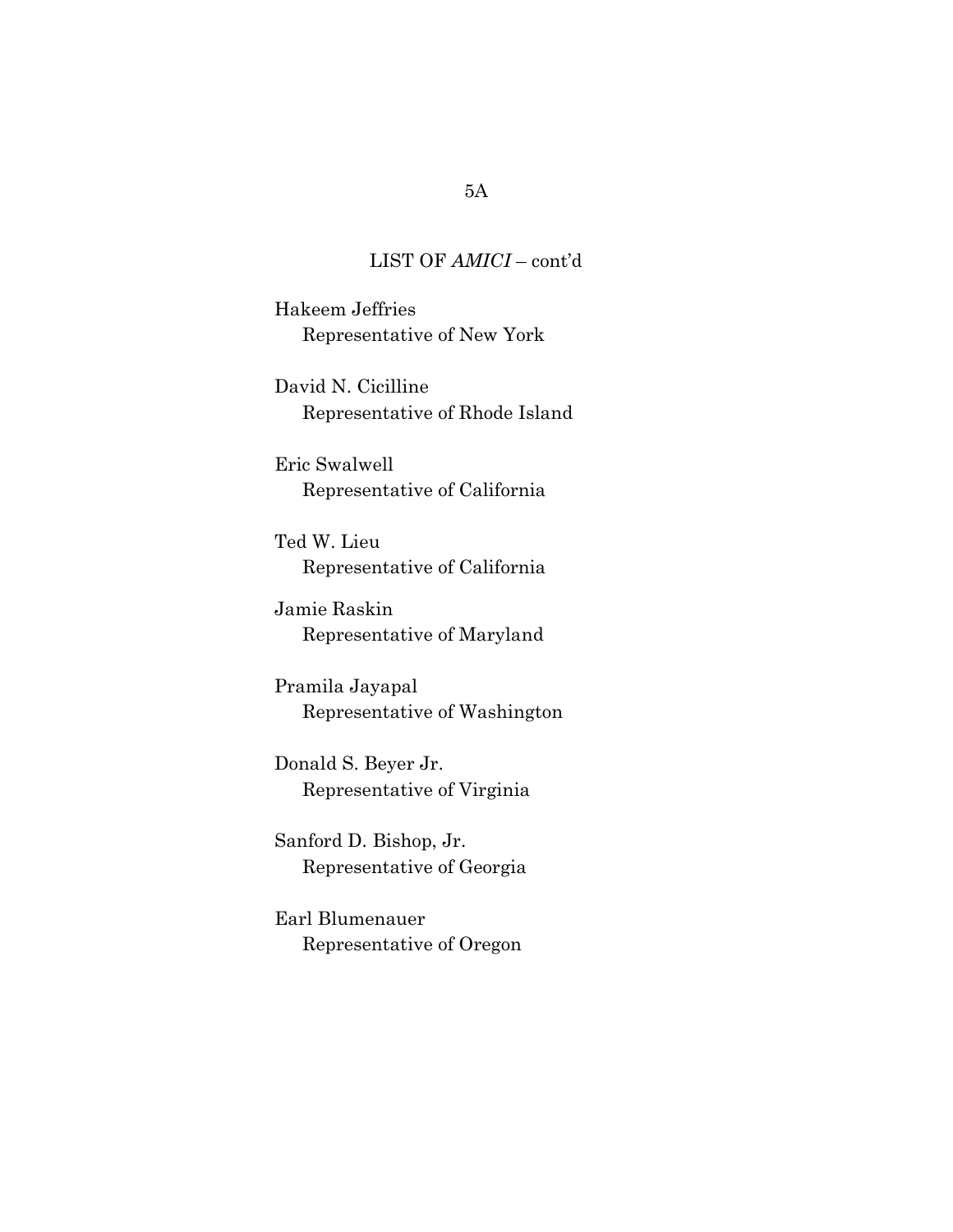Suzanne Bonamici Representative of Oregon

Brendan F. Boyle Representative of Pennsylvania

Anthony Brown Representative of Maryland

Julia Brownley Representative of California

Michael E. Capuano Representative of Massachusetts

Tony Cárdenas Representative of California

André Carson Representative of Indiana

Kathy Castor Representative of Florida

Joaquin Castro Representative of Texas

Judy Chu Representative of California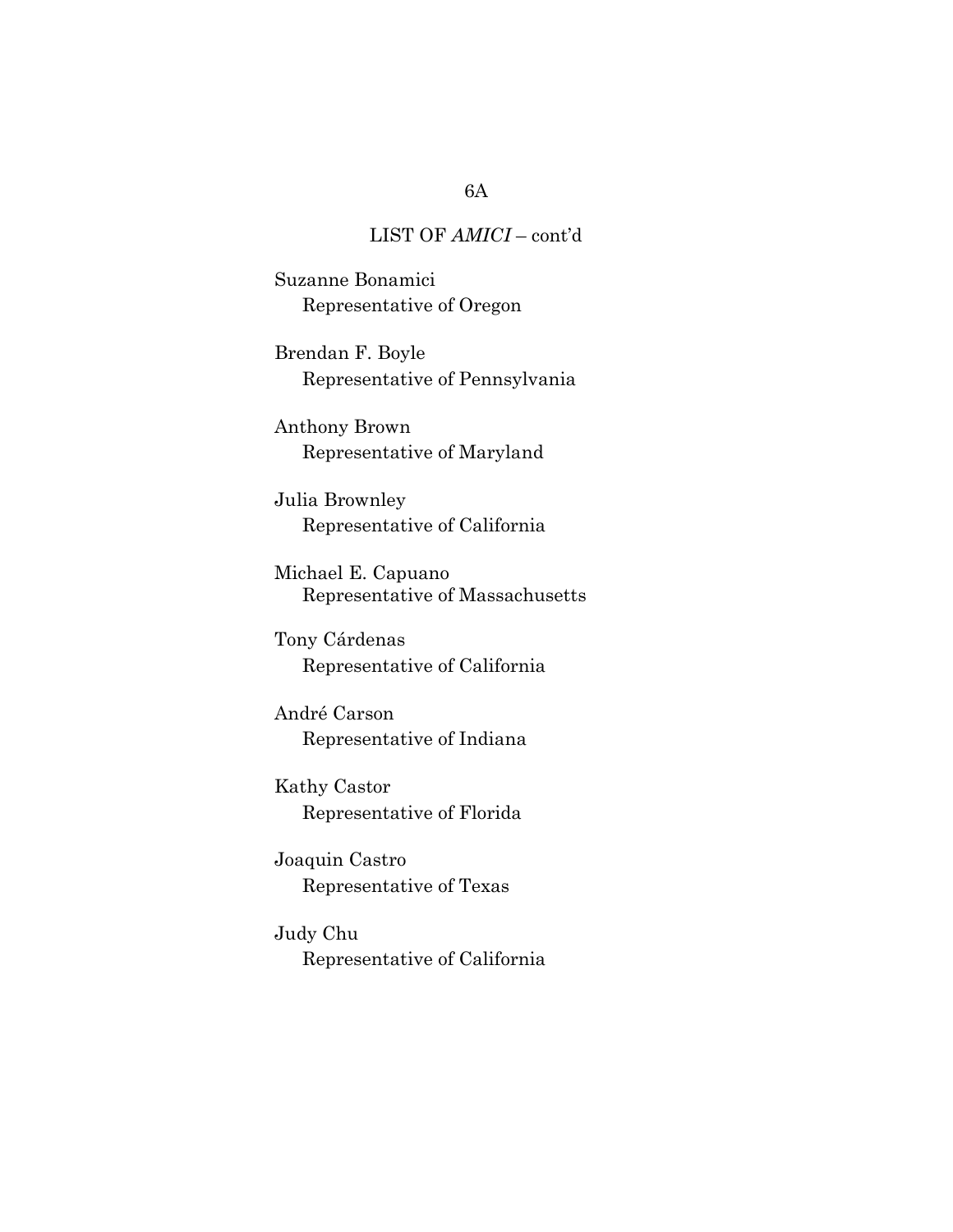Katherine M. Clark Representative of Massachusetts

Yvette Clarke Representative of New York

W. M. Lacy Clay Representative of Missouri

Gerald E. Connolly Representative of Virginia

J. Luis Correa Representative of California

Joseph Crowley Representative of New York

Elijah E. Cummings Representative of Maryland

Peter DeFazio Representative of Oregon

Suzan K. DelBene Representative of Washington

Mark DeSaulnier Representative of California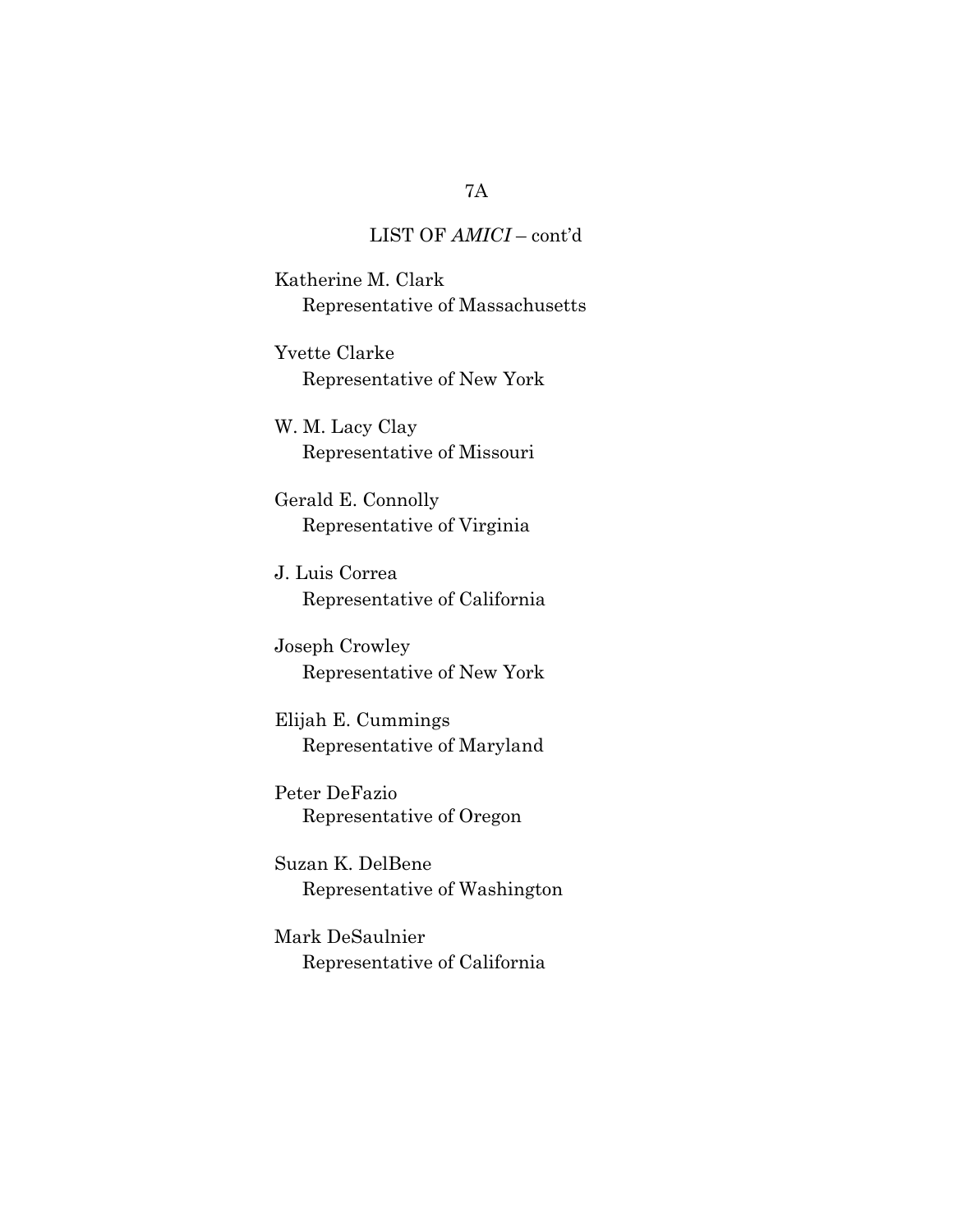Debbie Dingell Representative of Michigan

Keith Ellison Representative of Minnesota

Eliot L. Engel Representative of New York

Anna Eshoo Representative of California

Adriano Espaillat Representative of New York

Elizabeth H. Esty Representative of Connecticut

Bill Foster Representative of Illinois

Marcia Fudge Representative of Ohio

Ruben Gallego Representative of Arizona

Vicente Gonzalez Representative of Texas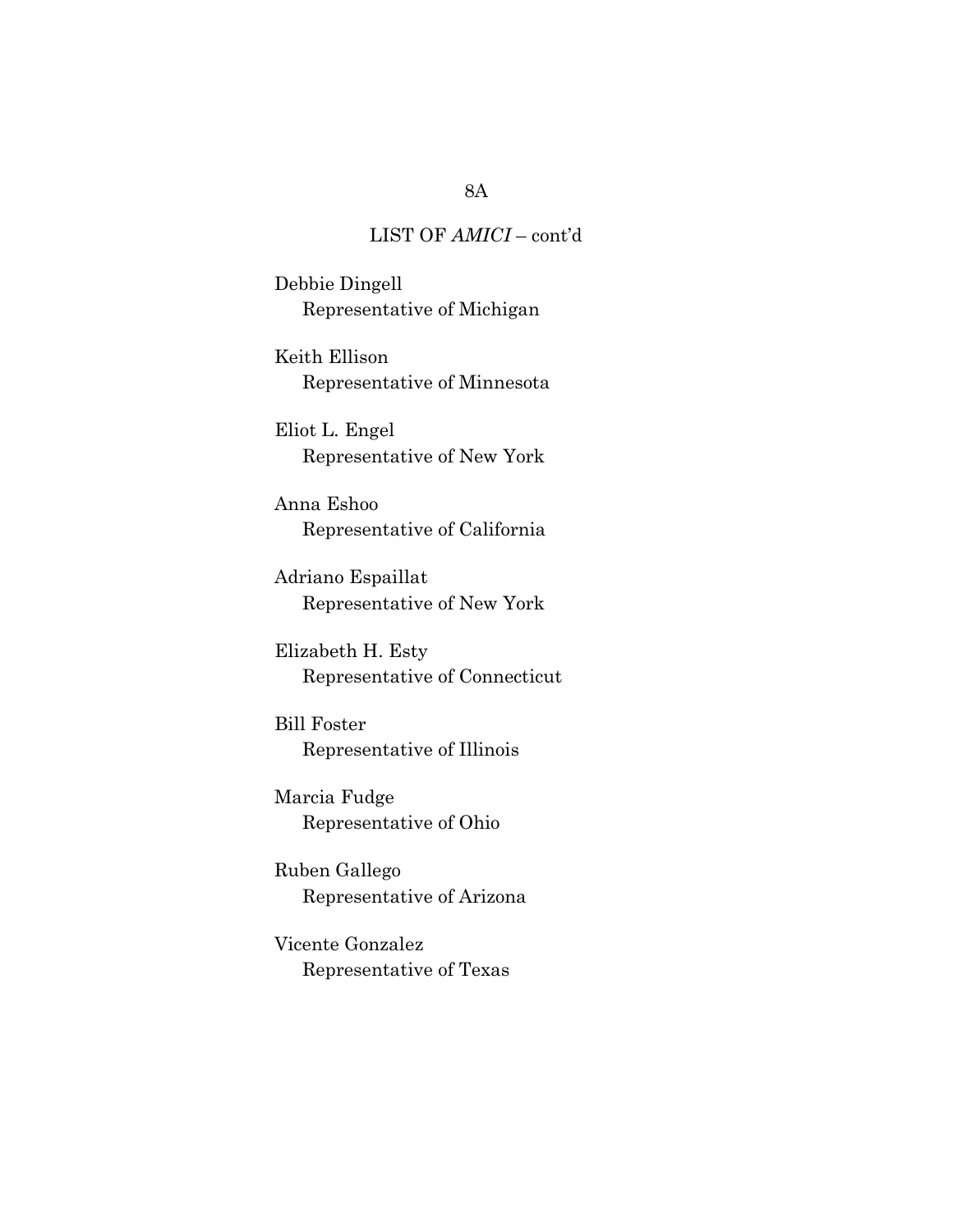Raúl M. Grijalva Representative of Arizona

Colleen Hanabusa Representative of Hawai'i

Brian Higgins Representative of New York

Steny H. Hoyer Representative of Maryland

Jared Huffman Representative of California

William R. Keating Representative of Massachusetts

Robin L. Kelly Representative of Illinois

Joseph P. Kennedy III Representative of Massachusetts

Ro Khana Representative of California

Dan Kildee Representative of Michigan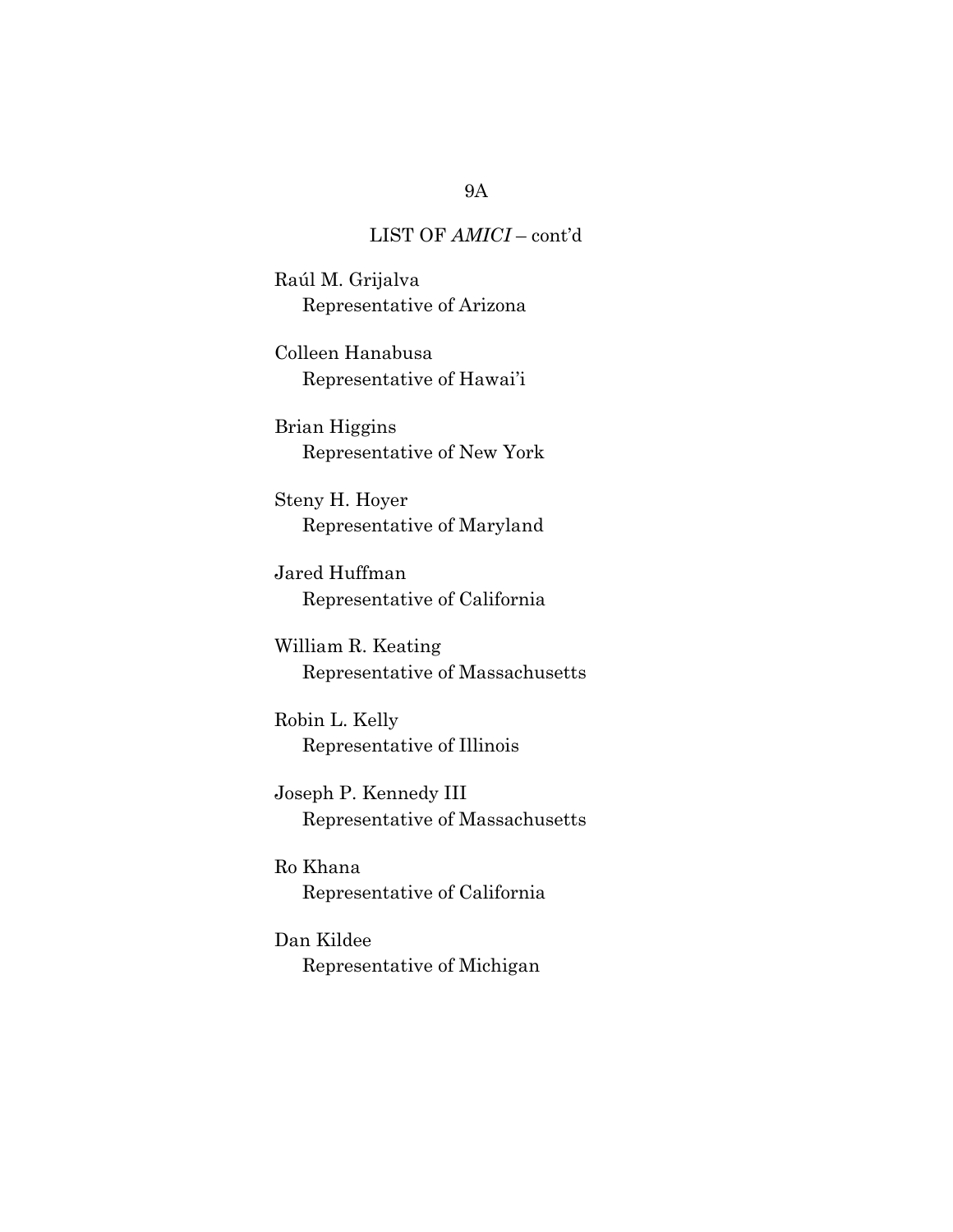# LIST OF AMICI – cont'd

Derek Kilmer Representative of Washington

Brenda L. Lawrence Representative of Michigan

Barbara Lee Representative of California

Sander Levin Representative of Michigan

John Lewis Representative of Georgia

Alan Lowenthal Representative of California

Ben Ray Luján Representative of New Mexico

Stephen F. Lynch Representative of Massachusetts

Doris Matsui Representative of California

Betty McCollum Representative of Minnesota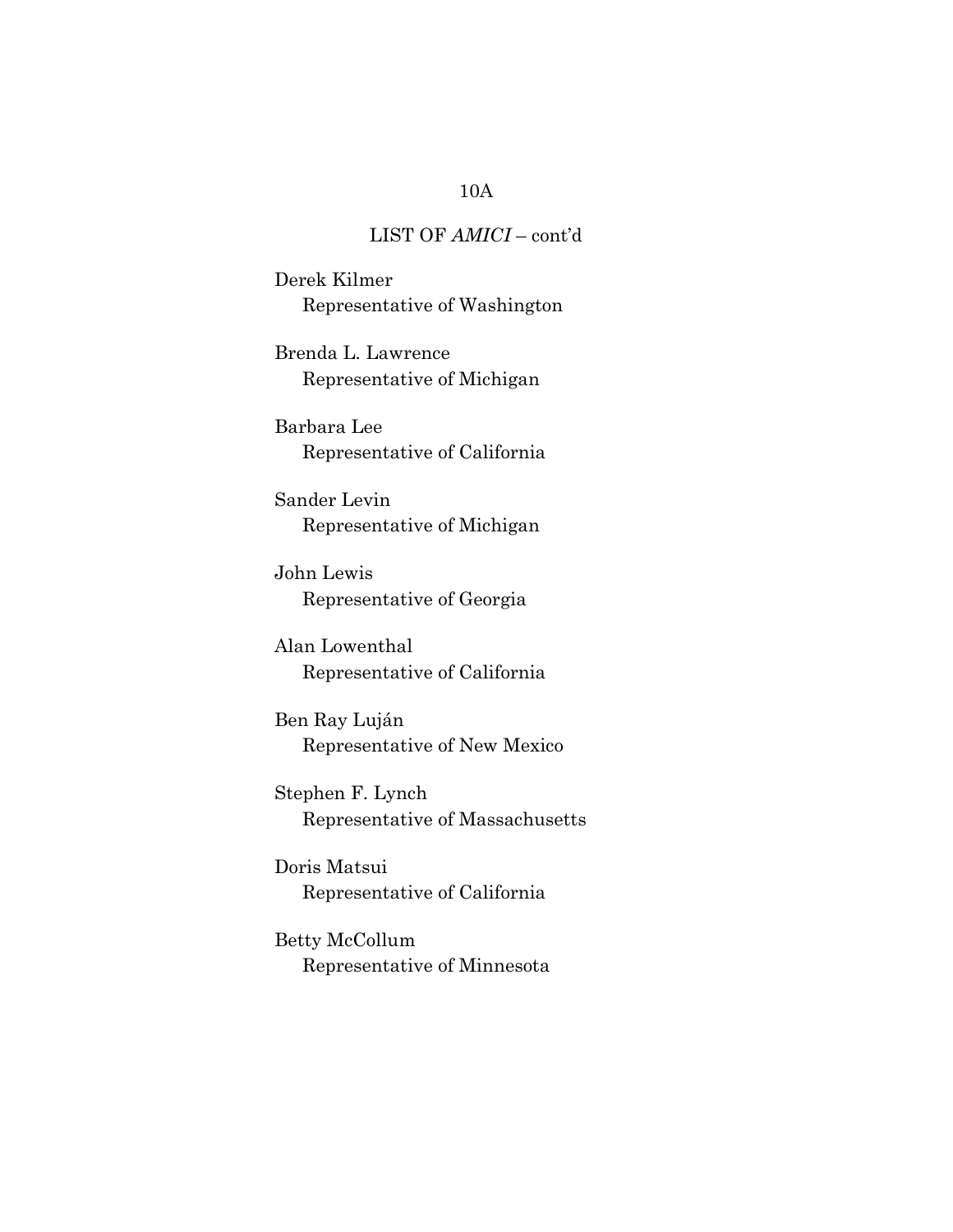# LIST OF AMICI – cont'd

A. Donald McEachin Representative of Virginia

James P. McGovern Representative of Massachusetts

Gregory W. Meeks Representative of New York

Gwen Moore Representative of Wisconsin

Seth Moulton Representative of Massachusetts

Grace F. Napolitano Representative of California

Donald Norcross Representative of New Jersey

Eleanor Holmes Norton Representative of District of Columbia

Frank Pallone, Jr. Representative of New Jersey

Bill Pascrell, Jr. Representative of New Jersey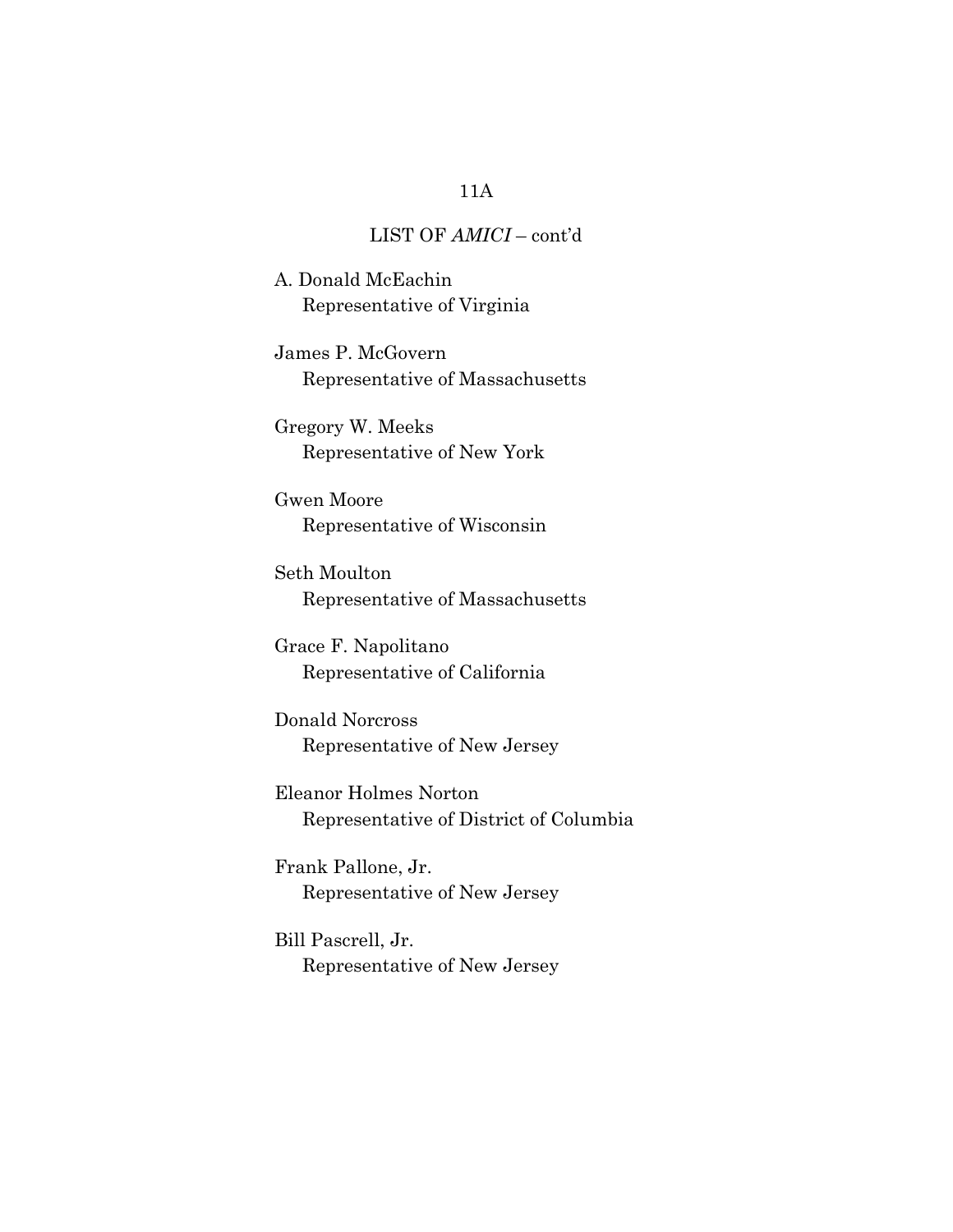# LIST OF AMICI – cont'd

Donald M. Payne, Jr. Representative of New Jersey

Nancy Pelosi Representative of California

Chellie Pingree Representative of Maine

David Price Representative of North Carolina

Mike Quigley Representative of Illinois

Kathleen M. Rice Representative of New York

Lucille Roybal-Allard Representative of California

Tim Ryan Representative of Ohio

John P. Sarbanes Representative of Maryland

Jan Schakowsky Representative of Illinois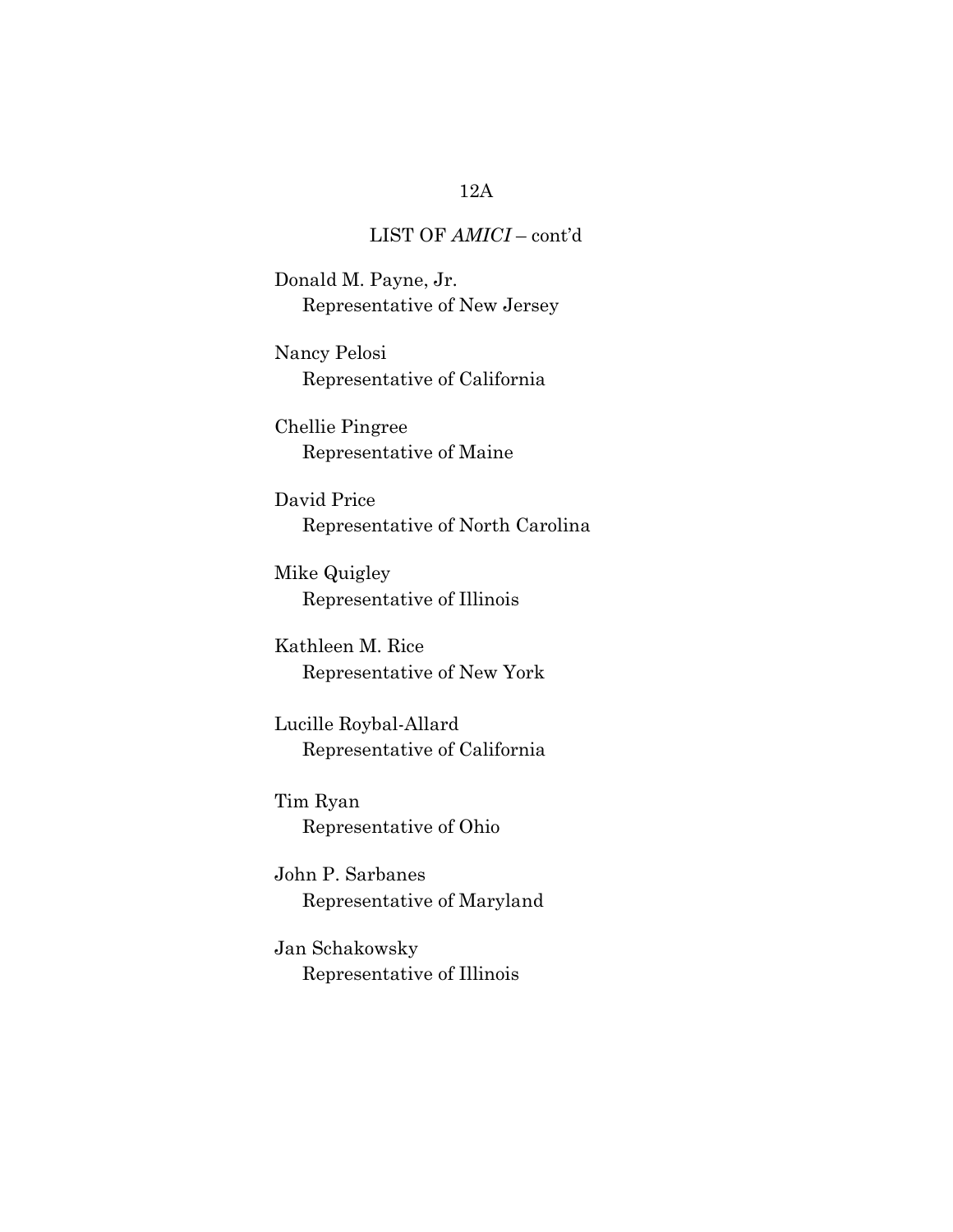# LIST OF AMICI – cont'd

Adam B. Schiff Representative of California

Robert C. "Bobby" Scott Representative of Virginia

José E. Serrano Representative of New York

Carol Shea-Porter Representative of New Hampshire

Albio Sires Representative of New Jersey

Louise Slaughter Representative of New York

Adam Smith Representative of Washington

Darren Soto Representative of Florida

Mark Takano Representative of California

Bennie Thompson Representative of Mississippi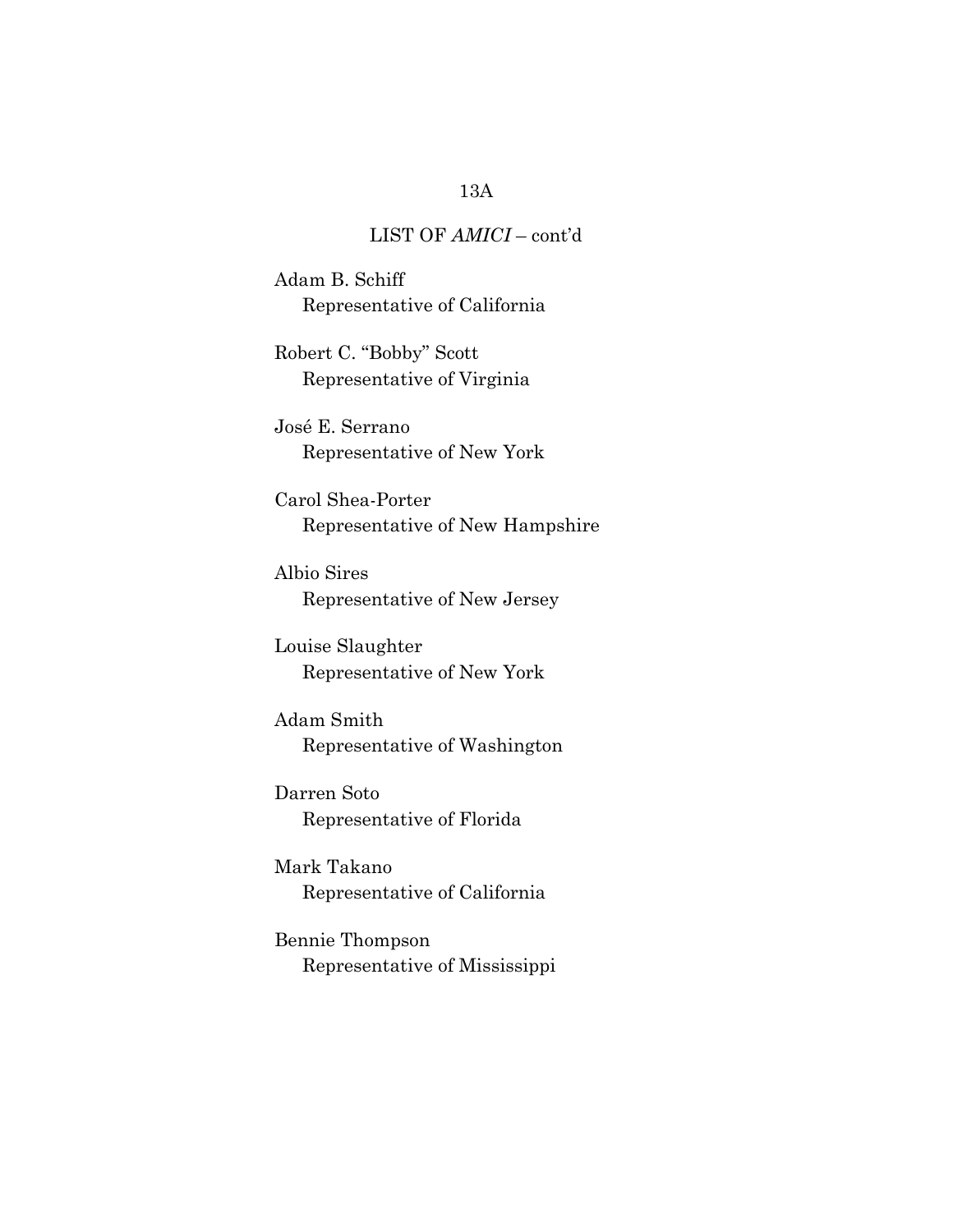# LIST OF AMICI – cont'd

Mike Thompson Representative of California

Dina Titus Representative of Nevada

Paul D. Tonko Representative of New York

Norma Torres Representative of California

Niki Tsongas Representative of Massachusetts

Juan Vargas Representative of California

Marc A. Veasey Representative of Texas

Filemon Vela, Jr. Representative of Texas

Nydia Velázquez Representative of New York

Bonnie Watson Coleman Representative of New Jersey